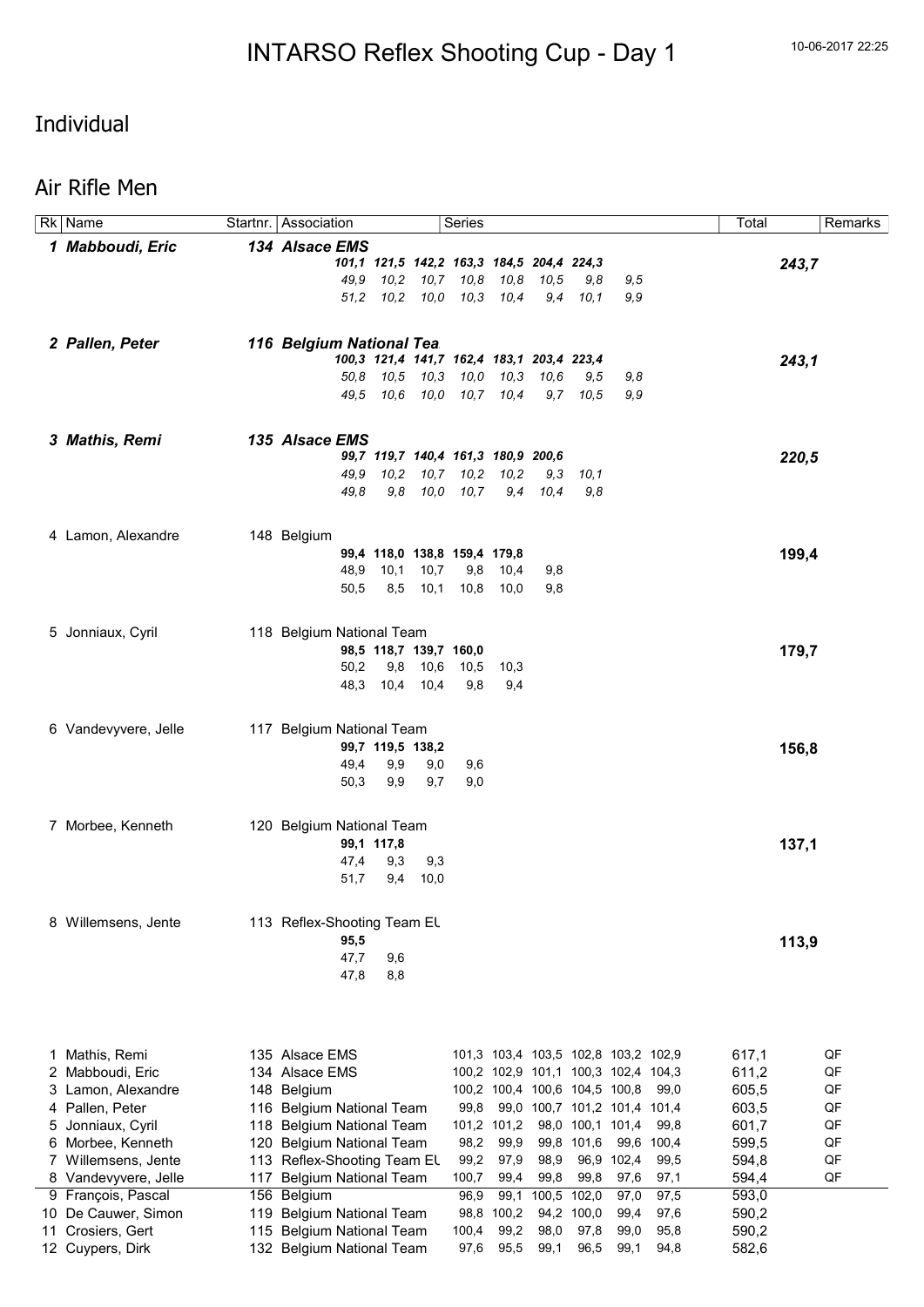## Air Rifle Women

|    | $\overline{Rk}$ Name             | Startnr.   Association                                                                                     |                  |     | Series                                     |               |                         |                           |             | Total          |       | Remarks |
|----|----------------------------------|------------------------------------------------------------------------------------------------------------|------------------|-----|--------------------------------------------|---------------|-------------------------|---------------------------|-------------|----------------|-------|---------|
|    | 1 Smeets, Pea                    | 111 Reflex-Shooting Tean                                                                                   |                  |     |                                            |               |                         |                           |             |                |       |         |
|    |                                  |                                                                                                            |                  |     | 102,8 122,8 144,1 164,7 185,4 203,7 223,9  |               |                         |                           |             |                | 244,9 |         |
|    |                                  | 50.8                                                                                                       |                  |     | 9,4 10,4 10,0                              | 10,2          |                         | $9,0$ $10,1$              | 10,3        |                |       |         |
|    |                                  | 52.0                                                                                                       |                  |     | 10,6 10,9 10,6                             | 10,5          |                         | 9,3 10,1 10,7             |             |                |       |         |
|    |                                  |                                                                                                            |                  |     |                                            |               |                         |                           |             |                |       |         |
|    | 2 Smeets, Manon                  | 112 Reflex-Shooting Tean                                                                                   |                  |     |                                            |               |                         |                           |             |                |       |         |
|    |                                  |                                                                                                            |                  |     | 102,7 123,5 143,7 164,6 184,1 204,0 224,6  |               |                         |                           |             |                | 243,9 |         |
|    |                                  |                                                                                                            |                  |     | 51,1 10,4 10,2 10,3<br>51,6 10,4 10,0 10,6 | 9,9<br>9,6    |                         | 10,6 10,6<br>$9,3$ $10,0$ | 10,5<br>8,8 |                |       |         |
|    |                                  |                                                                                                            |                  |     |                                            |               |                         |                           |             |                |       |         |
|    |                                  |                                                                                                            |                  |     |                                            |               |                         |                           |             |                |       |         |
|    | 3 Andersen, Stine                | 101 Reflex-Shooting Tean                                                                                   |                  |     |                                            |               |                         |                           |             |                |       |         |
|    |                                  |                                                                                                            | 50,8 10,2 10,5   |     | 101,6 121,9 143,1 163,3 183,6 203,5<br>9,7 |               | $9,6$ $10,2$ $10,0$     |                           |             |                | 223,8 |         |
|    |                                  |                                                                                                            |                  |     | 50,8 10,1 10,7 10,5 10,7                   |               |                         | $9,7$ $10,3$              |             |                |       |         |
|    |                                  |                                                                                                            |                  |     |                                            |               |                         |                           |             |                |       |         |
|    |                                  | 102 Reflex-Shooting Team EL                                                                                |                  |     |                                            |               |                         |                           |             |                |       |         |
|    | 4 Mekking, Sharon                |                                                                                                            |                  |     | 101,3 122,0 142,5 162,5 182,9              |               |                         |                           |             |                | 203,4 |         |
|    |                                  |                                                                                                            |                  |     | 50,1 10,2 10,2 10,1                        | 10,0          | 10,3                    |                           |             |                |       |         |
|    |                                  |                                                                                                            | 51,2 10,5 10,3   |     |                                            | 9,9 10,4 10,2 |                         |                           |             |                |       |         |
|    |                                  |                                                                                                            |                  |     |                                            |               |                         |                           |             |                |       |         |
|    | 5 Vandevyvere, Emma              | 121 Belgium National Team                                                                                  |                  |     |                                            |               |                         |                           |             |                |       |         |
|    |                                  |                                                                                                            |                  |     | 100,7 121,3 140,5 161,5                    |               |                         |                           |             |                | 181,5 |         |
|    |                                  | 50,2                                                                                                       | 9,9              |     | 8,7 10,9                                   | 9,3           |                         |                           |             |                |       |         |
|    |                                  | 50,5                                                                                                       |                  |     | 10,7 10,5 10,1                             | 10,7          |                         |                           |             |                |       |         |
|    |                                  |                                                                                                            |                  |     |                                            |               |                         |                           |             |                |       |         |
|    | 6 Veraart, Hannelore             | 122 Belgium National Team                                                                                  |                  |     |                                            |               |                         |                           |             |                |       |         |
|    |                                  |                                                                                                            | 99,5 119,9 139,6 |     |                                            |               |                         |                           |             |                | 159,8 |         |
|    |                                  |                                                                                                            | 49,5 10,1        |     | 9,8 10,0                                   |               |                         |                           |             |                |       |         |
|    |                                  |                                                                                                            | 50,0 10,3        |     | $9,9$ 10,2                                 |               |                         |                           |             |                |       |         |
|    |                                  |                                                                                                            |                  |     |                                            |               |                         |                           |             |                |       |         |
|    | 7 Floyd, Rhian                   | 149 Wales                                                                                                  |                  |     |                                            |               |                         |                           |             |                |       |         |
|    |                                  |                                                                                                            | 100,2 118,2      |     |                                            |               |                         |                           |             |                | 137,1 |         |
|    |                                  | 48,8                                                                                                       | 9,2              | 9,5 |                                            |               |                         |                           |             |                |       |         |
|    |                                  | 51,4                                                                                                       | 8,8              | 9,4 |                                            |               |                         |                           |             |                |       |         |
|    |                                  |                                                                                                            |                  |     |                                            |               |                         |                           |             |                |       |         |
|    | 8 Verheyden, Anneke              | 123 Belgium National Team                                                                                  |                  |     |                                            |               |                         |                           |             |                |       |         |
|    |                                  | 98,0                                                                                                       |                  |     |                                            |               |                         |                           |             |                | 117,3 |         |
|    |                                  | 50,2                                                                                                       | 9,4              |     |                                            |               |                         |                           |             |                |       |         |
|    |                                  | 47,8                                                                                                       | 9,9              |     |                                            |               |                         |                           |             |                |       |         |
|    |                                  |                                                                                                            |                  |     |                                            |               |                         |                           |             |                |       |         |
|    |                                  |                                                                                                            |                  |     |                                            |               |                         |                           |             |                |       |         |
|    |                                  |                                                                                                            |                  |     |                                            |               |                         |                           |             |                |       | QF      |
| 1  | Mekking, Sharon<br>2 Smeets, Pea | 102 Reflex-Shooting Team EL 102,9 103,9 103,5 103,4<br>111 Reflex-Shooting Team EL 100,3 104,9 102,5 102,7 |                  |     |                                            |               |                         |                           |             | 413,7<br>410,4 |       | QF      |
|    | 3 Verheyden, Anneke              | 123 Belgium National Team                                                                                  |                  |     |                                            |               | 103,4 101,2 101,8 101,3 |                           |             | 407,7          |       | QF      |
|    | 4 Andersen, Stine                | 101 Reflex-Shooting Team EL                                                                                |                  |     |                                            |               | 101,0 100,0 102,1 104,0 |                           |             | 407,1          |       | QF      |
| 5. | Smeets, Manon                    | 112 Reflex-Shooting Team EL                                                                                |                  |     |                                            |               | 102,4 102,1 102,5       | 99,5                      |             | 406,5          |       | QF      |
|    | 6 Veraart, Hannelore             | 122 Belgium National Team                                                                                  |                  |     |                                            |               | 100,8 101,4 101,7 100,2 |                           |             | 404,1          |       | QF      |
|    | 7 Vandevyvere, Emma              | 121 Belgium National Team                                                                                  |                  |     |                                            |               | 101,1 100,7 102,1 100,1 |                           |             | 404,0          |       | QF      |
|    | 8 Floyd, Rhian                   | 149 Wales                                                                                                  |                  |     |                                            | 102,2 101,0   |                         | 96,9 102,2                |             | 402,3          |       | QF      |
|    | 9 Veuskens, Lize                 | 124 Belgium National Team                                                                                  |                  |     | 99,9                                       |               | 97,5 100,3              | 93,8                      |             | 391,5          |       |         |
|    | 10 Verschragen, Ine              | 133 Belgium                                                                                                |                  |     | 97,7                                       | 96,7          | 97,0                    | 98,9                      |             | 390,3          |       |         |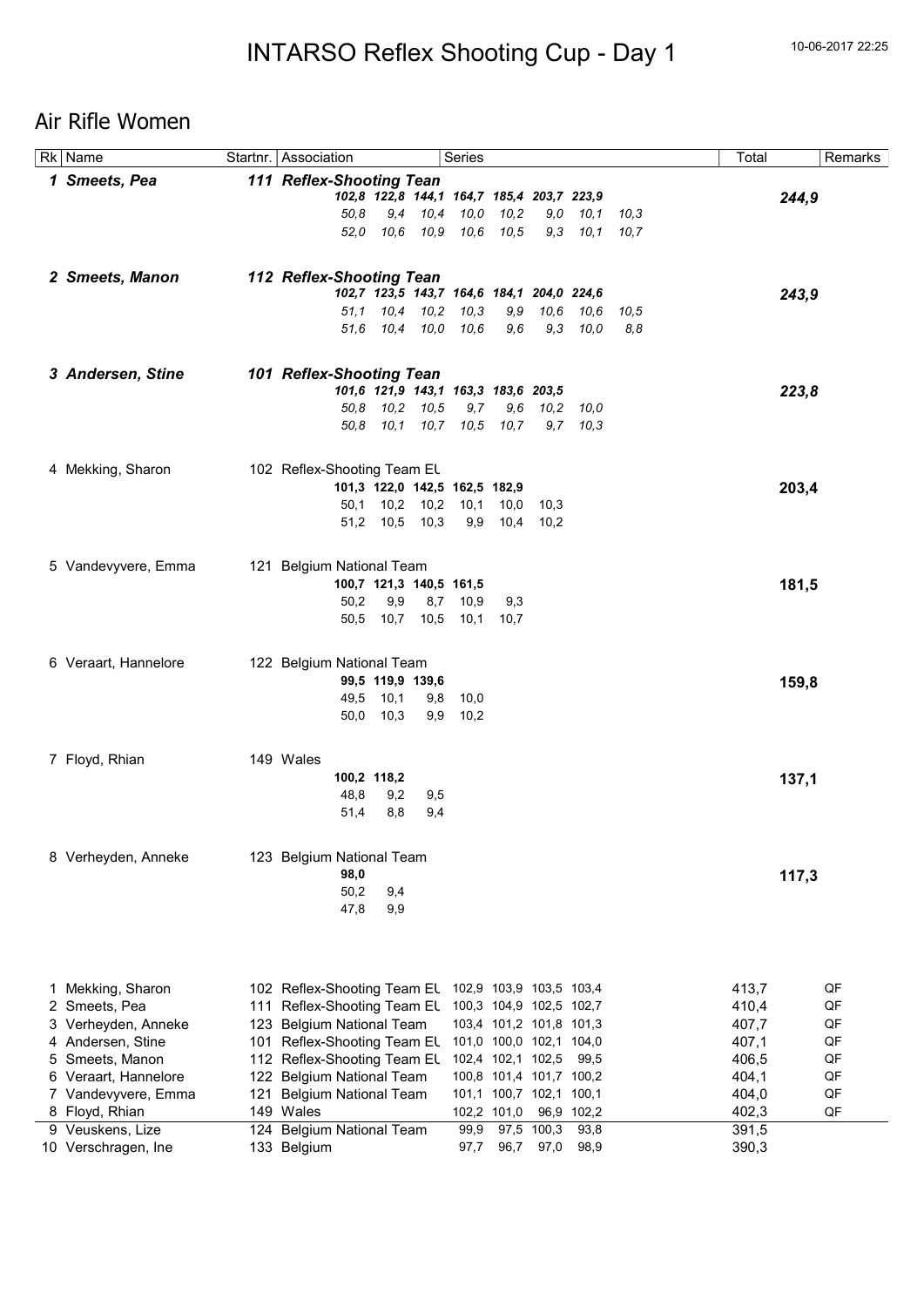# Air Rifle Men Junior

| Rk   Name            | Startnr. Association            |      |                                          | <b>Series</b> |      |      |            |      |      | Total |       | Remarks |
|----------------------|---------------------------------|------|------------------------------------------|---------------|------|------|------------|------|------|-------|-------|---------|
| 1 Van Venrooij, Jeff | <b>104 Reflex-Shooting Tean</b> |      |                                          |               |      |      |            |      |      |       |       |         |
|                      |                                 |      | 98,7 119,7 138,7 159,5 179,7 200,6 219,0 |               |      |      |            |      |      |       | 239,4 |         |
|                      | 49.3                            | 10.6 | 9.3                                      | 10.2          | 9.6  | 10.5 | 9,2        | 10.1 |      |       |       |         |
|                      | 49,4                            | 10,4 | 9,7                                      | 10,6          | 10,6 | 10,4 | 9,2        | 10.3 |      |       |       |         |
| 2 Nollé, Arno        | 126 Belgium National Tea.       |      |                                          |               |      |      |            |      |      |       |       |         |
|                      |                                 |      | 94,4 114,5 133,6 152,9 172,6 193,6 213,2 |               |      |      |            |      |      |       | 231,9 |         |
|                      | 48.3                            | 10,2 | 9.8                                      | 10.2          | 9,4  | 10.5 | 9.9        | 8.4  |      |       |       |         |
|                      | 46,1                            | 9.9  | 9,3                                      | 9,1           | 10.3 | 10.5 | 9,7        | 10,3 |      |       |       |         |
|                      |                                 |      |                                          |               |      |      |            |      |      |       |       |         |
| 1 Van Venrooij, Jeff | 104 Reflex-Shooting Team EL     |      |                                          | 102,8         | 99,2 |      | 99,3 101,3 | 98,5 | 98,7 | 599,8 |       | QF      |
| 2 Nollé, Arno        | 126 Belgium National Team       |      |                                          | 97,5          | 97,6 |      | 97,9 101,5 | 99.3 | 99,2 | 593,0 |       | QF      |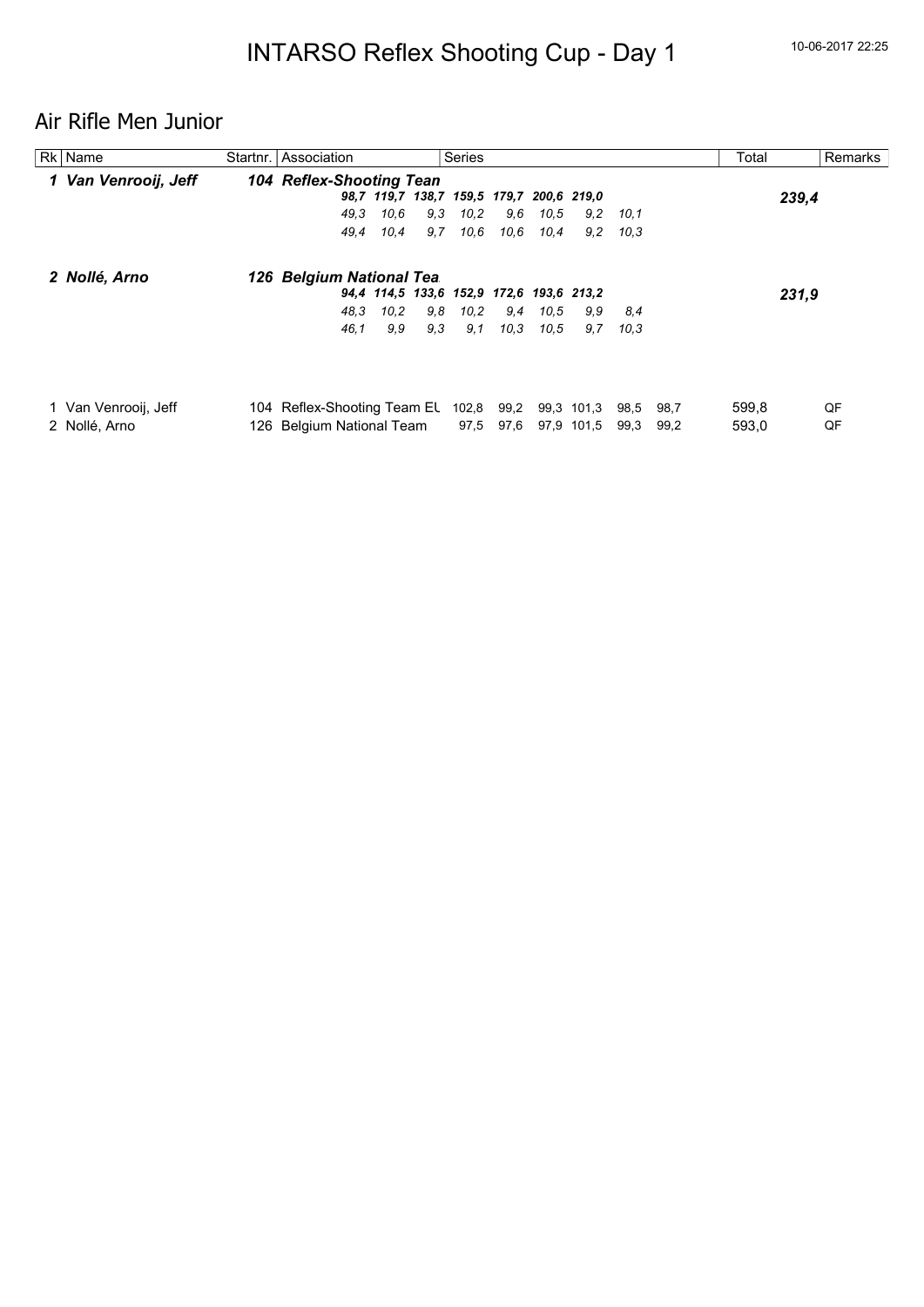## Air Rifle Women Junior

| $\overline{Rk}$ Name | Startnr.   Association      |      |                              | Series        |                                           |            |            |      | Total |       | Remarks |
|----------------------|-----------------------------|------|------------------------------|---------------|-------------------------------------------|------------|------------|------|-------|-------|---------|
| 1 Kaps, Jessie       | 125 Belgium National Tea.   |      |                              |               |                                           |            |            |      |       |       |         |
|                      |                             |      |                              |               | 102,5 122,1 142,9 163,2 183,5 205,1 225,0 |            |            |      |       | 245,8 |         |
|                      | 52,0                        | 10.0 | 10,7                         | 10,7          | 10,0                                      | 10, 7      | 9,7        | 10,2 |       |       |         |
|                      | 50.5                        | 9,6  | 10,1                         | 9,6           | 10,3                                      | 10,9       | 10,2       | 10.6 |       |       |         |
| 2 Verhoeven, Hannah  | 103 Reflex-Shooting Tean    |      |                              |               |                                           |            |            |      |       |       |         |
|                      |                             |      |                              |               | 101,3 121,2 141,3 162,6 182,9 203,4 222,9 |            |            |      |       | 242,8 |         |
|                      | 50.8                        | 10.6 | 9,9                          | 10,8          | 9,9                                       | 9.9        | 9,9        | 10,8 |       |       |         |
|                      | 50.5                        | 9,3  |                              | $10,2$ $10,5$ | 10,4                                      | 10.6       | 9,6        | 9,1  |       |       |         |
| 3 Jaeger, Anke       | 127 Belgium National Tea.   |      |                              |               |                                           |            |            |      |       |       |         |
|                      |                             |      |                              |               | 98,7 119,5 139,2 159,9 179,5 198,4        |            |            |      |       | 217,6 |         |
|                      | 49.1                        | 10,3 | 9,9                          | 9,9           | 10,4                                      | 9,1        | 9,8        |      |       |       |         |
|                      | 49.6                        | 10.5 | 9,8                          | 10,8          | 9,2                                       | 9,8        | 9,4        |      |       |       |         |
| 4 Decroix, Margo     | 114 Belgium                 |      |                              |               |                                           |            |            |      |       |       |         |
|                      |                             |      | 95,5 115,5 135,6 152,4 171,1 |               |                                           |            |            |      |       | 188,9 |         |
|                      | 47,4                        | 10,5 | 10,2                         | 9,4           | 10,1                                      | 7,9        |            |      |       |       |         |
|                      | 48,1                        | 9,5  | 9,9                          | 7,4           | 8,6                                       | 9,9        |            |      |       |       |         |
| 5 Swennen, Eline     | 128 Belgium National Team   |      |                              |               |                                           |            |            |      |       |       |         |
|                      |                             |      | 94,3 113,0 131,0 149,3       |               |                                           |            |            |      |       | 169,5 |         |
|                      | 47,6                        | 8,8  | 9,3                          | 9,1           | 10,0                                      |            |            |      |       |       |         |
|                      | 46,7                        | 9,9  | 8,7                          | 9,2           | 10,2                                      |            |            |      |       |       |         |
|                      |                             |      |                              |               |                                           |            |            |      |       |       |         |
| 1 Kaps, Jessie       | 125 Belgium National Team   |      |                              |               | 103,9 102,6 102,6 102,8                   |            |            |      | 411,9 |       | QF      |
| 2 Verhoeven, Hannah  | 103 Reflex-Shooting Team EL |      |                              | 102,2         |                                           | 99,3 103,4 | 99,2       |      | 404,1 |       | QF      |
| 3 Jaeger, Anke       | 127 Belgium National Team   |      |                              |               | 100,6 102,5 100,3 100,4                   |            |            |      | 403,8 |       | QF      |
| 4 Swennen, Eline     | 128 Belgium National Team   |      |                              | 94,8          | 96,2                                      |            | 97,0 100,4 |      | 388,4 |       | QF      |
| 5 Decroix, Margo     | 114 Belgium                 |      |                              | 95,1          | 95,4                                      | 92,4       | 99,7       |      | 382,6 |       | QF      |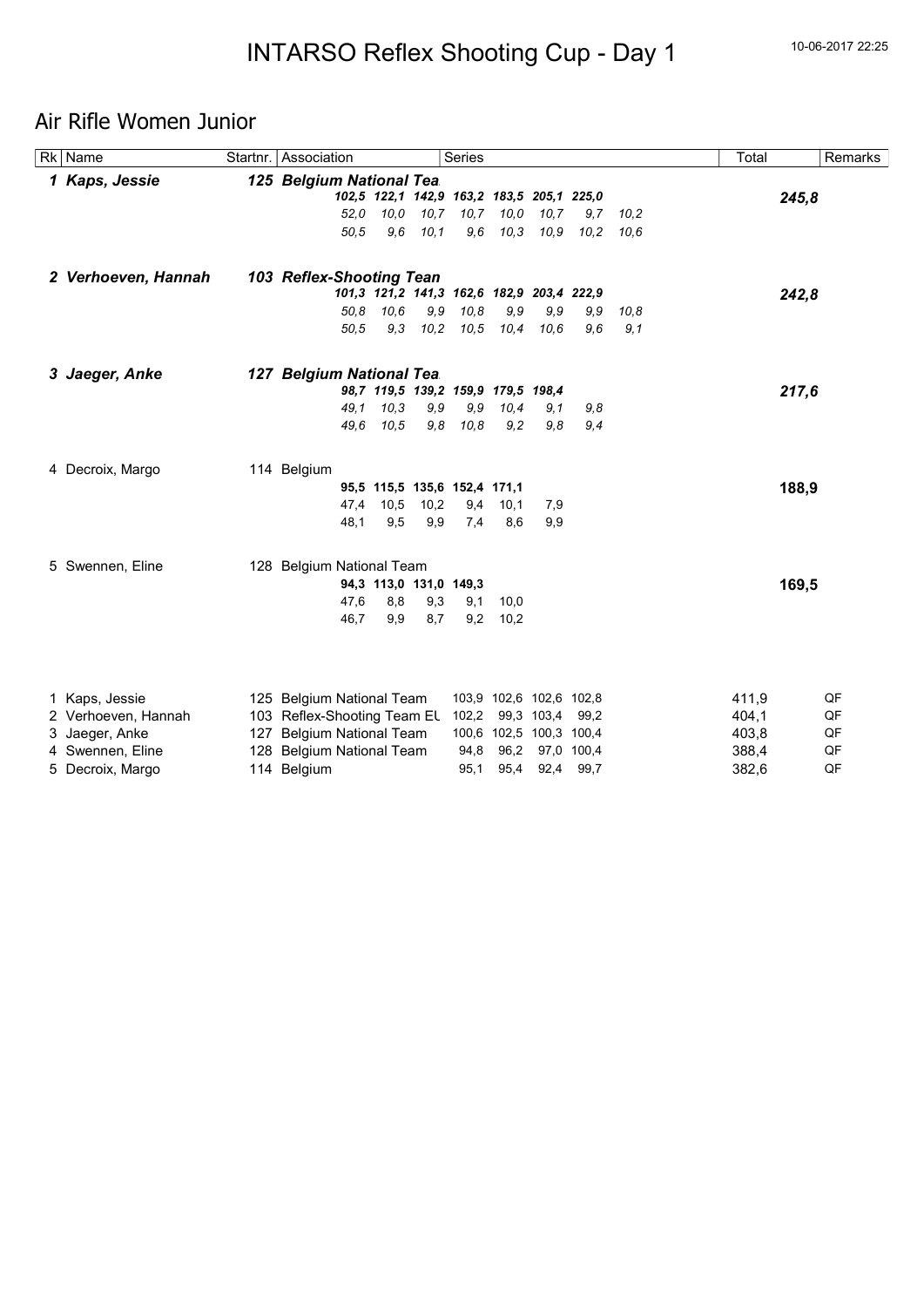# Air Pistol Men

|    | Rk Name                             |            | Startnr.   Association       |                        |      | Series                                    |          |          |             |          |          | ΙT          | Total      | Remarks    |
|----|-------------------------------------|------------|------------------------------|------------------------|------|-------------------------------------------|----------|----------|-------------|----------|----------|-------------|------------|------------|
|    | 1 Meyer, Patrick                    |            | 150 Germany                  |                        |      |                                           |          |          |             |          |          |             |            |            |
|    |                                     |            |                              |                        |      | 99,8 119,5 140,2 159,5 179,0 199,4 217,7  |          |          |             |          |          |             |            | 235,5      |
|    |                                     |            | 49,3                         | 9,8                    | 10,5 | 10,5                                      | 9,6      | 10,3     | 9,5         | 9,7      |          |             |            |            |
|    |                                     |            | 50.5                         | 9,9                    | 10,2 | 8,8                                       | 9,9      | 10, 1    | 8,8         | 8,1      |          |             |            |            |
|    |                                     |            |                              |                        |      |                                           |          |          |             |          |          |             |            |            |
|    | 2 Gather, Markus                    |            | 151 Germany                  |                        |      |                                           |          |          |             |          |          |             |            |            |
|    |                                     |            |                              |                        |      | 96,7 116,7 137,2 157,5 176,9 196,7 215,9  |          |          |             |          |          |             |            | 235,1      |
|    |                                     |            | 48.8                         | 9,3                    | 10,8 | 10,2                                      | 10,3     | 9,4      | 9,8         | 10,5     |          |             |            |            |
|    |                                     |            |                              | 47,9 10,7              |      | $9,7$ 10,1                                | 9,1      | 10,4     | 9,4         | 8,7      |          |             |            |            |
|    |                                     |            |                              |                        |      |                                           |          |          |             |          |          |             |            |            |
|    | 3 Mickiewicz, Waldek                |            | <b>145 Great Britain</b>     |                        |      |                                           |          |          |             |          |          |             |            |            |
|    |                                     |            | 50.3                         | 10,4                   | 9,4  | 97,1 116,7 137,0 156,5 176,1 195,3<br>9,8 | 10,0     | 9,7      |             |          |          |             |            | 215,0      |
|    |                                     |            | 46.8                         | 9,2                    | 10,9 | 9,7                                       | 9,6      | 9,5      | 9,5<br>10,2 |          |          |             |            |            |
|    |                                     |            |                              |                        |      |                                           |          |          |             |          |          |             |            |            |
|    |                                     |            |                              |                        |      |                                           |          |          |             |          |          |             |            |            |
|    | 4 Brabender, Christian              |            | 154 Germany                  |                        |      | 97,6 117,4 136,9 156,3 176,7              |          |          |             |          |          |             |            | 195,3      |
|    |                                     |            | 49,7                         | 9,6                    | 10,1 | 10,3                                      | 10,6     | 9,6      |             |          |          |             |            |            |
|    |                                     |            | 47,9                         | 10,2                   | 9,4  | 9,1                                       | 9,8      | 9,0      |             |          |          |             |            |            |
|    |                                     |            |                              |                        |      |                                           |          |          |             |          |          |             |            |            |
|    | 5 Auden, Craig                      |            | 136 Wales                    |                        |      |                                           |          |          |             |          |          |             |            |            |
|    |                                     |            |                              | 98,1 118,3 136,3 156,2 |      |                                           |          |          |             |          |          |             |            | 175,4      |
|    |                                     |            | 49,4                         | 10,8                   | 9,4  | 10,2                                      | 8,8      |          |             |          |          |             |            |            |
|    |                                     |            | 48,7                         | 9,4                    | 8,6  | 9,7                                       | 10,4     |          |             |          |          |             |            |            |
|    |                                     |            |                              |                        |      |                                           |          |          |             |          |          |             |            |            |
|    | 6 Streng, Frank                     |            | 146 Netherlands              |                        |      |                                           |          |          |             |          |          |             |            |            |
|    |                                     |            |                              | 97,6 116,6 136,4       |      |                                           |          |          |             |          |          |             |            | 154,9      |
|    |                                     |            | 48,9                         | 10,2                   | 9,5  | 9,0                                       |          |          |             |          |          |             |            |            |
|    |                                     |            | 48,7                         | 8,8                    | 10,3 | 9,5                                       |          |          |             |          |          |             |            |            |
|    |                                     |            |                              |                        |      |                                           |          |          |             |          |          |             |            |            |
|    | 7 Goodall, Alan                     |            | 157 Great Britain            |                        |      |                                           |          |          |             |          |          |             |            |            |
|    |                                     |            |                              | 97,2 114,8             |      |                                           |          |          |             |          |          |             |            | 133,7      |
|    |                                     |            | 50,2                         | 8,7                    | 9,3  |                                           |          |          |             |          |          |             |            |            |
|    |                                     |            | 47,0                         | 8,9                    | 9,6  |                                           |          |          |             |          |          |             |            |            |
|    |                                     |            |                              |                        |      |                                           |          |          |             |          |          |             |            |            |
|    | 8 Lambert, Rudolph                  |            | 147 Belgium                  |                        |      |                                           |          |          |             |          |          |             |            |            |
|    |                                     |            | 94,7                         |                        |      |                                           |          |          |             |          |          |             |            | 113,0      |
|    |                                     |            | 46,7<br>48,0                 | 7,7<br>10,6            |      |                                           |          |          |             |          |          |             |            |            |
|    |                                     |            |                              |                        |      |                                           |          |          |             |          |          |             |            |            |
|    |                                     |            |                              |                        |      |                                           |          |          |             |          |          |             |            |            |
|    |                                     |            |                              |                        |      |                                           |          |          |             |          |          |             |            |            |
| 1. | Brabender, Christian                |            | 154 Germany                  |                        |      | 93                                        | 95       | 94       | 95          | 96       | 98       | (12)        | 571        | QF         |
| 2. | Gather, Markus                      |            | 151 Germany                  |                        |      | 95                                        | 93       | 96       | 96          | 94       | 95       | (12)        | 569        | QF         |
| 3. | Meyer, Patrick                      | 150        | Germany                      |                        |      | 94                                        | 95       | 98       | 92          | 93       | 96       | (13)        | 568        | QF         |
|    | 4 Auden, Craig                      |            | 136 Wales                    |                        |      | 94                                        | 94       | 96       | 94          | 92       | 95       | (15)        | 565        | QF         |
| 5  | Goodall, Alan                       |            | 157 Great Britain            |                        |      | 95                                        | 91       | 94       | 96          | 96       | 92       | (17)        | 564        | QF         |
| 6  | Mickiewicz, Waldek                  | 145        | <b>Great Britain</b>         |                        |      | 94                                        | 97       | 92       | 94          | 90       | 94       | (15)        | 561        | QF         |
| 7  | Lambert, Rudolph                    | 147        | Belgium                      |                        |      | 90                                        | 93       | 96       | 95          | 95       | 92       | (11)        | 561        | QF         |
| 9  | 8 Streng, Frank<br>Jaeger, Johannes | 146<br>141 | Netherlands<br>Belgium       |                        |      | 92<br>91                                  | 93<br>90 | 95<br>93 | 91<br>95    | 93<br>91 | 92<br>94 | (13)<br>(8) | 556<br>554 | QF         |
|    | 10 Brink, Evert                     |            | 108 Reflex-Shooting Team EL  |                        |      | 94                                        | 90       | 92       | 91          | 88       | 91       | (11)        | 546        |            |
| 11 | Goris, Danny                        |            | 130 Belgium National Team    |                        |      | 91                                        | 86       | 84       | 86          | 83       | 92       | (5)         | 522        |            |
|    | 12 Verhoeven, Omar                  |            | 110 Reflex-Shooting Team EL  |                        |      | 87                                        | 86       | 85       | 90          | 87       | 85       | (7)         | 520        |            |
|    | 13 Wets, Jan                        |            | 142 Belgium                  |                        |      | 87                                        | 89       | 87       | 88          | 85       | 84       | (3)         | 520        |            |
|    | 14 van Ingen, Ben                   | 107        | Reflex-Shooting Team EL      |                        |      | 86                                        | 82       | 77       | 86          | 81       | 92       | (8)         | 504        |            |
|    | 15 Liebens, Bart                    | 129        | <b>Belgium National Team</b> |                        |      |                                           |          |          |             |          |          | (0)         | 0          | <b>DNS</b> |
|    |                                     |            |                              |                        |      |                                           |          |          |             |          |          |             |            |            |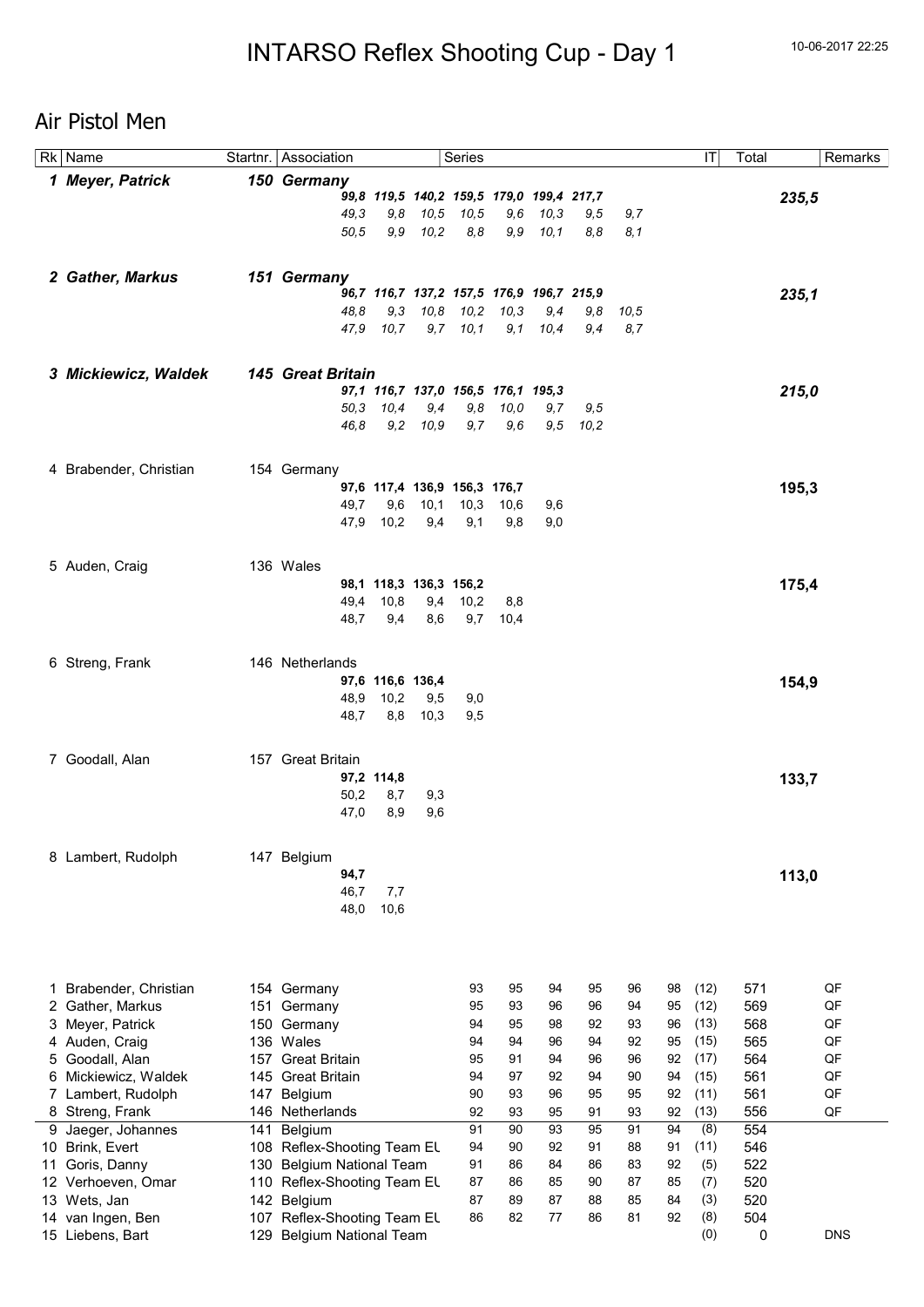## Air Pistol Women

| Rk   Name          | Startnr.   Association      |       |      | Series                                   |      |      |      |     | T   | Total | Remarks |
|--------------------|-----------------------------|-------|------|------------------------------------------|------|------|------|-----|-----|-------|---------|
| 1 Reichelt, Nadine | 152 Germany                 |       |      |                                          |      |      |      |     |     |       |         |
|                    |                             |       |      | 98,2 119,0 138,7 157,8 177,9 196,7 216,3 |      |      |      |     |     |       | 235,8   |
|                    | 47,8                        | 10, 5 | 9,3  | 9,3                                      | 9,5  | 9,7  | 9,6  | 9,8 |     |       |         |
|                    | 50,4                        | 10,3  | 10,4 | 9,8                                      | 10,6 | 9,1  | 10,0 | 9,7 |     |       |         |
| 2 Radersma, Saskia | 106 Reflex-Shooting Tean    |       |      |                                          |      |      |      |     |     |       |         |
|                    |                             |       |      | 94,1 114,3 133,2 152,7 172,5 193,0 211,0 |      |      |      |     |     |       | 230,0   |
|                    | 46.8                        | 9,9   | 9,5  | 9,5                                      | 10,3 | 10,6 | 9,4  | 9,1 |     |       |         |
|                    | 47,3                        | 10,3  | 9,4  | 10,0                                     | 9,5  | 9,9  | 8,6  | 9,9 |     |       |         |
| 3 Batku, Manuela   | 137 Switzerland             |       |      |                                          |      |      |      |     |     |       |         |
|                    |                             |       |      | 92,0 112,7 132,1 152,1 170,6 188,8       |      |      |      |     |     |       | 207,1   |
|                    | 44,7                        | 10,4  | 9,7  | 10,4                                     | 8,4  | 9,1  | 9,6  |     |     |       |         |
|                    | 47,3                        | 10,3  | 9,7  | 9,6                                      | 10,1 | 9,1  | 8,7  |     |     |       |         |
|                    |                             |       |      |                                          |      |      |      |     |     |       |         |
| 1 Batku, Manuela   | 137 Switzerland             |       |      | 97                                       | 91   | 94   | 92   |     | (5) | 374   | QF      |
| 2 Reichelt, Nadine | 152 Germany                 |       |      | 92                                       | 93   | 92   | 93   |     | (3) | 370   | QF      |
| 3 Radersma, Saskia | 106 Reflex-Shooting Team EL |       |      | 89                                       | 87   | 95   | 89   |     | (2) | 360   | QF      |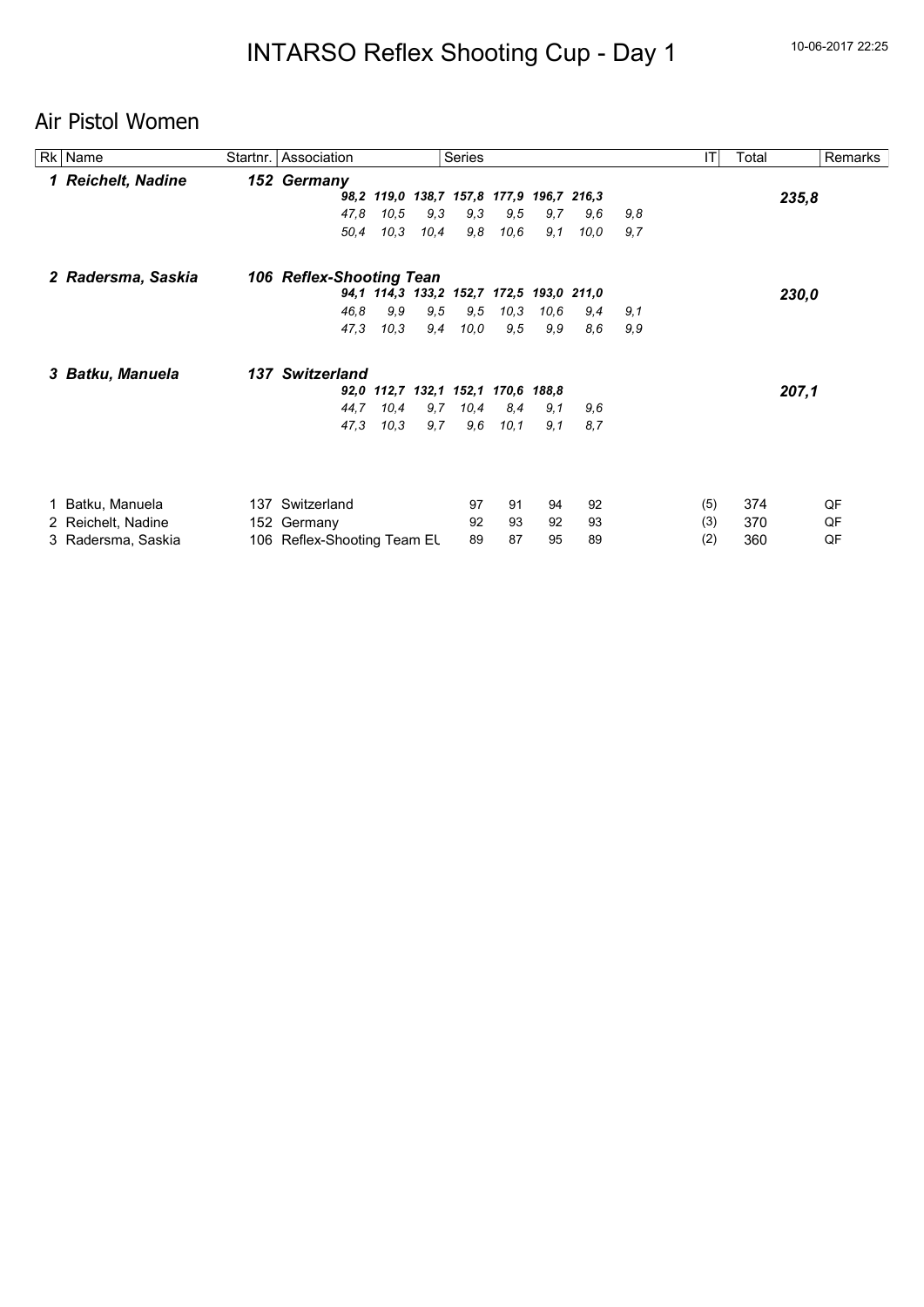# Air Pistol Men Junior

| Rk   Name           | <b>Series</b><br>Startnr. Association                     | ΙT        | Total | Remarks |
|---------------------|-----------------------------------------------------------|-----------|-------|---------|
| 1 Linders, Bob      | <b>109 Reflex-Shooting Tean</b>                           |           |       |         |
|                     | 95,0 112,3 131,5 148,0 166,5 184,6 204,9                  |           | 223,9 |         |
|                     | 47.9<br>8.5<br>8.5<br>10,5<br>8,1<br>9,8<br>10,4<br>9,2   |           |       |         |
|                     | 8.8<br>8,4<br>8,3<br>9.9<br>9,8<br>47,1<br>8,7<br>10,0    |           |       |         |
| 2 Reichelt, Dominik | 153 Germany                                               |           |       |         |
|                     | 93,5 110,8 126,3 141,5 159,7 179,3 199,0                  |           | 218,1 |         |
|                     | 48.6<br>8.6<br>8,1<br>7.2<br>9,7<br>9,8<br>9,2<br>9,1     |           |       |         |
|                     | 8.7<br>7,4<br>44,9<br>8,0<br>8.5<br>9,8<br>10.5<br>10.0   |           |       |         |
|                     |                                                           |           |       |         |
| Linders, Bob        | 92<br>93<br>95<br>95<br>89<br>109 Reflex-Shooting Team EL | (8)<br>89 | 553   | QF      |
| 2 Reichelt, Dominik | 86<br>87<br>87<br>153 Germany<br>93<br>89                 | 80<br>(6) | 522   | QF      |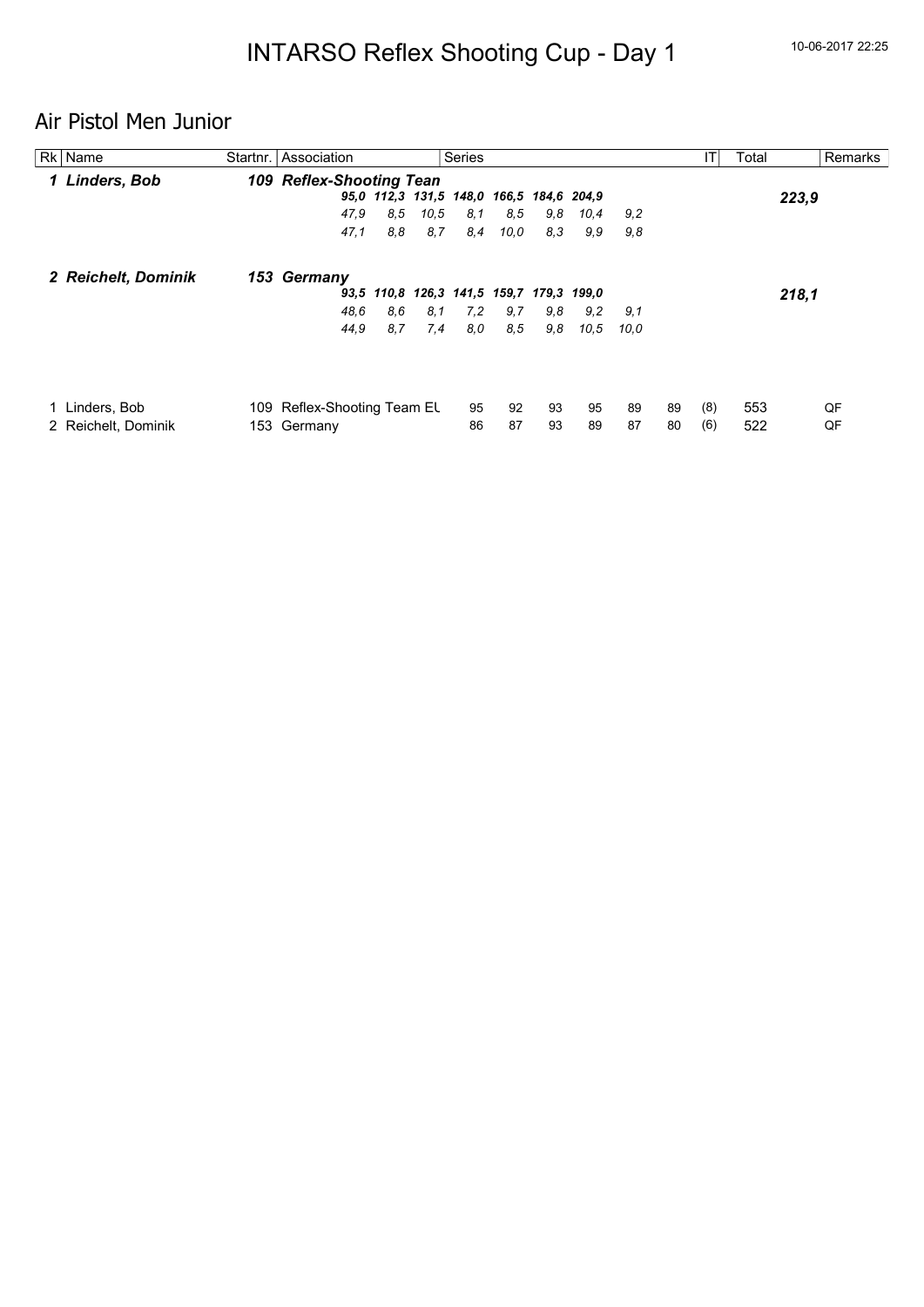# Air Pistol Women Junior

| Rk   Name             | Startnr. Association         | <b>Series</b>                            |     | Total | Remarks |
|-----------------------|------------------------------|------------------------------------------|-----|-------|---------|
| 1 Janssen, Lieselotte | 131 Belgium National Tea.    |                                          |     |       |         |
|                       |                              | 97,4 117,1 136,5 156,0 176,0 194,9 212,6 |     | 230,3 |         |
|                       | 10.3<br>9.1<br>48.2          | 9,0<br>10.0<br>9.3<br>8.6<br>7.6         |     |       |         |
|                       | 49,2<br>9.4<br>10.3          | 10.5<br>10.0<br>9.6<br>9,1<br>10.1       |     |       |         |
|                       |                              |                                          |     |       |         |
| Janssen, Lieselotte   | Belgium National Team<br>131 | 94<br>93<br>89<br>89                     | (9) | 365   | QF      |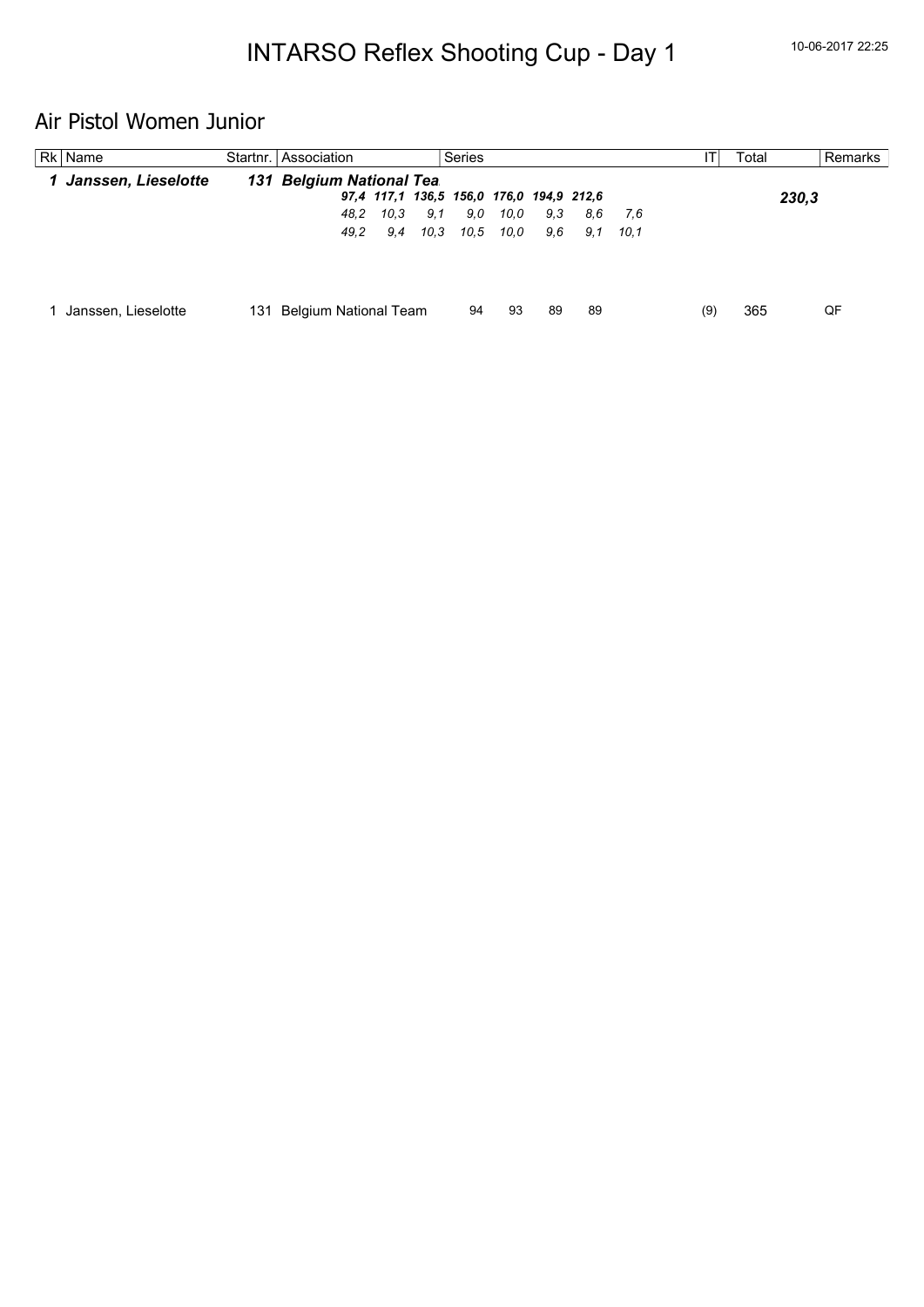Rk Name Startnr. Association Series Startnr. Series Total Remarks

## Individual

#### Air Rifle Men

| 1 Mathis, Remi       | 135 Alsace EMS                  |            |                                           |          |                                     |                  |                        |                  |            |       |       |
|----------------------|---------------------------------|------------|-------------------------------------------|----------|-------------------------------------|------------------|------------------------|------------------|------------|-------|-------|
|                      |                                 |            | 102,8 124,1 145,0 166,1 185,9 205,9 226,0 |          |                                     |                  |                        |                  |            |       | 245,9 |
|                      | 51.6                            |            | 10,4 10,7 10,6                            |          | 9,7                                 | 10,1             | 10,6                   | 9,6              |            |       |       |
|                      |                                 |            | 51,2 10,9 10,2 10,5 10,1                  |          |                                     | 9,9              |                        | $9,5$ $10,3$     |            |       |       |
|                      |                                 |            |                                           |          |                                     |                  |                        |                  |            |       |       |
|                      |                                 |            |                                           |          |                                     |                  |                        |                  |            |       |       |
| 2 Mabboudi, Eric     | 134 Alsace EMS                  |            |                                           |          |                                     |                  |                        |                  |            |       |       |
|                      |                                 |            | 100,8 121,3 141,9 162,4 182,6 202,2 222,8 |          |                                     |                  |                        |                  |            |       | 242,6 |
|                      |                                 |            | 49,3 10,7 10,2 10,0                       |          | 10,0                                | 8,8              | 10.3                   | 9,9              |            |       |       |
|                      | 51,5                            |            | 9,8 10,4 10,5 10,2                        |          |                                     |                  | 10.8 10.3              | 9,9              |            |       |       |
|                      |                                 |            |                                           |          |                                     |                  |                        |                  |            |       |       |
| 3 Willemsens, Jente  | <b>113 Reflex-Shooting Tean</b> |            |                                           |          |                                     |                  |                        |                  |            |       |       |
|                      |                                 |            | 99,6 117,6 138,9 158,9 178,0 196,7        |          |                                     |                  |                        |                  |            |       | 216,6 |
|                      | 48.4                            |            | 7,6 10,7                                  | 9,9      | 10,5                                | 9,1              | 9,6                    |                  |            |       |       |
|                      |                                 | 51,2       | 10,4 10,6 10,1                            |          | 8,6                                 | 9.6              | 10,3                   |                  |            |       |       |
|                      |                                 |            |                                           |          |                                     |                  |                        |                  |            |       |       |
| 4 Vandevyvere, Jelle | 117 Belgium National Team       |            |                                           |          |                                     |                  |                        |                  |            |       |       |
|                      |                                 |            | 99,2 118,8 138,8 159,0 178,4              |          |                                     |                  |                        |                  |            |       | 196,6 |
|                      | 48,5                            |            | 9,8<br>10,1                               | 9,6      | 9,9                                 | 8,0              |                        |                  |            |       |       |
|                      | 50,7                            | 9,8        |                                           | 9,9 10,6 | 9,5                                 | 10,2             |                        |                  |            |       |       |
|                      |                                 |            |                                           |          |                                     |                  |                        |                  |            |       |       |
| 5 Pallen, Peter      | 116 Belgium National Team       |            |                                           |          |                                     |                  |                        |                  |            |       |       |
|                      |                                 |            | 97,2 118,0 138,0 156,6                    |          |                                     |                  |                        |                  |            |       | 176,6 |
|                      |                                 | 48,4 10,2  | 9,5                                       | 9,4      | 9,6                                 |                  |                        |                  |            |       |       |
|                      |                                 |            | 48,8 10,6 10,5                            | 9,2      | 10,4                                |                  |                        |                  |            |       |       |
|                      |                                 |            |                                           |          |                                     |                  |                        |                  |            |       |       |
| 6 Crosiers, Gert     | 115 Belgium National Team       |            |                                           |          |                                     |                  |                        |                  |            |       |       |
|                      |                                 |            | 98,9 118,4 137,0                          |          |                                     |                  |                        |                  |            |       | 156,0 |
|                      | 47,9                            | 10,1       | 8,9                                       | 8,4      |                                     |                  |                        |                  |            |       |       |
|                      | 51,0                            | 9,4        | 9,7                                       | 10,6     |                                     |                  |                        |                  |            |       |       |
|                      |                                 |            |                                           |          |                                     |                  |                        |                  |            |       |       |
| 7 Jonniaux, Cyril    | 118 Belgium National Team       |            |                                           |          |                                     |                  |                        |                  |            |       |       |
|                      |                                 | 96,5 114,4 |                                           |          |                                     |                  |                        |                  |            |       | 133,4 |
|                      |                                 | 45,9 10,4  | 9,3                                       |          |                                     |                  |                        |                  |            |       |       |
|                      | 50,6                            | 7,5        | 9,7                                       |          |                                     |                  |                        |                  |            |       |       |
|                      |                                 |            |                                           |          |                                     |                  |                        |                  |            |       |       |
| 8 François, Pascal   | 156 Belgium                     |            |                                           |          |                                     |                  |                        |                  |            |       |       |
|                      | 91,2                            |            |                                           |          |                                     |                  |                        |                  |            |       | 111,2 |
|                      | 43,1                            | 10,0       |                                           |          |                                     |                  |                        |                  |            |       |       |
|                      | 48,1                            | 10,0       |                                           |          |                                     |                  |                        |                  |            |       |       |
|                      |                                 |            |                                           |          |                                     |                  |                        |                  |            |       |       |
|                      |                                 |            |                                           |          |                                     |                  |                        |                  |            |       |       |
|                      |                                 |            |                                           |          |                                     |                  |                        |                  |            |       |       |
| 1 Mathis, Remi       | 135 Alsace EMS                  |            |                                           |          | 101,2 101,2 103,3 102,0 103,8 102,5 |                  |                        |                  |            | 614,0 | QF    |
| 2 Mabboudi, Eric     | 134 Alsace EMS                  |            |                                           |          | 102,5 102,6 100,1 100,4 102,9 102,1 |                  |                        |                  |            | 610,6 | QF    |
| 3 Pallen, Peter      | 116 Belgium National Team       |            |                                           | 100,9    |                                     | 99,4 100,9       |                        | 98,3 103,2 101,0 |            | 603,7 | QF    |
| 4 Jonniaux, Cyril    | 118 Belgium National Team       |            |                                           |          | 99,4 101,2 101,0                    |                  |                        | 99,3 101,5       | 98,9       | 601,3 | QF    |
| 5 Crosiers, Gert     | 115 Belgium National Team       |            |                                           |          | 100,1 100,3                         |                  | 98,1 100,4             |                  | 99,5 100,3 | 598,7 | QF    |
| 6 Vandevyvere, Jelle | 117 Belgium National Team       |            |                                           | 98,3     |                                     | 97,6 100,8       | 98,7                   |                  | 99,5 101,7 | 596,6 | QF    |
| 7 Willemsens, Jente  | 113 Reflex-Shooting Team EL     |            |                                           | 101,6    |                                     | 98,9 103,1 100,6 |                        | 94,7             | 97,5       | 596,4 | QF    |
| 8 François, Pascal   | 156 Belgium                     |            |                                           | 99,0     |                                     |                  | 94,6 101,5 101,0 100,1 |                  | 95,6       | 591,8 | QF    |
| 9 Morbee, Kenneth    | 120 Belgium National Team       |            |                                           | 97,2     | 97,1                                | 96,0             |                        | 98,9 101,9       | 100,6      | 591,7 |       |
| 10 De Cauwer, Simon  |                                 |            |                                           | 97,6     |                                     | 98,9 101,8       | 99,9                   | 97,1             | 95,8       | 591,1 |       |
|                      | 119 Belgium National Team       |            |                                           | 100,7    | 96,8                                | 96,7             | 99,0                   |                  | 95,3       |       |       |
| 11 Cuypers, Dirk     | 132 Belgium                     |            |                                           |          |                                     |                  |                        | 98,9             |            | 587,4 |       |
|                      |                                 |            |                                           |          |                                     |                  |                        |                  |            |       |       |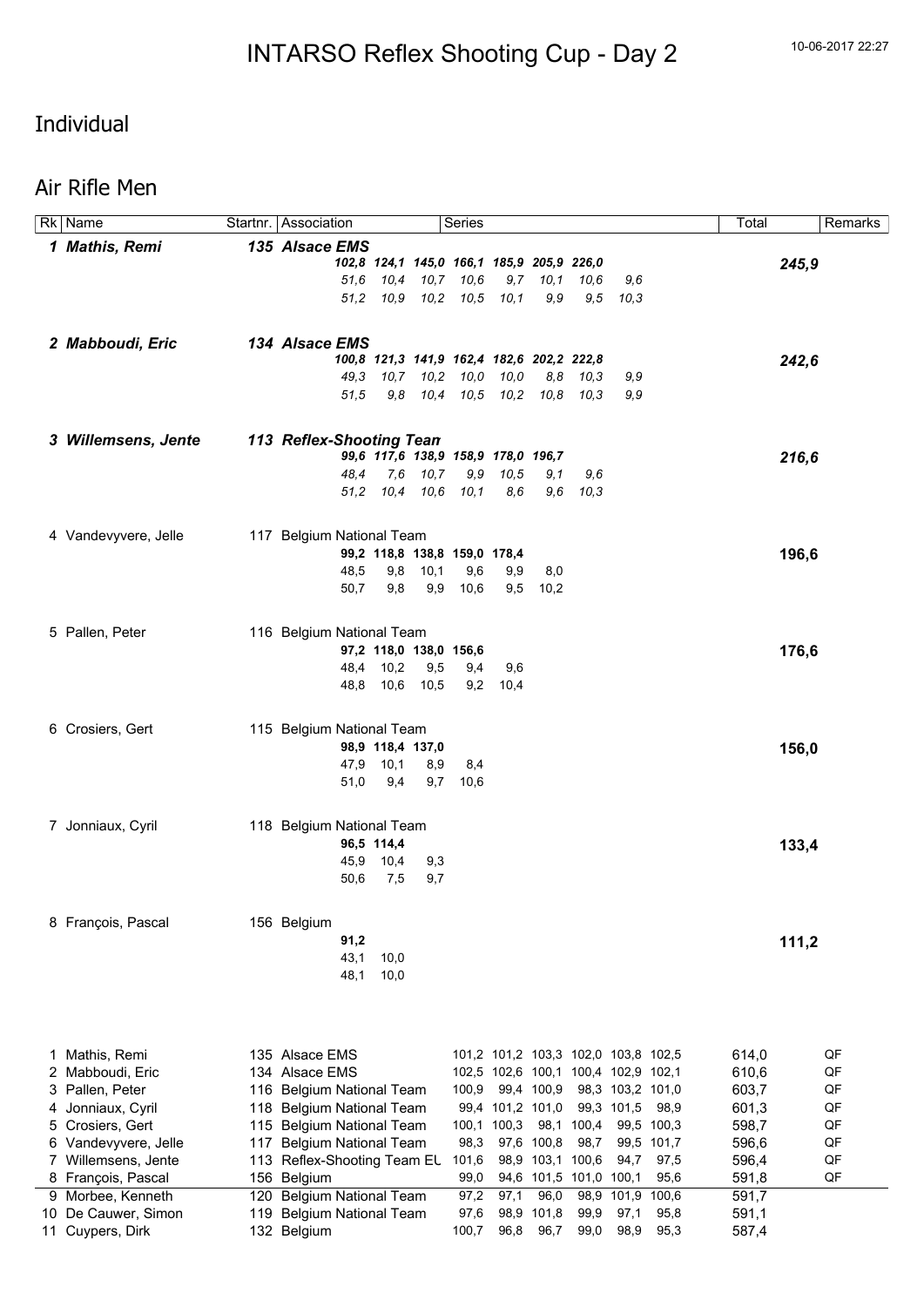## Air Rifle Women

| Rk Name                                |     | Startnr. Association                                     |                   |                        | Series                                    |                                       |                  |               |      | Total          |       | Remarks  |
|----------------------------------------|-----|----------------------------------------------------------|-------------------|------------------------|-------------------------------------------|---------------------------------------|------------------|---------------|------|----------------|-------|----------|
| 1 Smeets, Pea                          |     | <b>111 Reflex-Shooting Tean</b>                          |                   |                        |                                           |                                       |                  |               |      |                |       |          |
|                                        |     |                                                          |                   |                        | 103,5 123,2 143,8 164,5 184,6 205,8 226,2 |                                       |                  |               |      |                | 246,6 |          |
|                                        |     | 52.0                                                     |                   |                        | 9,5 10,3 10,4 10,7 10,3 10,4              |                                       |                  |               | 9,5  |                |       |          |
|                                        |     | 51,5                                                     |                   | 10,2 10,3 10,3         |                                           |                                       | 9,4 10,9         | 10.0 10.9     |      |                |       |          |
|                                        |     |                                                          |                   |                        |                                           |                                       |                  |               |      |                |       |          |
|                                        |     |                                                          |                   |                        |                                           |                                       |                  |               |      |                |       |          |
| 2 Mekking, Sharon                      |     | 102 Reflex-Shooting Tean                                 |                   |                        |                                           |                                       |                  |               |      |                |       |          |
|                                        |     |                                                          |                   |                        | 99,7 119,7 140,3 160,1 181,1 200,3 220,5  |                                       |                  |               |      |                | 241,3 |          |
|                                        |     | 49.1                                                     |                   | 9,4 10,4 10,6          |                                           | 10,2                                  | 9,8              | 9,6           | 10,5 |                |       |          |
|                                        |     | 50.6                                                     |                   | 10,6 10,2              |                                           | $9,2$ $10,8$                          |                  | 9.4 10.6 10.3 |      |                |       |          |
|                                        |     |                                                          |                   |                        |                                           |                                       |                  |               |      |                |       |          |
| 3 Andersen, Stine                      |     | 101 Reflex-Shooting Tean                                 |                   |                        |                                           |                                       |                  |               |      |                |       |          |
|                                        |     |                                                          |                   |                        | 101,1 121,0 139,9 160,3 180,1 199,2       |                                       |                  |               |      |                | 218,7 |          |
|                                        |     |                                                          | 49,9 10,1         |                        | 9,3 10,3 10,1 10,1                        |                                       |                  | 9,6           |      |                |       |          |
|                                        |     | 51,2                                                     | 9,8               |                        | $9,6$ $10,1$                              | 9,7                                   | 9.0              | 9,9           |      |                |       |          |
|                                        |     |                                                          |                   |                        |                                           |                                       |                  |               |      |                |       |          |
|                                        |     |                                                          |                   |                        |                                           |                                       |                  |               |      |                |       |          |
| 4 Veraart, Hannelore                   |     | 122 Belgium National Team                                |                   |                        |                                           |                                       |                  |               |      |                |       |          |
|                                        |     |                                                          |                   |                        | 101,8 121,2 140,1 160,6 179,0             |                                       |                  |               |      |                | 197,7 |          |
|                                        |     | 51,7                                                     | 9,1               | 9,1                    | 10,1                                      | 9,7                                   | 9,2              |               |      |                |       |          |
|                                        |     | 50,1                                                     | 10,3              |                        | 9,8 10,4                                  | 8,7                                   | 9,5              |               |      |                |       |          |
|                                        |     |                                                          |                   |                        |                                           |                                       |                  |               |      |                |       |          |
| 5 Vandevyvere, Emma                    |     | 121 Belgium National Team                                |                   |                        |                                           |                                       |                  |               |      |                |       |          |
|                                        |     |                                                          |                   | 99,8 120,4 139,9 159,3 |                                           |                                       |                  |               |      |                | 178,9 |          |
|                                        |     | 49,3                                                     |                   | 10,0 10,2              | 9,4                                       | 10,3                                  |                  |               |      |                |       |          |
|                                        |     | 50,5                                                     | 10,6              |                        | $9,3$ 10,0                                | 9,3                                   |                  |               |      |                |       |          |
|                                        |     |                                                          |                   |                        |                                           |                                       |                  |               |      |                |       |          |
| 6 Veuskens, Lize                       |     | 124 Belgium National Team                                |                   |                        |                                           |                                       |                  |               |      |                |       |          |
|                                        |     |                                                          | 100,1 121,3 141,9 |                        |                                           |                                       |                  |               |      |                | 158,4 |          |
|                                        |     |                                                          |                   | 50,0 10,4 10,4         | 8,4                                       |                                       |                  |               |      |                |       |          |
|                                        |     |                                                          |                   | 50,1 10,8 10,2         | 8,1                                       |                                       |                  |               |      |                |       |          |
|                                        |     |                                                          |                   |                        |                                           |                                       |                  |               |      |                |       |          |
|                                        |     |                                                          |                   |                        |                                           |                                       |                  |               |      |                |       |          |
| 7 Smeets, Manon                        |     | 112 Reflex-Shooting Team EL                              |                   |                        |                                           |                                       |                  |               |      |                |       |          |
|                                        |     |                                                          | 100,7 119,4       |                        |                                           |                                       |                  |               |      |                | 139,3 |          |
|                                        |     | 49,4                                                     | 8,7               | 9,4                    |                                           |                                       |                  |               |      |                |       |          |
|                                        |     | 51,3                                                     | 10,0              | 10,5                   |                                           |                                       |                  |               |      |                |       |          |
|                                        |     |                                                          |                   |                        |                                           |                                       |                  |               |      |                |       |          |
| 8 Verheyden, Anneke                    |     | 123 Belgium National Team                                |                   |                        |                                           |                                       |                  |               |      |                |       |          |
|                                        |     | 96,3                                                     |                   |                        |                                           |                                       |                  |               |      |                | 116,2 |          |
|                                        |     | 49,8                                                     | 9,7               |                        |                                           |                                       |                  |               |      |                |       |          |
|                                        |     | 46,5                                                     | 10,2              |                        |                                           |                                       |                  |               |      |                |       |          |
|                                        |     |                                                          |                   |                        |                                           |                                       |                  |               |      |                |       |          |
|                                        |     |                                                          |                   |                        |                                           |                                       |                  |               |      |                |       |          |
|                                        |     |                                                          |                   |                        |                                           |                                       |                  |               |      |                |       |          |
| 1 Smeets, Pea                          |     | 111 Reflex-Shooting Team EL                              |                   |                        |                                           | 102,4 103,6 104,5 103,1               |                  |               |      | 413,6          |       | QF       |
| 2 Mekking, Sharon                      |     | 102 Reflex-Shooting Team EL                              |                   |                        |                                           | 103,2 103,8 101,5 104,1               |                  |               |      | 412,6          |       | QF       |
|                                        |     | 122 Belgium National Team                                |                   |                        |                                           | 101,7 103,4 102,7 100,0               |                  |               |      |                |       | QF       |
| 3 Veraart, Hannelore                   |     | 123 Belgium National Team                                |                   |                        |                                           | 101,4 100,0 101,9 102,2               |                  |               |      | 407,8          |       | QF       |
| 4 Verheyden, Anneke<br>5 Smeets, Manon |     |                                                          |                   |                        |                                           |                                       |                  |               |      | 405,5          |       |          |
| 6 Vandevyvere, Emma                    |     | 112 Reflex-Shooting Team EL                              |                   |                        |                                           | 103,5 100,3 100,7 100,9<br>99,6 102,5 |                  |               |      | 405,4          |       | QF       |
| 7 Andersen, Stine                      | 121 | <b>Belgium National Team</b>                             |                   |                        |                                           | 96,1 101,1 102,5 103,0                | 99,8 101,1       |               |      | 403,0          |       | QF<br>QF |
| 8 Veuskens, Lize                       |     | 101 Reflex-Shooting Team EL<br>124 Belgium National Team |                   |                        |                                           | 101,7 100,7                           |                  | 99,3 99,5     |      | 402,7<br>401,2 |       | QF       |
| 9 Floyd, Rhian                         |     | 149 Wales                                                |                   |                        | 100,1                                     |                                       | 98,1 101,3 100,4 |               |      | 399,9          |       |          |
| 10 Verschragen, Ine                    |     | 133 Belgium                                              |                   |                        |                                           | 101,9 101,2                           | 98,8             | 97,8          |      | 399,7          |       |          |
|                                        |     |                                                          |                   |                        |                                           |                                       |                  |               |      |                |       |          |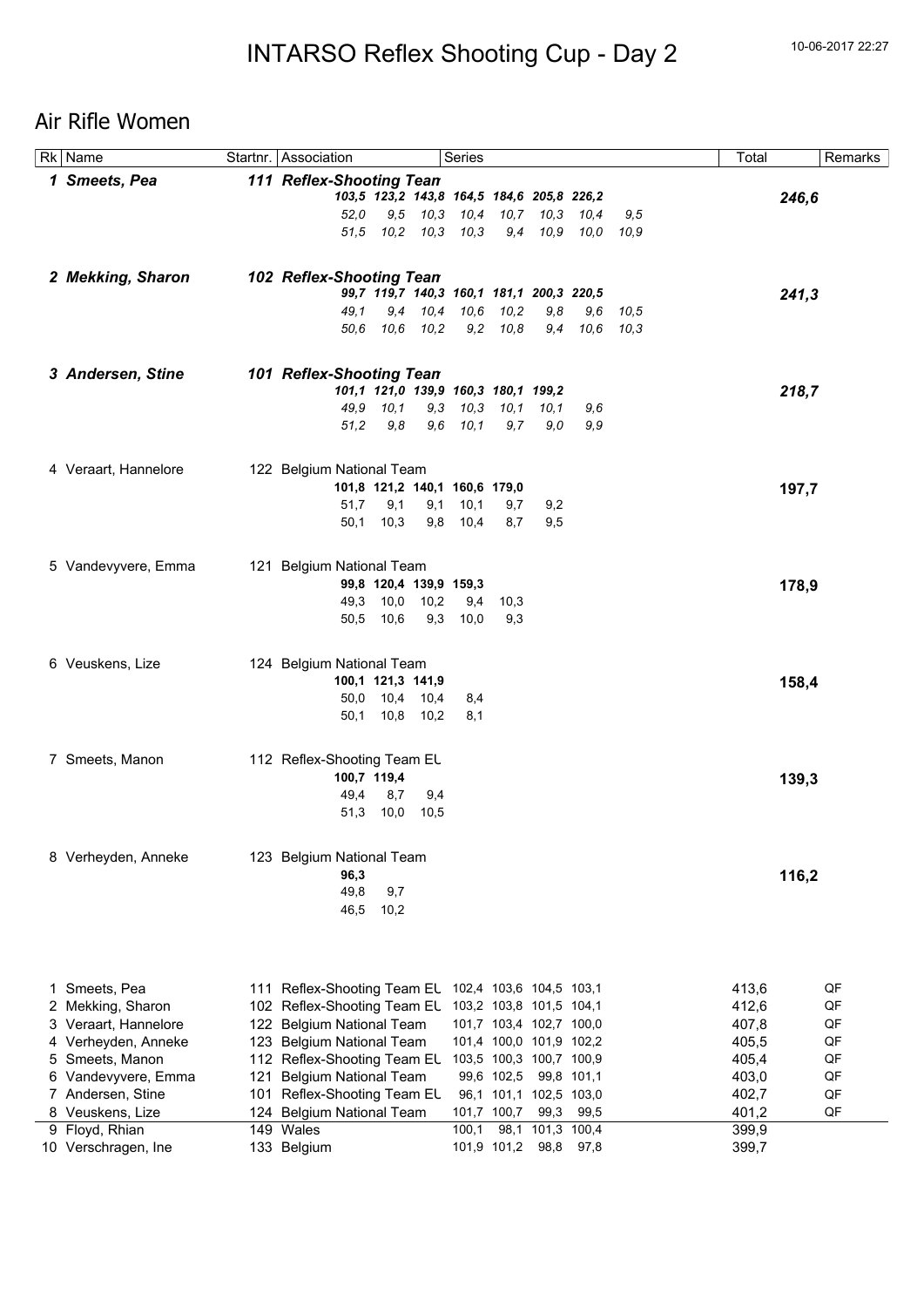# Air Rifle Men Junior

| Rk Name              | Startnr. Association        |      |      | Series                                   |      |      |                  |      |            | Total |       | Remarks |
|----------------------|-----------------------------|------|------|------------------------------------------|------|------|------------------|------|------------|-------|-------|---------|
| 1 Nollé, Arno        | 126 Belgium National Tea.   |      |      |                                          |      |      |                  |      |            |       |       |         |
|                      |                             |      |      | 98,3 117,5 137,9 158,2 177,0 197,6 218,3 |      |      |                  |      |            |       | 238,1 |         |
|                      | 50,2                        | 8.8  | 10,4 | 10.0                                     | 9,4  | 10,5 | 10.0             | 9.5  |            |       |       |         |
|                      | 48.1                        | 10,4 | 10.0 | 10.3                                     | 9,4  | 10.1 | 10,7             | 10,3 |            |       |       |         |
| 2 Van Venrooij, Jeff | 104 Reflex-Shooting Tean    |      |      |                                          |      |      |                  |      |            |       |       |         |
|                      |                             |      |      | 96,7 116,8 136,2 155,2 175,4 196,3 216,2 |      |      |                  |      |            |       | 236,7 |         |
|                      | 48.6                        | 9,5  | 9,6  | 9,5                                      | 10.6 | 10.6 | 10,8             | 9.6  |            |       |       |         |
|                      | 48.1                        | 10,6 | 9,8  | 9,5                                      | 9,6  | 10.3 | 9,1              | 10.9 |            |       |       |         |
|                      |                             |      |      |                                          |      |      |                  |      |            |       |       |         |
| 1 Van Venrooij, Jeff | 104 Reflex-Shooting Team EL |      |      | 100,6                                    |      |      | 99,1 101,4 101,7 |      | 97,9 102,1 | 602,8 |       | QF      |
| 2 Nollé, Arno        | 126 Belgium National Team   |      |      | 99,3                                     | 96,3 |      | 99,4 101,6       | 99,6 | 100.6      | 596,8 |       | QF      |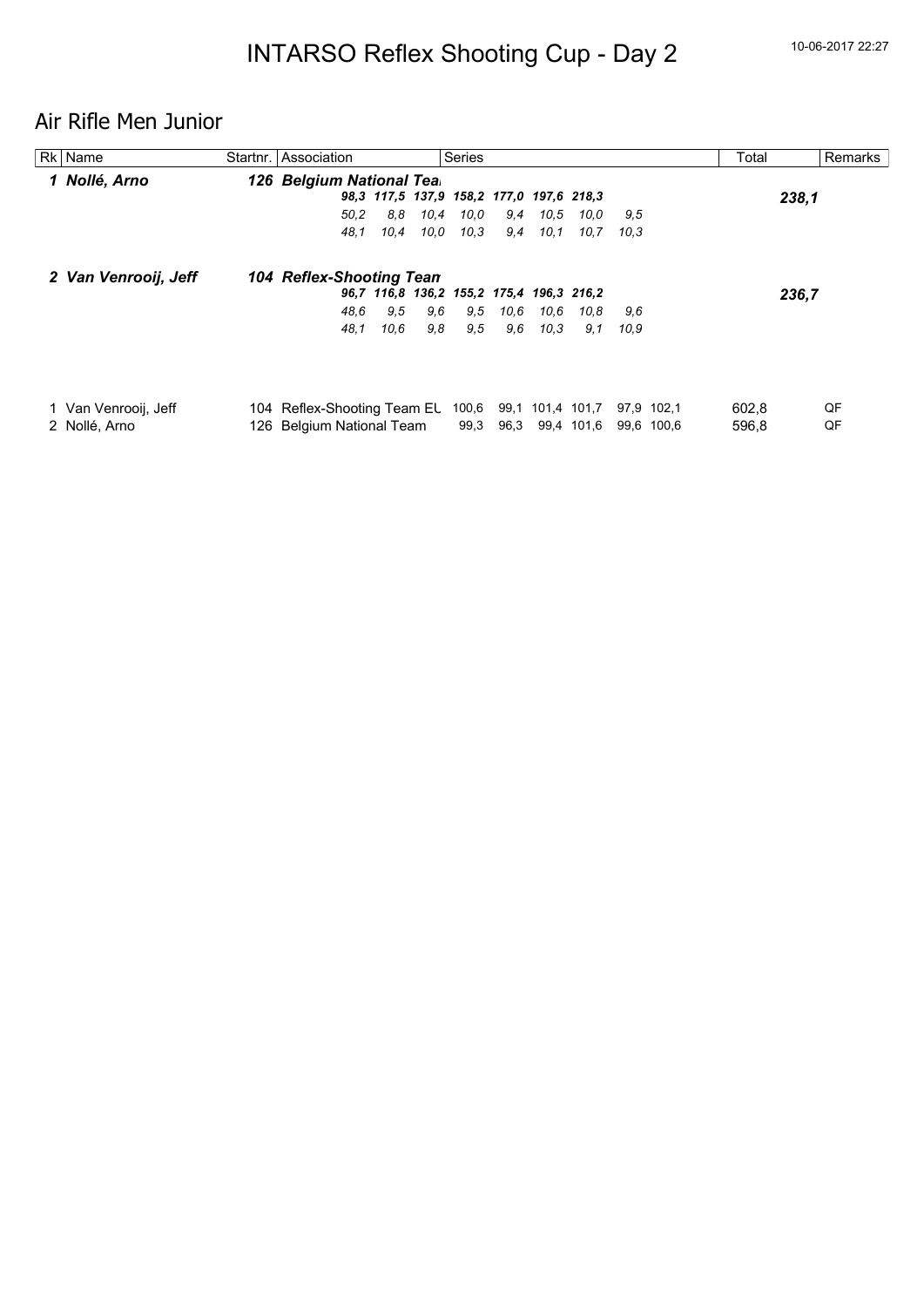## Air Rifle Women Junior

| Rk Name             | Startnr. Association                                |                              |      | Series       |                                           |      |              |      | Total | Remarks  |
|---------------------|-----------------------------------------------------|------------------------------|------|--------------|-------------------------------------------|------|--------------|------|-------|----------|
| 1 Kaps, Jessie      | 125 Belgium National Tea.                           |                              |      |              |                                           |      |              |      |       |          |
|                     |                                                     |                              |      |              | 99,8 120,2 141,1 161,3 181,7 202,1 222,9  |      |              |      |       | 243,4    |
|                     | 49,9                                                | 10,5                         | 10,5 | 10,4         | 9,7                                       | 10,5 | 10,4         | 10.6 |       |          |
|                     | 49.9                                                | 9.9                          | 10,4 | 9,8          | 10,7                                      | 9.9  | 10,4         | 9,9  |       |          |
| 2 Jaeger, Anke      | 127 Belgium National Tea.                           |                              |      |              |                                           |      |              |      |       |          |
|                     |                                                     |                              |      |              | 101,2 120,7 141,0 160,8 180,1 199,8 219,6 |      |              |      |       | 239,7    |
|                     | 49,9                                                | 9,5                          | 10,4 | 10,3         | 9,4                                       | 9,1  | 10,5         | 10,3 |       |          |
|                     | 51,3                                                | 10,0                         | 9,9  | 9,5          | 9,9                                       | 10,6 | 9,3          | 9,8  |       |          |
| 3 Verhoeven, Hannah | 103 Reflex-Shooting Tean                            |                              |      |              |                                           |      |              |      |       |          |
|                     |                                                     |                              |      |              | 96,3 117,2 137,4 155,4 175,2 195,3        |      |              |      |       | 215,0    |
|                     | 49.0                                                | 10.3                         | 10,6 | 8,7          | 10,1                                      | 10,5 | 9,5          |      |       |          |
|                     | 47.3                                                | 10,6                         | 9,6  | 9,3          | 9,7                                       | 9,6  | 10,2         |      |       |          |
| 4 Decroix, Margo    | 114 Belgium                                         |                              |      |              |                                           |      |              |      |       |          |
|                     |                                                     | 96,4 116,6 134,6 153,9 173,7 |      |              |                                           |      |              |      |       | 192,3    |
|                     | 48,7                                                | 10,5                         | 8,5  | 9,5          | 9,4                                       | 9,7  |              |      |       |          |
|                     | 47.7                                                | 9,7                          | 9,5  | 9,8          | 10,4                                      | 8,9  |              |      |       |          |
| 5 Swennen, Eline    | 128 Belgium National Team                           |                              |      |              |                                           |      |              |      |       |          |
|                     |                                                     | 97,1 117,3 136,6 154,4       |      |              |                                           |      |              |      |       | 173,0    |
|                     | 49,1                                                | 10,0                         | 9,8  | 10,4         | 9,7                                       |      |              |      |       |          |
|                     | 48,0                                                | 10,2                         | 9,5  | 7,4          | 8,9                                       |      |              |      |       |          |
| 6 de Jong, Lianne   | 143 Netherlands                                     |                              |      |              |                                           |      |              |      |       |          |
|                     |                                                     | 95,3 114,3 134,4             |      |              |                                           |      |              |      |       | 153,0    |
|                     | 48,3                                                | 8,9                          | 10,8 | 8,9          |                                           |      |              |      |       |          |
|                     | 47,0                                                | 10,1                         | 9,3  | 9,7          |                                           |      |              |      |       |          |
|                     |                                                     |                              |      |              |                                           |      |              |      |       |          |
| 1 Kaps, Jessie      | 125 Belgium National Team                           |                              |      |              | 103,4 101,5 103,8 103,1                   |      |              |      | 411,8 | QF       |
| 2 Verhoeven, Hannah | 103 Reflex-Shooting Team EL 101,6 101,8 101,8 102,6 |                              |      |              |                                           |      |              |      | 407,8 | QF       |
| 3 Jaeger, Anke      | 127 Belgium National Team                           |                              |      |              | 98,6 101,3 99,8 102,8                     |      |              |      | 402,5 | QF       |
| 4 Decroix, Margo    | 114 Belgium                                         |                              |      |              | 94,2 99,8                                 |      | 98,3 103,5   |      | 395,8 | QF       |
| 5 Swennen, Eline    | 128 Belgium National Team                           |                              |      | 97,1<br>92,4 | 97,9<br>90,8                              | 96,9 | 97,6<br>98,7 |      | 389,5 | QF<br>QF |
| 6 de Jong, Lianne   | 143 Netherlands                                     |                              |      |              |                                           | 94,4 |              |      | 376,3 |          |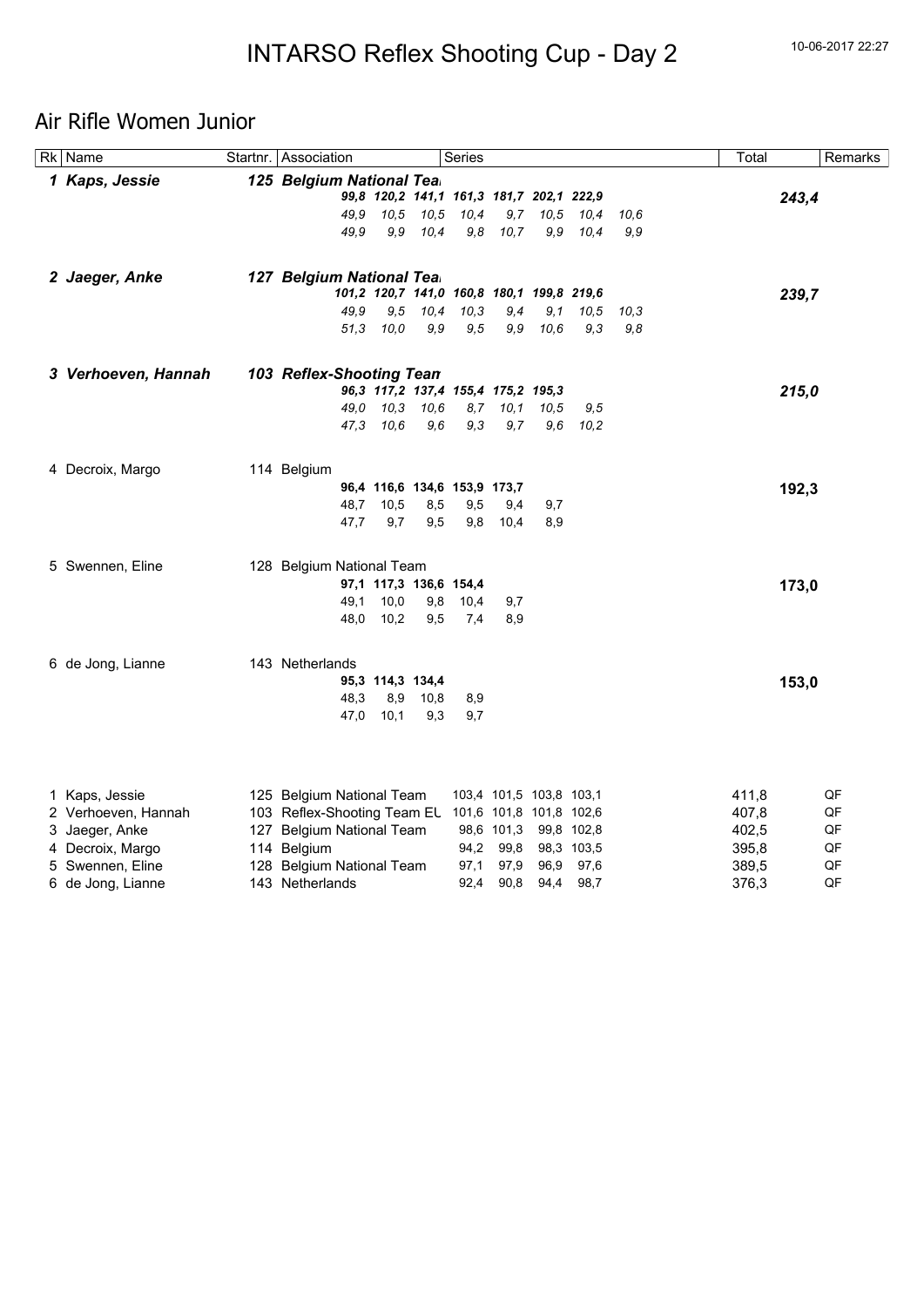## Air Pistol Men

|    | Rk Name              |     | Startnr.   Association       |                        |              | Series                       |                                          |              |             |      |    | IT   | Total |       | Remarks |
|----|----------------------|-----|------------------------------|------------------------|--------------|------------------------------|------------------------------------------|--------------|-------------|------|----|------|-------|-------|---------|
|    | 1 Mickiewicz, Waldek |     | 145 Great Britain            |                        |              |                              |                                          |              |             |      |    |      |       |       |         |
|    |                      |     |                              |                        |              |                              | 99,0 119,0 138,5 157,6 177,0 197,1 218,2 |              |             |      |    |      |       | 239,3 |         |
|    |                      |     | 48.0                         | 9,7                    | 9,7          | 8,7                          | 10,3                                     | 10,1         | 10,6        | 10,8 |    |      |       |       |         |
|    |                      |     | 51,0                         | 10,3                   | 9,8          | 10,4                         | 9,1                                      | 10,0         | 10.5        | 10,3 |    |      |       |       |         |
|    |                      |     |                              |                        |              |                              |                                          |              |             |      |    |      |       |       |         |
|    |                      |     |                              |                        |              |                              |                                          |              |             |      |    |      |       |       |         |
|    | 2 Meyer, Patrick     |     | 150 Germany                  |                        |              |                              | 98,8 118,4 137,3 156,9 177,3 195,5 215,6 |              |             |      |    |      |       | 235,8 |         |
|    |                      |     | 48.2                         | 10, 1                  | 10,0         | 10,2                         | 10,2                                     | 9,3          | 10, 1       | 10,5 |    |      |       |       |         |
|    |                      |     | 50.6                         | 9,5                    | 8,9          | 9,4                          | 10,2                                     | 8,9          | 10,0        | 9,7  |    |      |       |       |         |
|    |                      |     |                              |                        |              |                              |                                          |              |             |      |    |      |       |       |         |
|    |                      |     |                              |                        |              |                              |                                          |              |             |      |    |      |       |       |         |
|    | 3 Liebens, Bart      |     | 129 Belgium National Tea.    |                        |              |                              |                                          |              |             |      |    |      |       |       |         |
|    |                      |     |                              |                        |              |                              | 99,1 118,5 138,3 158,1 175,0 195,4       |              |             |      |    |      |       | 215,6 |         |
|    |                      |     | 48.8                         | 9,3<br>50,3 10,1       | 10, 1<br>9,7 | 9,3<br>10,5                  | 8,6<br>8,3                               | 10,1<br>10,3 | 10,3<br>9,9 |      |    |      |       |       |         |
|    |                      |     |                              |                        |              |                              |                                          |              |             |      |    |      |       |       |         |
|    |                      |     |                              |                        |              |                              |                                          |              |             |      |    |      |       |       |         |
|    | 4 Auden, Craig       |     | 136 Wales                    |                        |              |                              |                                          |              |             |      |    |      |       |       |         |
|    |                      |     |                              |                        |              | 97,3 115,9 136,3 155,4 174,9 |                                          |              |             |      |    |      |       | 193,1 |         |
|    |                      |     | 50,2                         | 9,7                    | 10,6         | 9,6                          | 10,3                                     | 8,9          |             |      |    |      |       |       |         |
|    |                      |     | 47,1                         | 8,9                    | 9,8          | 9,5                          | 9,2                                      | 9,3          |             |      |    |      |       |       |         |
|    |                      |     |                              |                        |              |                              |                                          |              |             |      |    |      |       |       |         |
|    | 5 Gather, Markus     |     | 151 Germany                  |                        |              |                              |                                          |              |             |      |    |      |       |       |         |
|    |                      |     |                              | 95,5 116,3 136,2 156,0 |              |                              |                                          |              |             |      |    |      |       | 174,9 |         |
|    |                      |     | 48,2                         | 10,5                   | 10,2         | 9,6                          | 10,0                                     |              |             |      |    |      |       |       |         |
|    |                      |     | 47,3                         | 10,3                   | 9,7          | 10,2                         | 8,9                                      |              |             |      |    |      |       |       |         |
|    |                      |     |                              |                        |              |                              |                                          |              |             |      |    |      |       |       |         |
|    | 6 Lambert, Rudolph   |     | 147 Belgium                  |                        |              |                              |                                          |              |             |      |    |      |       |       |         |
|    |                      |     |                              | 95,9 114,6 135,0       |              |                              |                                          |              |             |      |    |      |       | 155,0 |         |
|    |                      |     | 49,1                         | 9,8                    | 9,9          | 9,6                          |                                          |              |             |      |    |      |       |       |         |
|    |                      |     | 46,8                         | 8,9                    | 10,5         | 10,4                         |                                          |              |             |      |    |      |       |       |         |
|    |                      |     |                              |                        |              |                              |                                          |              |             |      |    |      |       |       |         |
|    | 7 Goodall, Alan      |     | 157 Great Britain            |                        |              |                              |                                          |              |             |      |    |      |       |       |         |
|    |                      |     |                              | 97,4 115,2             |              |                              |                                          |              |             |      |    |      |       | 134,2 |         |
|    |                      |     | 50,5                         | 9,1                    | 8,6          |                              |                                          |              |             |      |    |      |       |       |         |
|    |                      |     | 46,9                         | 8,7                    | 10,4         |                              |                                          |              |             |      |    |      |       |       |         |
|    |                      |     |                              |                        |              |                              |                                          |              |             |      |    |      |       |       |         |
|    |                      |     | 159 Germany                  |                        |              |                              |                                          |              |             |      |    |      |       |       |         |
| 8  | Schleuter, Michael   |     | 94,9                         |                        |              |                              |                                          |              |             |      |    |      |       |       |         |
|    |                      |     | 47,8                         | 9,6                    |              |                              |                                          |              |             |      |    |      |       | 114,3 |         |
|    |                      |     | 47,1                         | 9,8                    |              |                              |                                          |              |             |      |    |      |       |       |         |
|    |                      |     |                              |                        |              |                              |                                          |              |             |      |    |      |       |       |         |
|    |                      |     |                              |                        |              |                              |                                          |              |             |      |    |      |       |       |         |
|    |                      |     |                              |                        |              |                              |                                          |              |             |      |    |      |       |       |         |
|    | Meyer, Patrick       |     | 150 Germany                  |                        |              | 96                           | 97                                       | 95           | 98          | 97   | 97 | (22) | 580   |       | QF      |
| 1  | 2 Liebens, Bart      | 129 | <b>Belgium National Team</b> |                        |              | 96                           | 96                                       | 95           | 95          | 95   | 94 | (14) | 571   |       | QF      |
| 3. | Mickiewicz, Waldek   |     | 145 Great Britain            |                        |              | 94                           | 97                                       | 97           | 95          | 95   | 92 | (8)  | 570   |       | QF      |
| 4  | Lambert, Rudolph     | 147 | Belgium                      |                        |              | 94                           | 95                                       | 94           | 97          | 97   | 92 | (16) | 569   |       | QF      |
| 5. | Gather, Markus       | 151 | Germany                      |                        |              | 96                           | 95                                       | 94           | 96          | 91   | 96 | (19) | 568   |       | QF      |
|    | 6 Schleuter, Michael | 159 | Germany                      |                        |              | 94                           | 93                                       | 93           | 97          | 94   | 94 | (14) | 565   |       | QF      |
|    | 7 Auden, Craig       |     | 136 Wales                    |                        |              | 94                           | 91                                       | 97           | 94          | 94   | 94 | (14) | 564   |       | QF      |
| 8  | Goodall, Alan        | 157 | <b>Great Britain</b>         |                        |              | 95                           | 91                                       | 92           | 94          | 94   | 95 | (10) | 561   |       | QF      |
| 9  | Brabender, Christian |     | 154 Germany                  |                        |              | 92                           | 94                                       | 90           | 92          | 89   | 96 | (7)  | 553   |       |         |
|    | 10 Streng, Frank     |     | 146 Netherlands              |                        |              | 87                           | 93                                       | 92           | 94          | 93   | 93 | (6)  | 552   |       |         |
| 11 | Goris, Danny         | 130 | <b>Belgium National Team</b> |                        |              | 86                           | 91                                       | 94           | 91          | 91   | 92 | (12) | 545   |       |         |
|    | 12 Wets, Jan         |     | 142 Belgium                  |                        |              | 89                           | 93                                       | 87           | 95          | 86   | 92 | (10) | 542   |       |         |
| 13 | Saenen, Noël         | 138 | Belgium                      |                        |              | 89                           | 91                                       | 93           | 92          | 87   | 90 | (3)  | 542   |       |         |
|    | 14 Jaeger, Johannes  | 141 | Belgium                      |                        |              | 90                           | 88                                       | 86           | 91          | 88   | 94 | (5)  | 537   |       |         |
|    | 15 Brink, Evert      | 108 | Reflex-Shooting Team EL      |                        |              | 88                           | 90                                       | 86           | 94          | 90   | 83 | (5)  | 531   |       |         |
|    | 16 Verhoeven, Omar   |     | 110 Reflex-Shooting Team EL  |                        |              | 85                           | 86                                       | 84           | 79          | 95   | 85 | (6)  | 514   |       |         |
|    |                      |     |                              |                        |              |                              |                                          |              |             |      |    |      |       |       |         |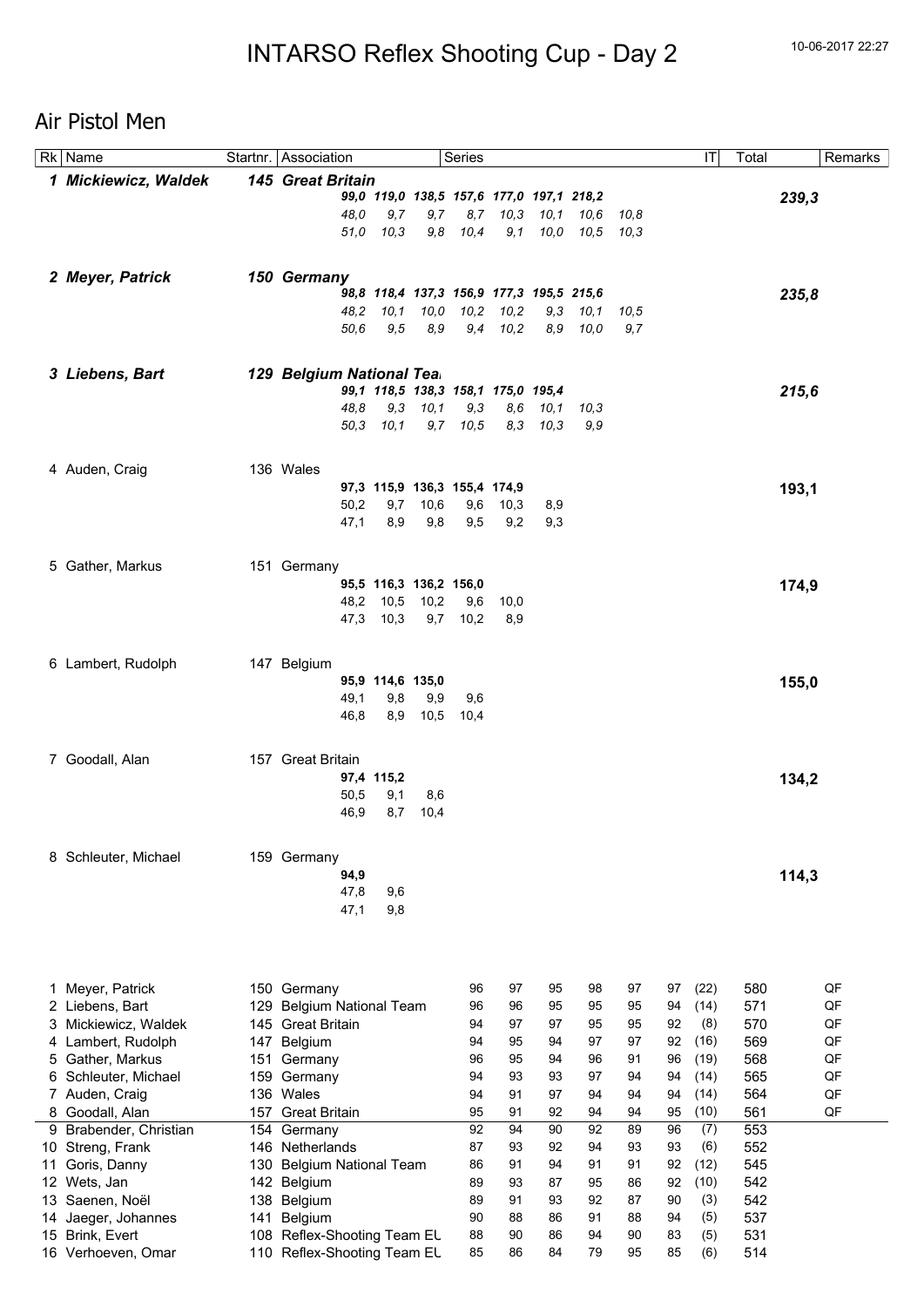# INTARSO Reflex Shooting Cup - Day 2 10-06-2017 22:27

| 17  Dijkstra, Jarno | 144 Netherlands                                       |  |  |  | 85 85 84 85 88 85 (4) 512 |
|---------------------|-------------------------------------------------------|--|--|--|---------------------------|
| 18 van Ingen, Ben   | 107 Reflex-Shooting Team EL 81 86 81 93 86 77 (4) 504 |  |  |  |                           |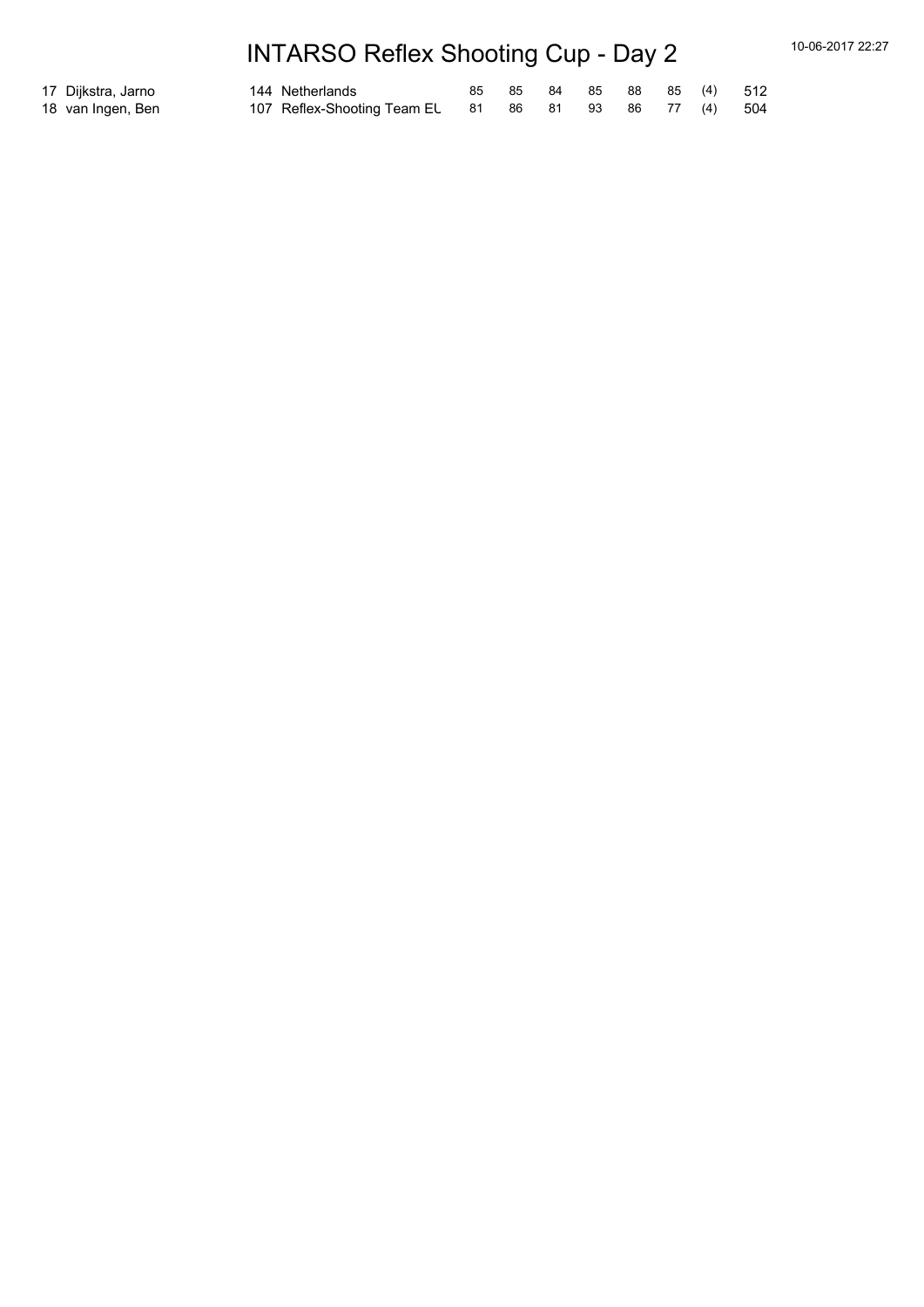## Air Pistol Women

| Rk Name               |     | Startnr. Association         |                  |      | <b>Series</b> |                                          |     |      |      | IT   | Total | Remarks |
|-----------------------|-----|------------------------------|------------------|------|---------------|------------------------------------------|-----|------|------|------|-------|---------|
| 1 Reichelt, Nadine    |     | 152 Germany                  |                  |      |               |                                          |     |      |      |      |       |         |
|                       |     |                              |                  |      |               | 97,9 116,6 135,7 155,7 174,5 192,8 210,5 |     |      |      |      |       | 230,1   |
|                       |     | 49.3                         | 9,2              | 9.9  | 10,0          | 8,7                                      | 9.5 | 7,7  | 9,1  |      |       |         |
|                       |     | 48.6                         | 9,5              | 9,2  | 10,0          | 10,1                                     | 8,8 | 10,0 | 10.5 |      |       |         |
| 2 Janssen, Lieselotte |     | 131 Belgium National Tea.    |                  |      |               |                                          |     |      |      |      |       |         |
|                       |     |                              |                  |      |               | 94,8 114,0 132,3 150,7 170,6 187,4 206,9 |     |      |      |      |       | 226,5   |
|                       |     | 47.1                         | 9,6              | 8,3  | 9.3           | 10,5                                     | 8,4 | 10,2 | 9,8  |      |       |         |
|                       |     | 47,7                         | 9,6              | 10.0 | 9,1           | 9,4                                      | 8,4 | 9.3  | 9,8  |      |       |         |
| 3 Batku, Manuela      |     | 137 Switzerland              |                  |      |               |                                          |     |      |      |      |       |         |
|                       |     |                              |                  |      |               | 96,8 114,0 133,1 151,6 170,4 188,8       |     |      |      |      |       | 205,2   |
|                       |     | 46.9                         | 8,9              | 10,5 | 9,9           | 10,0                                     | 9,5 | 7,8  |      |      |       |         |
|                       |     | 49,9                         | 8,3              | 8,6  | 8,6           | 8,8                                      | 8.9 | 8.6  |      |      |       |         |
| 4 Radersma, Saskia    |     | 106 Reflex-Shooting Team EL  |                  |      |               |                                          |     |      |      |      |       |         |
|                       |     |                              | 92,3 110,8 130,0 |      | 148,5 164,9   |                                          |     |      |      |      |       | 183,8   |
|                       |     | 46.3                         | 9,1              | 9,7  | 9,6           | 8,4                                      | 9,8 |      |      |      |       |         |
|                       |     | 46,0                         | 9,4              | 9,5  | 8,9           | 8,0                                      | 9,1 |      |      |      |       |         |
|                       |     |                              |                  |      |               |                                          |     |      |      |      |       |         |
| 1 Reichelt, Nadine    |     | 152 Germany                  |                  |      | 92            | 95                                       | 92  | 94   |      | (4)  | 373   | QF      |
| 2 Janssen, Lieselotte | 131 | <b>Belgium National Team</b> |                  |      | 93            | 94                                       | 91  | 94   |      | (11) | 372   | QF      |
| 3 Radersma, Saskia    |     | 106 Reflex-Shooting Team EL  |                  |      | 89            | 94                                       | 91  | 96   |      | (10) | 370   | QF      |
| 4 Batku, Manuela      |     | 137 Switzerland              |                  |      | 93            | 87                                       | 90  | 91   |      | (5)  | 361   | QF      |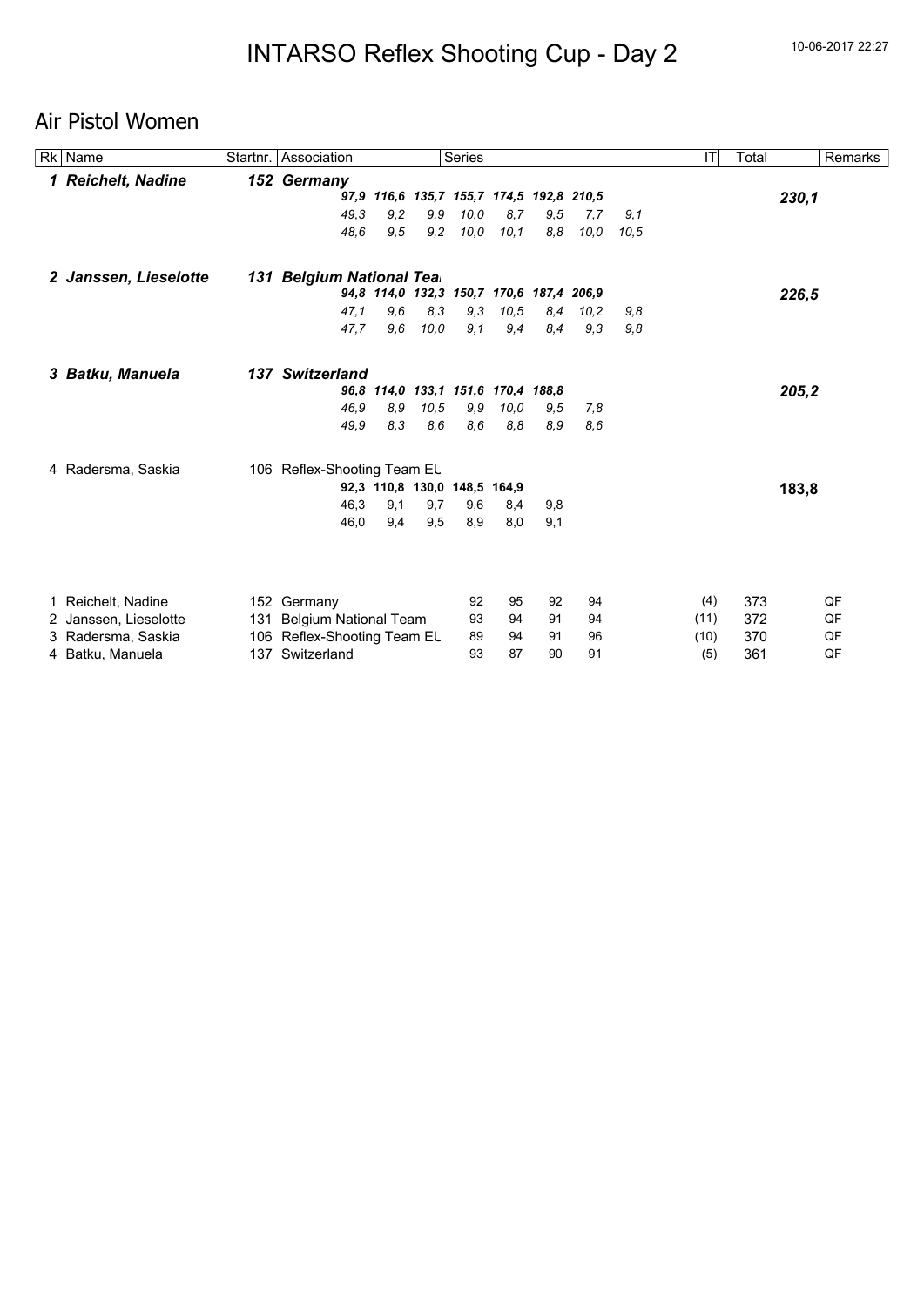# Air Pistol Men Junior

| Rk Name             | Startnr. Association        |      |      | <b>Series</b>                            |     |     |      |     |    | ΙT  | Total |       | Remarks |
|---------------------|-----------------------------|------|------|------------------------------------------|-----|-----|------|-----|----|-----|-------|-------|---------|
| 1 Linders, Bob      | 109 Reflex-Shooting Tean    |      |      |                                          |     |     |      |     |    |     |       |       |         |
|                     |                             |      |      | 97,1 116,5 134,6 154,7 174,4 193,8 213,1 |     |     |      |     |    |     |       | 232,4 |         |
|                     | 47,6                        | 9,4  | 8,6  | 9,6                                      | 9,8 | 9,5 | 10,4 | 9,8 |    |     |       |       |         |
|                     | 49.5                        | 10.0 | 9,5  | 10,5                                     | 9,9 | 9.9 | 8,9  | 9,5 |    |     |       |       |         |
| 2 Reichelt, Dominik | 153 Germany                 |      |      |                                          |     |     |      |     |    |     |       |       |         |
|                     |                             |      |      | 90,7 108,7 127,1 145,4 164,5 183,3 201,4 |     |     |      |     |    |     |       | 220,0 |         |
|                     | 45.5                        | 9,2  | 8,4  | 9,4                                      | 9,4 | 9,7 | 8,6  | 9,3 |    |     |       |       |         |
|                     | 45,2                        | 8,8  | 10.0 | 8,9                                      | 9,7 | 9,1 | 9,5  | 9.3 |    |     |       |       |         |
|                     |                             |      |      |                                          |     |     |      |     |    |     |       |       |         |
| Linders, Bob        | 109 Reflex-Shooting Team EL |      |      | 91                                       | 90  | 93  | 91   | 91  | 95 | (8) | 551   |       | QF      |
| 2 Reichelt, Dominik | 153 Germany                 |      |      | 92                                       | 84  | 88  | 83   | 88  | 85 | (8) | 520   |       | QF      |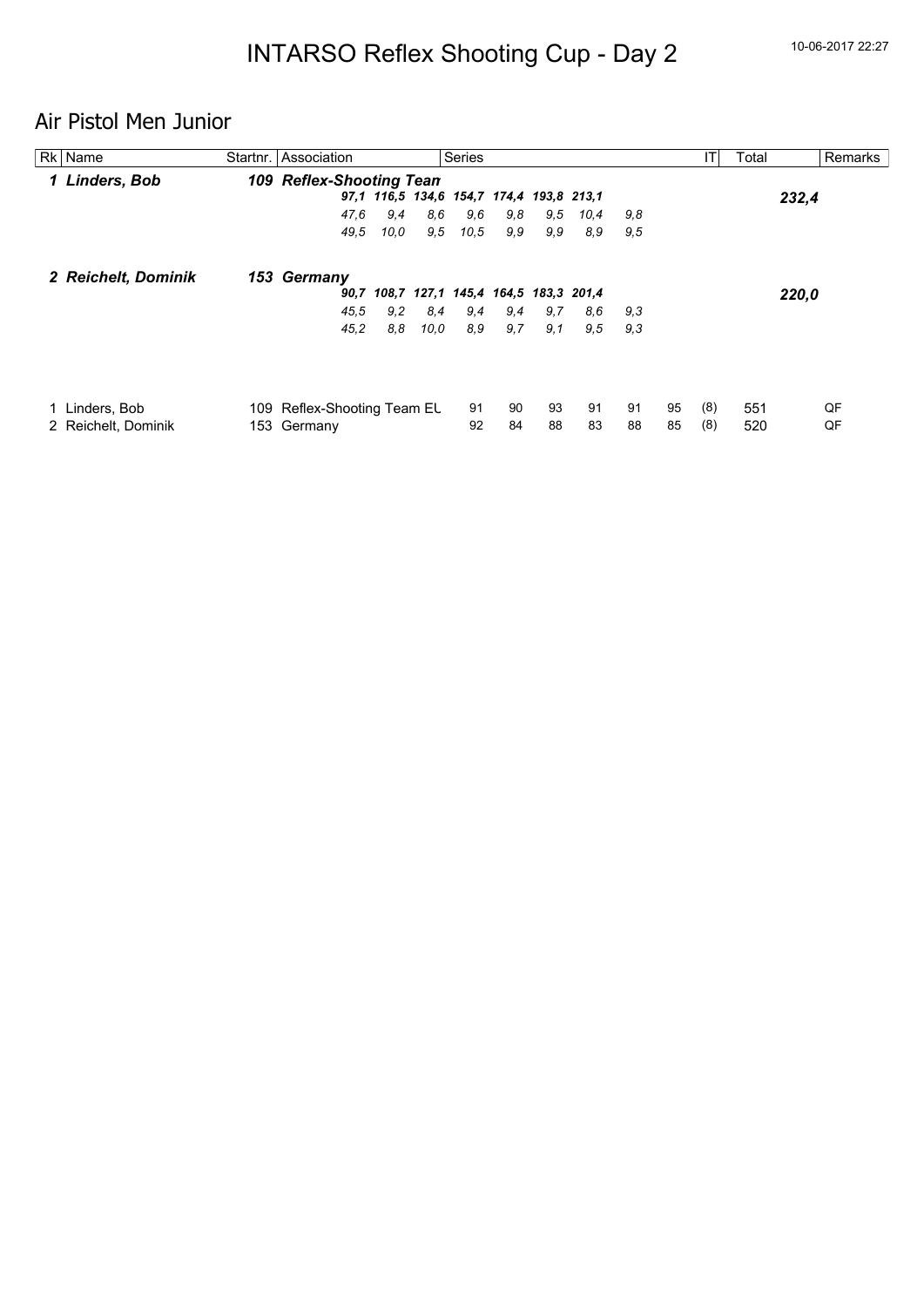## Individual

#### Air Rifle Men

|     | Rk Name              | Startnr. Association        |                          |           | Series                                    |                   |            |                                     |                  |      | Total |       | Remarks |
|-----|----------------------|-----------------------------|--------------------------|-----------|-------------------------------------------|-------------------|------------|-------------------------------------|------------------|------|-------|-------|---------|
|     | 1 Mathis, Remi       | 135 Alsace EMS              |                          |           |                                           |                   |            |                                     |                  |      |       |       |         |
|     |                      |                             |                          |           | 102,5 122,2 142,4 162,7 183,3 203,4 223,7 |                   |            |                                     |                  |      |       | 244,0 |         |
|     |                      | 50,5                        | 9,5                      | 10,3      | 9,6                                       | 10,3              | 9,8        | 9,9                                 | 10,0             |      |       |       |         |
|     |                      | 52,0                        | 10,2                     | 9,9       | 10,7                                      | 10,3              | 10,3       | 10,4                                | 10,3             |      |       |       |         |
|     |                      |                             |                          |           |                                           |                   |            |                                     |                  |      |       |       |         |
|     | 2 Mabboudi, Eric     | 134 Alsace EMS              |                          |           |                                           |                   |            |                                     |                  |      |       |       |         |
|     |                      |                             |                          |           | 97,7 118,6 138,8 159,4 179,5 199,5 218,7  |                   |            |                                     |                  |      |       | 239,0 |         |
|     |                      | 47,2                        | 10,3                     | 10,1      | 10, 7                                     | 9,8               | 10,1       | 10,0                                | 10,3             |      |       |       |         |
|     |                      |                             | 50,5 10,6 10,1           |           | 9,9                                       | 10,3              | 9,9        | 9,2                                 | 10,0             |      |       |       |         |
|     |                      |                             |                          |           |                                           |                   |            |                                     |                  |      |       |       |         |
|     | 3 Crosiers, Gert     | 115 Belgium National Tea.   |                          |           |                                           |                   |            |                                     |                  |      |       |       |         |
|     |                      |                             |                          |           | 97,3 117,8 138,6 159,0 178,2 198,2        |                   |            |                                     |                  |      |       | 218,2 |         |
|     |                      | 48.1                        | 9,8                      | 10,9      | 9,7                                       | 9,3               | 9,4        | 10,2                                |                  |      |       |       |         |
|     |                      | 49,2                        | 10,7                     | 9,9       | 10,7                                      | 9,9               | 10.6       | 9,8                                 |                  |      |       |       |         |
|     |                      |                             |                          |           |                                           |                   |            |                                     |                  |      |       |       |         |
|     | 4 Vandevyvere, Jelle | 117 Belgium National Team   |                          |           |                                           |                   |            |                                     |                  |      |       |       |         |
|     |                      |                             |                          |           | 102,9 122,6 143,5 161,5 179,7             |                   |            |                                     |                  |      |       | 197,7 |         |
|     |                      | 52,8                        |                          | 10,2 10,5 | 8,6                                       | 10,0              | 9,4        |                                     |                  |      |       |       |         |
|     |                      | 50,1                        | 9,5                      | 10,4      | 9,4                                       | 8,2               | 8,6        |                                     |                  |      |       |       |         |
|     |                      |                             |                          |           |                                           |                   |            |                                     |                  |      |       |       |         |
|     |                      | 118 Belgium National Team   |                          |           |                                           |                   |            |                                     |                  |      |       |       |         |
|     | 5 Jonniaux, Cyril    |                             | 98,4 117,7 137,9 158,5   |           |                                           |                   |            |                                     |                  |      |       |       |         |
|     |                      | 49,0                        | 9,7                      | 9,7       | 10,1                                      | 10,2              |            |                                     |                  |      |       | 176,4 |         |
|     |                      | 49,4                        | 9,6                      | 10,5      | 10,5                                      | 7,7               |            |                                     |                  |      |       |       |         |
|     |                      |                             |                          |           |                                           |                   |            |                                     |                  |      |       |       |         |
|     |                      |                             |                          |           |                                           |                   |            |                                     |                  |      |       |       |         |
|     | 6 Lamon, Alexandre   | 148 Belgium                 |                          |           |                                           |                   |            |                                     |                  |      |       |       |         |
|     |                      | 49,8                        | 100,2 119,7 140,1<br>8,9 | 10,6      | 8,3                                       |                   |            |                                     |                  |      |       | 158,2 |         |
|     |                      | 50,4                        | 10,6                     | 9,8       | 9,8                                       |                   |            |                                     |                  |      |       |       |         |
|     |                      |                             |                          |           |                                           |                   |            |                                     |                  |      |       |       |         |
|     |                      |                             |                          |           |                                           |                   |            |                                     |                  |      |       |       |         |
|     | 7 Morbee, Kenneth    | 120 Belgium National Team   |                          |           |                                           |                   |            |                                     |                  |      |       |       |         |
|     |                      | 48,7                        | 96,7 116,6<br>10,1       | 10,5      |                                           |                   |            |                                     |                  |      |       | 137,4 |         |
|     |                      | 48,0                        | 9,8                      | 10,3      |                                           |                   |            |                                     |                  |      |       |       |         |
|     |                      |                             |                          |           |                                           |                   |            |                                     |                  |      |       |       |         |
|     |                      |                             |                          |           |                                           |                   |            |                                     |                  |      |       |       |         |
|     | 8 Pallen, Peter      | 116 Belgium National Team   |                          |           |                                           |                   |            |                                     |                  |      |       |       |         |
|     |                      | 95,5<br>44,8                |                          |           |                                           |                   |            |                                     |                  |      |       | 116,2 |         |
|     |                      | 50,7                        | 10,7<br>10,0             |           |                                           |                   |            |                                     |                  |      |       |       |         |
|     |                      |                             |                          |           |                                           |                   |            |                                     |                  |      |       |       |         |
|     |                      |                             |                          |           |                                           |                   |            |                                     |                  |      |       |       |         |
|     |                      |                             |                          |           |                                           |                   |            |                                     |                  |      |       |       |         |
|     | Mabboudi, Eric       | 134 Alsace EMS              |                          |           |                                           |                   |            | 102,2 102,2 100,1 102,9 103,1 101,9 |                  |      | 612,4 |       | QF      |
| 1   | 2 Mathis, Remi       | 135 Alsace EMS              |                          |           |                                           | 101,5 102,1 102,1 |            |                                     | 99,5 101,4 101,7 |      | 608,3 |       | QF      |
| 3   | Morbee, Kenneth      | 120 Belgium National Team   |                          |           |                                           |                   |            | 98,3 100,0 102,2 102,5 101,5 101,1  |                  |      | 605,6 |       | QF      |
| 4   | Lamon, Alexandre     | 148 Belgium                 |                          |           | 98,3                                      |                   |            | 99,1 102,6 100,4 102,1 102,3        |                  |      | 604,8 |       | QF      |
| 5   | Pallen, Peter        | 116 Belgium National Team   |                          |           |                                           | 98,6 102,0 101,7  |            |                                     | 99,2 100,5       | 98,3 | 600,3 |       | QF      |
| 6   | Vandevyvere, Jelle   | 117 Belgium National Team   |                          |           | 99,6                                      |                   | 99,7 100,8 |                                     | 98,3 101,0       | 98,3 | 597,7 |       | QF      |
| 7   | Jonniaux, Cyril      | 118 Belgium National Team   |                          |           | 100,0                                     |                   | 97,8 102,3 | 98,8                                | 98,6             | 98,9 | 596,4 |       | QF      |
|     | 8 Crosiers, Gert     | 115 Belgium National Team   |                          |           | 97,3                                      | 98,4              | 98,2       | 96,5                                | 100,4            | 99,9 | 590,7 |       | QF      |
|     | 9 François, Pascal   | 156 Belgium                 |                          |           | 99,3                                      |                   | 95,6 102,9 | 95,5                                | 97,9             | 97,9 | 589,1 |       |         |
| 10. | De Cauwer, Simon     | 119 Belgium National Team   |                          |           | 97,0                                      | 98,7              | 94,6       | 98,8                                | 98,4             | 99,8 | 587,3 |       |         |
|     | 11 Willemsens, Jente | 113 Reflex-Shooting Team EL |                          |           | 97,1                                      | 98,1              | 99,3       | 96,7                                | 99,4             | 96,7 | 587,3 |       |         |
|     |                      |                             |                          |           |                                           |                   |            |                                     |                  |      |       |       |         |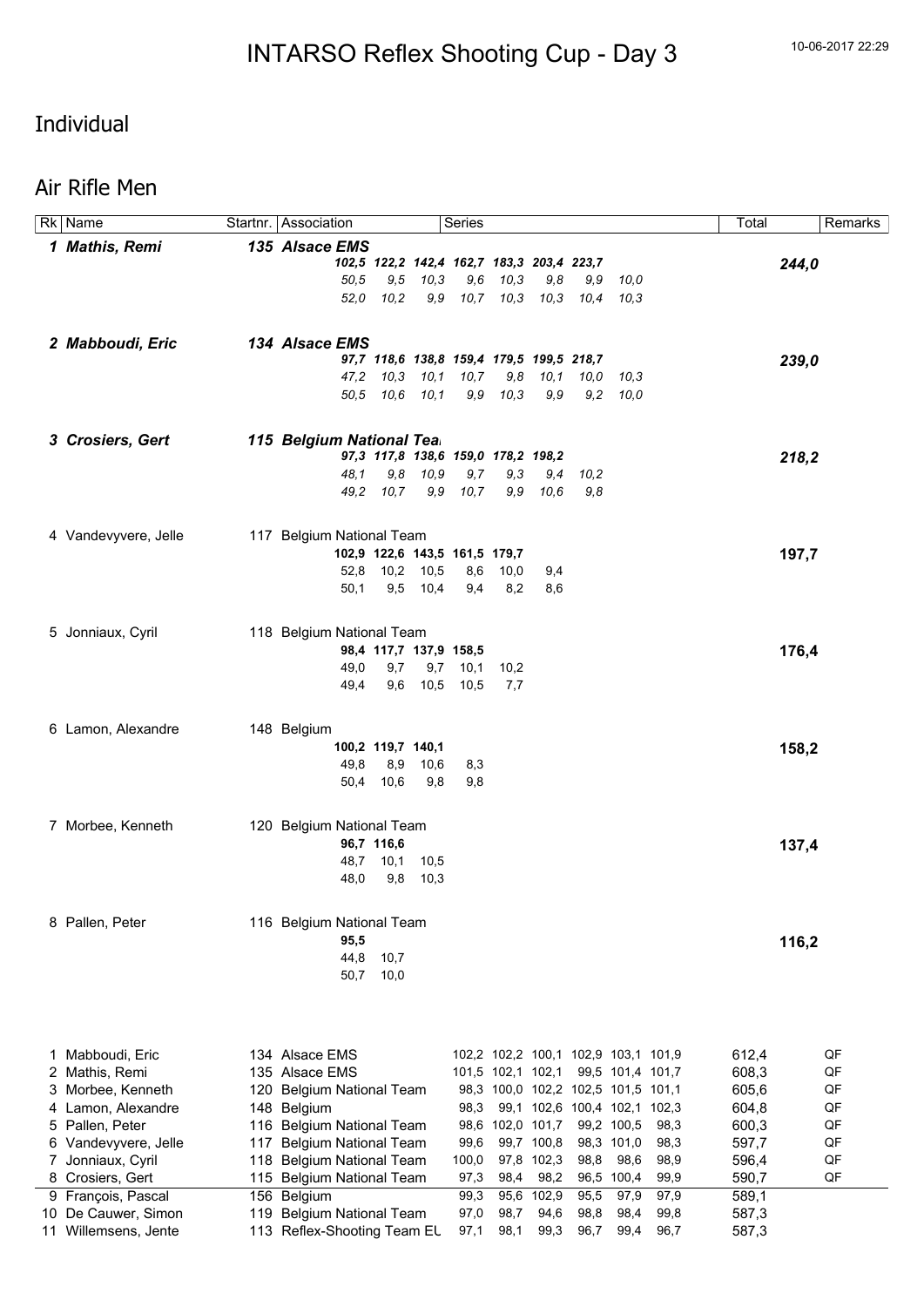## Air Rifle Women

| Rk Name                 | Startnr. Association        |            |                                           | Series   |                         |           |                |              | Total |       | Remarks |
|-------------------------|-----------------------------|------------|-------------------------------------------|----------|-------------------------|-----------|----------------|--------------|-------|-------|---------|
| 1 Mekking, Sharon       | 102 Reflex-Shooting Tean    |            |                                           |          |                         |           |                |              |       |       |         |
|                         |                             |            | 102,5 123,9 143,9 164,8 185,9 206,6 227,7 |          |                         |           |                |              |       | 247,7 |         |
|                         |                             |            | 51,9 10,7 10,7 10,6 10,6                  |          |                         |           | 10,7 10,7      | 9,7          |       |       |         |
|                         | 50.6                        | 10.7       |                                           |          | 9,3 10,3 10,5           |           | 10,0 10,4 10,3 |              |       |       |         |
|                         |                             |            |                                           |          |                         |           |                |              |       |       |         |
|                         |                             |            |                                           |          |                         |           |                |              |       |       |         |
| 2 Smeets, Pea           | 111 Reflex-Shooting Tean    |            |                                           |          |                         |           |                |              |       |       |         |
|                         |                             |            | 104,9 125,1 146,4 166,8 187,0 207,4 227,8 |          |                         |           |                |              |       | 247,2 |         |
|                         |                             |            | 52,2 10,1 10,5                            |          | $9,7$ 10,1              |           | $9,7$ $10,5$   | 9,4          |       |       |         |
|                         |                             |            | 52,7 10,1 10,8 10,7 10,1                  |          |                         | 10,7      |                | $9.9$ $10.0$ |       |       |         |
|                         |                             |            |                                           |          |                         |           |                |              |       |       |         |
|                         |                             |            |                                           |          |                         |           |                |              |       |       |         |
| 3 Smeets, Manon         | 112 Reflex-Shooting Tean    |            |                                           |          |                         |           |                |              |       |       |         |
|                         |                             |            | 101,9 122,6 143,1 163,2 184,6 205,8       |          |                         |           |                |              |       | 226,1 |         |
|                         |                             | 50,7 10,5  | 9,9                                       | 9,8      | 10,9                    | 10,4      | 9,8            |              |       |       |         |
|                         |                             |            | 51,2 10,2 10,6 10,3 10,5                  |          |                         | 10,8 10,5 |                |              |       |       |         |
|                         |                             |            |                                           |          |                         |           |                |              |       |       |         |
| 4 Erstfeld, Jana        | 155 Germany                 |            |                                           |          |                         |           |                |              |       |       |         |
|                         |                             |            | 100,8 121,6 142,3 163,0 184,4             |          |                         |           |                |              |       | 205,4 |         |
|                         |                             |            | 50,8 10,1 10,2 10,4 10,6                  |          |                         | 10,3      |                |              |       |       |         |
|                         | 50,0                        |            | 10,7 10,5 10,3 10,8                       |          |                         | - 10,7    |                |              |       |       |         |
|                         |                             |            |                                           |          |                         |           |                |              |       |       |         |
|                         |                             |            |                                           |          |                         |           |                |              |       |       |         |
| 5 Andersen, Stine       | 101 Reflex-Shooting Team EL |            |                                           |          |                         |           |                |              |       |       |         |
|                         |                             |            | 101,5 120,8 140,0 160,6                   |          |                         |           |                |              |       | 181,3 |         |
|                         | 50,4                        | 10,0       | 9,6                                       |          | 10,9 10,5               |           |                |              |       |       |         |
|                         | 51,1                        | 9,3        | 9,6                                       |          | $9,7$ 10,2              |           |                |              |       |       |         |
|                         |                             |            |                                           |          |                         |           |                |              |       |       |         |
|                         |                             |            |                                           |          |                         |           |                |              |       |       |         |
| 6 Floyd, Rhian          | 149 Wales                   |            |                                           |          |                         |           |                |              |       |       |         |
|                         |                             |            | 100,8 119,6 139,0                         |          |                         |           |                |              |       | 159,1 |         |
|                         | 50,2                        |            | 10,2 10,6 10,1                            |          |                         |           |                |              |       |       |         |
|                         | 50,6                        | 8,6        |                                           | 8,8 10,0 |                         |           |                |              |       |       |         |
|                         |                             |            |                                           |          |                         |           |                |              |       |       |         |
| 7 Vandevyvere, Emma     | 121 Belgium National Team   |            |                                           |          |                         |           |                |              |       |       |         |
|                         | 100,9 118,6                 |            |                                           |          |                         |           |                |              |       |       |         |
|                         | 50,6                        |            |                                           |          |                         |           |                |              |       | 137,6 |         |
|                         | 50,3                        | 9,1<br>8,6 | 8,7<br>10,3                               |          |                         |           |                |              |       |       |         |
|                         |                             |            |                                           |          |                         |           |                |              |       |       |         |
|                         |                             |            |                                           |          |                         |           |                |              |       |       |         |
| 8 Verheyden, Anneke     | 123 Belgium National Team   |            |                                           |          |                         |           |                |              |       |       |         |
|                         | 97,9                        |            |                                           |          |                         |           |                |              |       | 118,3 |         |
|                         | 49,5                        | 10,0       |                                           |          |                         |           |                |              |       |       |         |
|                         | 48,4                        | 10,4       |                                           |          |                         |           |                |              |       |       |         |
|                         |                             |            |                                           |          |                         |           |                |              |       |       |         |
|                         |                             |            |                                           |          |                         |           |                |              |       |       |         |
|                         |                             |            |                                           |          |                         |           |                |              |       |       |         |
|                         |                             |            |                                           |          |                         |           |                |              |       |       |         |
| 1 Erstfeld, Jana        | 155 Germany                 |            |                                           |          | 104,6 102,9 104,7 101,7 |           |                |              | 413,9 |       | QF      |
| 2 Smeets, Pea           | 111 Reflex-Shooting Team EL |            |                                           |          | 102,1 104,7 102,1 103,9 |           |                |              | 412,8 |       | QF      |
| 3 Mekking, Sharon       | 102 Reflex-Shooting Team EL |            |                                           |          | 103,0 104,4 102,6 102,3 |           |                |              | 412,3 |       | QF      |
| 4 Andersen, Stine       | 101 Reflex-Shooting Team EL |            |                                           |          | 102,3 101,5 104,2 102,3 |           |                |              | 410,3 |       | QF      |
| 5 Smeets, Manon         | 112 Reflex-Shooting Team EL |            |                                           |          | 100,7 101,1 101,9 102,5 |           |                |              | 406,2 |       | QF      |
| 6 Floyd, Rhian          | 149 Wales                   |            |                                           |          | 100,4 101,2 101,1 102,4 |           |                |              | 405,1 |       | QF      |
| 7 Verheyden, Anneke     | 123 Belgium National Team   |            |                                           |          | 101,4 103,4             |           | 98,0 102,3     |              | 405,1 |       | QF      |
| 8 Vandevyvere, Emma     | 121 Belgium National Team   |            |                                           |          | 100,3 101,3             |           | 99,3 101,0     |              | 401,9 |       | QF      |
| 9 Veuskens, Lize        | 124 Belgium National Team   |            |                                           |          | 97,9 100,2              |           | 99,6 100,9     |              | 398,6 |       |         |
| 10 Verschragen, Ine     | 133 Belgium                 |            |                                           | 99,0     | 99,5                    | 99,3      | 97,9           |              | 395,7 |       |         |
| 11 Veraart, Hannelore   | 122 Belgium National Team   |            |                                           |          | 101,0 100,4             | 93,4      | 99,4           |              | 394,2 |       |         |
| 12 Zeldenrust, Marianne | 158 Netherlands             |            |                                           |          | 91,4 92,8               | 91,0      | 92,7           |              | 367,9 |       |         |
|                         |                             |            |                                           |          |                         |           |                |              |       |       |         |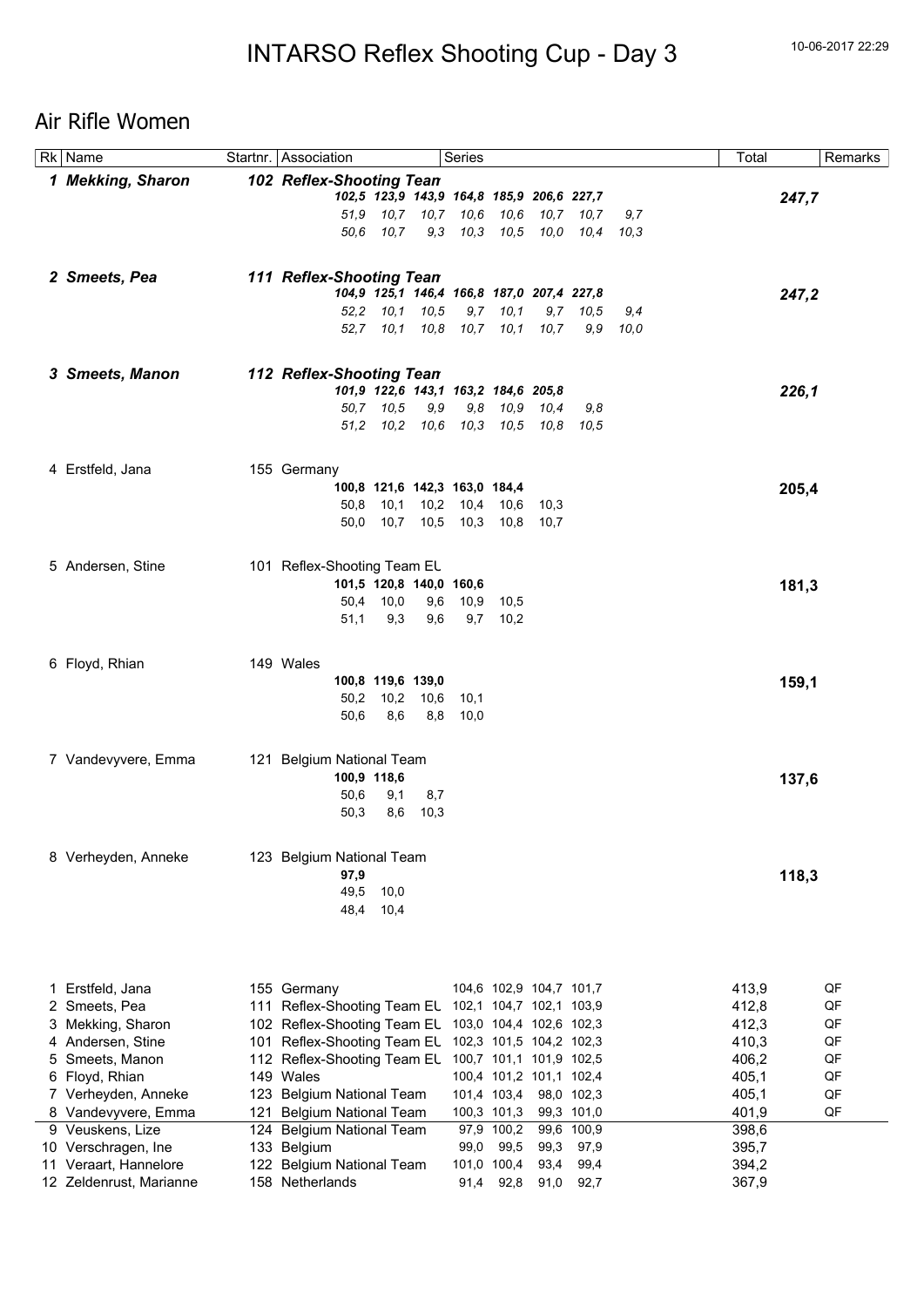## Air Rifle Men Junior

| Rk Name               |     | Startnr. Association            |                   |      | Series                                   |                   |       |       |       |       | Total | Remarks |  |
|-----------------------|-----|---------------------------------|-------------------|------|------------------------------------------|-------------------|-------|-------|-------|-------|-------|---------|--|
| 1 Van Venrooij, Jeff  |     | <b>104 Reflex-Shooting Tean</b> |                   |      |                                          |                   |       |       |       |       |       |         |  |
|                       |     |                                 |                   |      | 97,1 115,5 136,0 155,6 176,6 197,0 216,5 |                   |       |       |       |       |       | 235,6   |  |
|                       |     | 47,2                            | 9,4               | 10,2 | 9,7                                      | 10,2              | 10,0  | 10,0  | 9.6   |       |       |         |  |
|                       |     | 49,9                            | 9,0               | 10.3 | 9,9                                      | 10,8              | 10,4  | 9,5   | 9,5   |       |       |         |  |
| 2 Van de Belt, Stefan |     | 139 NED - Talent Team No        |                   |      |                                          |                   |       |       |       |       |       |         |  |
|                       |     |                                 |                   |      | 96,9 116,6 135,2 155,0 174,5 194,9 216,1 |                   |       |       |       |       |       | 234,4   |  |
|                       |     | 48,8                            | 10,3              | 8,7  | 9,5                                      | 9,8               | 10,0  | 10,7  | 7.9   |       |       |         |  |
|                       |     | 48,1                            | 9,4               | 9,9  | 10,3                                     | 9,7               | 10,4  | 10,5  | 10.4  |       |       |         |  |
| 3 Nollé, Arno         |     | 126 Belgium National Tea.       |                   |      |                                          |                   |       |       |       |       |       |         |  |
|                       |     |                                 | 101,3 119,9 138,9 |      |                                          | 158,3 178,3 197,5 |       |       |       |       |       | 216,0   |  |
|                       |     | 51,6                            | 9,1               | 8,6  | 10,0                                     | 10,6              | 10,0  | 9,6   |       |       |       |         |  |
|                       |     | 49,7                            | 9,5               | 10,4 | 9,4                                      | 9,4               | 9,2   | 8,9   |       |       |       |         |  |
|                       |     |                                 |                   |      |                                          |                   |       |       |       |       |       |         |  |
| 1 Van Venrooij, Jeff  |     | 104 Reflex-Shooting Team EL     |                   |      |                                          | 99,5 100,3        | 102,9 | 100,9 | 100,6 | 96.7  | 600,9 | QF      |  |
| 2 Nollé, Arno         |     | 126 Belgium National Team       |                   |      | 100,3                                    | 97,3              | 97,4  | 94,0  | 98,4  | 102,5 | 589,9 | QF      |  |
| 3 Van de Belt, Stefan | 139 | NED - Talent Team Nord          |                   |      | 96,5                                     | 98,7              | 98,1  | 96,6  | 98,3  | 96,3  | 584,5 | QF      |  |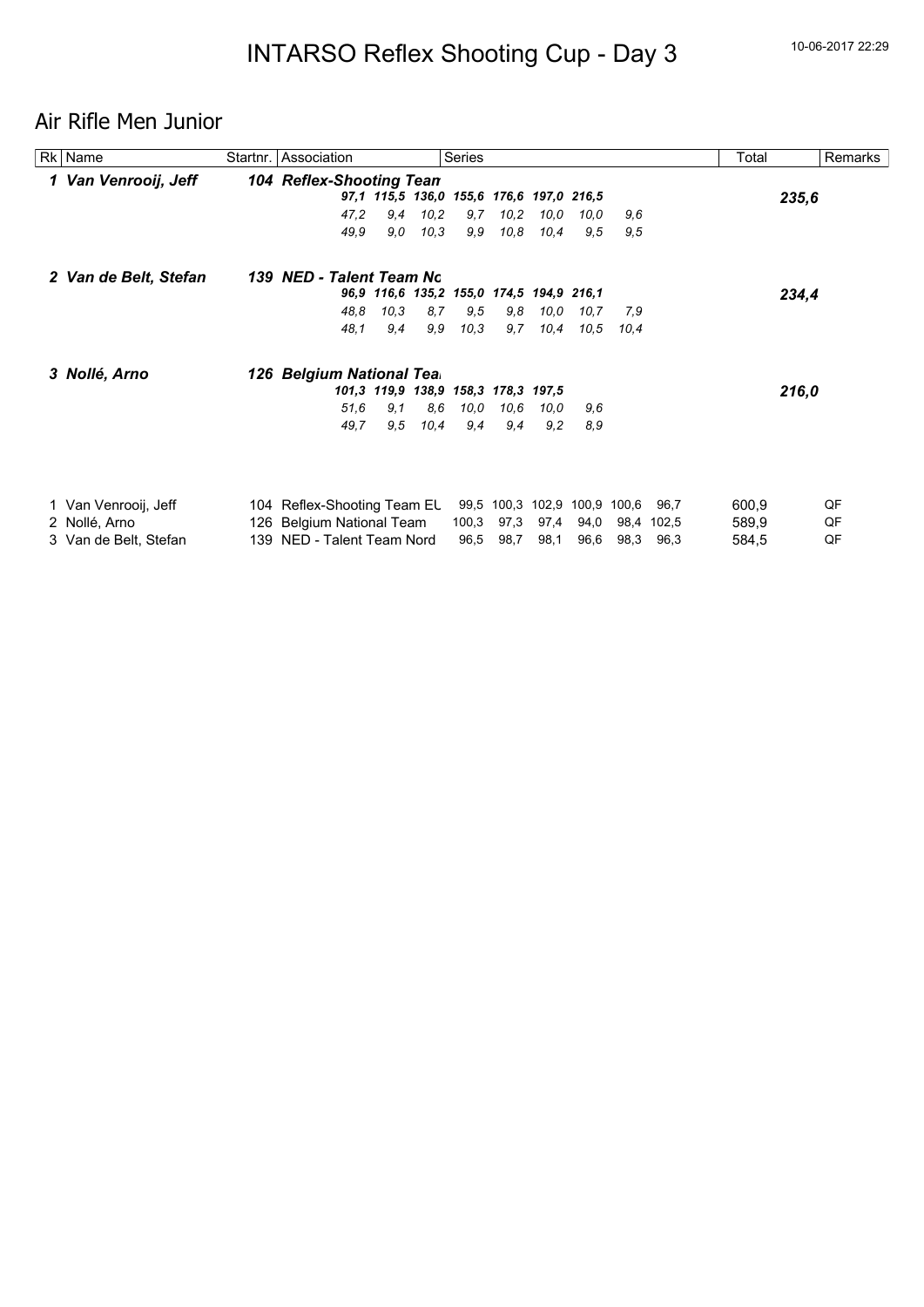## Air Rifle Women Junior

| <b>Rk</b> Name      | Startnr. Association        |           |                              | Series |                                           |       |              |      | Total |       | Remarks  |
|---------------------|-----------------------------|-----------|------------------------------|--------|-------------------------------------------|-------|--------------|------|-------|-------|----------|
| 1 Kaps, Jessie      | 125 Belgium National Tea.   |           |                              |        |                                           |       |              |      |       |       |          |
|                     |                             |           |                              |        | 102,2 121,9 142,2 162,5 182,7 204,0 223,6 |       |              |      |       | 245,0 |          |
|                     | 51,5                        | 9,7       | 10.7                         | 9,4    | 10,0                                      | 10.6  | 9.8          | 10,8 |       |       |          |
|                     |                             | 50,7 10,0 | 9,6                          | 10,9   | 10,2                                      | 10, 7 | 9,8          | 10,6 |       |       |          |
| 2 Jaeger, Anke      | 127 Belgium National Tea.   |           |                              |        |                                           |       |              |      |       |       |          |
|                     |                             |           |                              |        | 99,9 119,3 139,5 160,2 181,1 201,1 220,6  |       |              |      |       | 241,8 |          |
|                     | 50.8                        | 9,4       | 9,9                          | 10,7   | 10,1                                      | 10,3  | 10,0         | 10,3 |       |       |          |
|                     | 49.1                        | 10,0      | 10,3                         | 10,0   | 10,8                                      | 9,7   | 9,5          | 10,9 |       |       |          |
| 3 Engel, Sira       | 140 NED - Talent Team No    |           |                              |        |                                           |       |              |      |       |       |          |
|                     |                             |           |                              |        | 98,9 119,8 139,4 159,8 180,9 200,1        |       |              |      |       | 219,4 |          |
|                     |                             |           |                              |        | 47,9 10,4 10,2 10,5 10,7                  | 9,2   | 9,1          |      |       |       |          |
|                     |                             | 51,0 10,5 | 9,4                          | 9,9    | 10,4                                      | 10,0  | 10.2         |      |       |       |          |
| 4 Verhoeven, Hannah | 103 Reflex-Shooting Team EL |           |                              |        |                                           |       |              |      |       |       |          |
|                     |                             |           | 99,5 119,5 139,6 160,2 179,8 |        |                                           |       |              |      |       | 198,7 |          |
|                     | 49,1                        | 10,6      | 9,9                          | 10,5   | 10,1                                      | 9,1   |              |      |       |       |          |
|                     | 50.4                        | 9,4       | 10,2                         | 10,1   | 9,5                                       | 9,8   |              |      |       |       |          |
| 5 Decroix, Margo    | 114 Belgium                 |           |                              |        |                                           |       |              |      |       |       |          |
|                     |                             |           | 98,6 117,9 137,1 156,5       |        |                                           |       |              |      |       | 176,4 |          |
|                     | 48,9                        | 9,1       | 9,8                          | 9,7    | 9,9                                       |       |              |      |       |       |          |
|                     | 49,7                        | 10,2      | 9,4                          | 9,7    | 10,0                                      |       |              |      |       |       |          |
| 6 Swennen, Eline    | 128 Belgium National Team   |           |                              |        |                                           |       |              |      |       |       |          |
|                     |                             |           | 92,4 112,3 131,2             |        |                                           |       |              |      |       | 151,3 |          |
|                     | 47,0                        | 9,6       | 8,3                          | 9,9    |                                           |       |              |      |       |       |          |
|                     | 45,4                        | 10,3      | 10.6                         | 10,2   |                                           |       |              |      |       |       |          |
|                     |                             |           |                              |        |                                           |       |              |      |       |       |          |
| 1 Kaps, Jessie      | 125 Belgium National Team   |           |                              |        | 104,5 102,5 102,4 102,6                   |       |              |      | 412,0 |       | QF       |
| 2 Engel, Sira       | 140 NED - Talent Team Nord  |           |                              |        | 101,9 102,9 102,1 100,4                   |       |              |      | 407,3 |       | QF       |
| 3 Verhoeven, Hannah | 103 Reflex-Shooting Team EL |           |                              |        | 100,5 101,7 102,4                         |       | 98,8         |      | 403,4 |       | QF       |
| 4 Jaeger, Anke      | 127 Belgium National Team   |           |                              |        | 98,3 102,3                                |       | 99,6 100,1   |      | 400,3 |       | QF       |
| 5 Decroix, Margo    | 114 Belgium                 |           |                              |        | 99,3 100,4 100,1<br>100,0 97,4 98,3       |       | 96,3<br>97,6 |      | 396,1 |       | QF<br>QF |
| 6 Swennen, Eline    | 128 Belgium National Team   |           |                              |        |                                           |       |              |      | 393,3 |       |          |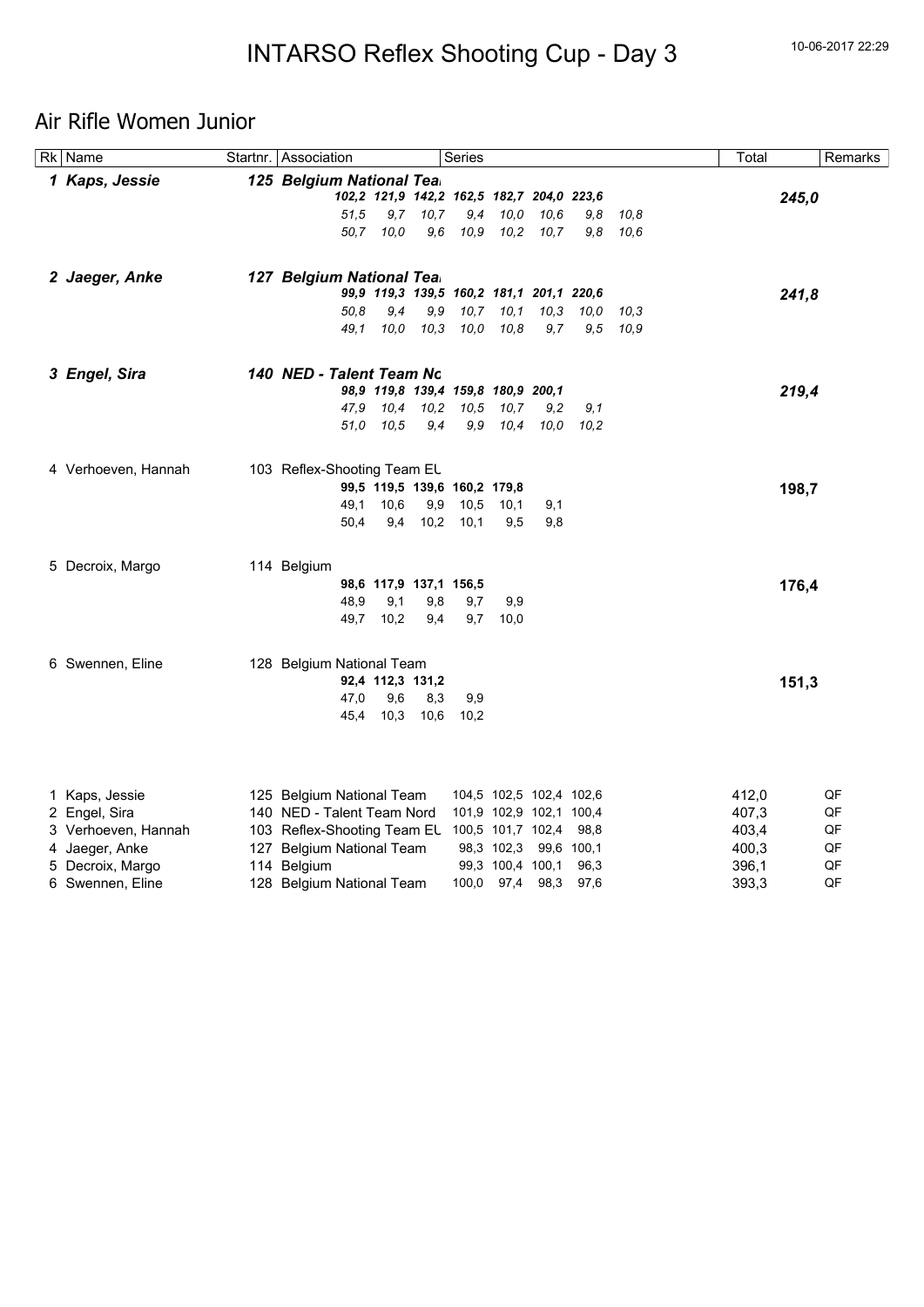## Air Pistol Men

|    | Rk Name              |     | Startnr. Association         |                                           |              | Series |      |       |      |      |    | IT   | Total | Remarks    |
|----|----------------------|-----|------------------------------|-------------------------------------------|--------------|--------|------|-------|------|------|----|------|-------|------------|
|    | 1 Auden, Craig       |     | 136 Wales                    |                                           |              |        |      |       |      |      |    |      |       |            |
|    |                      |     |                              | 98,5 118,2 138,2 156,4 176,5 195,7 215,4  |              |        |      |       |      |      |    |      |       | 235,4      |
|    |                      |     | 50,9                         | 9,2                                       | 10,0         | 8,4    | 10,3 | 8,9   | 9,4  | 9,7  |    |      |       |            |
|    |                      |     | 47.6                         | 10,5                                      | 10.0         | 9,8    | 9,8  | 10,3  | 10,3 | 10,3 |    |      |       |            |
|    |                      |     |                              |                                           |              |        |      |       |      |      |    |      |       |            |
|    |                      |     |                              |                                           |              |        |      |       |      |      |    |      |       |            |
|    | 2 Gather, Markus     |     | 151 Germany                  |                                           |              |        |      |       |      |      |    |      |       |            |
|    |                      |     |                              | 100,1 119,8 138,6 157,2 174,6 194,5 214,7 |              |        |      |       |      |      |    |      |       | 233,3      |
|    |                      |     | 49.5                         | 10,3                                      | 10,4         | 10,2   | 8,7  | 10, 1 | 10,0 | 9,7  |    |      |       |            |
|    |                      |     | 50.6                         | 9,4                                       | 8,4          | 8,4    | 8,7  | 9,8   | 10,2 | 8,9  |    |      |       |            |
|    |                      |     |                              |                                           |              |        |      |       |      |      |    |      |       |            |
|    | 3 Meyer, Patrick     |     | 150 Germany                  |                                           |              |        |      |       |      |      |    |      |       |            |
|    |                      |     |                              | 98,6 118,0 136,3 155,7 175,4 195,8        |              |        |      |       |      |      |    |      |       | 214,5      |
|    |                      |     | 48,4                         | 10,2                                      | 8,1          | 9,8    | 10,0 | 10,1  | 9,7  |      |    |      |       |            |
|    |                      |     | 50,2                         |                                           | $9,2$ $10,2$ | 9,6    | 9,7  | 10,3  | 9,0  |      |    |      |       |            |
|    |                      |     |                              |                                           |              |        |      |       |      |      |    |      |       |            |
|    |                      |     |                              |                                           |              |        |      |       |      |      |    |      |       |            |
|    | 4 Mickiewicz, Waldek |     | 145 Great Britain            |                                           |              |        |      |       |      |      |    |      |       |            |
|    |                      |     |                              | 99,5 116,7 135,3 154,7 174,8              |              |        |      |       |      |      |    |      |       | 193,3      |
|    |                      |     | 50,4                         | 7,0                                       | 8,5          | 9,5    | 9,3  | 10,1  |      |      |    |      |       |            |
|    |                      |     | 49,1                         | 10,2                                      | 10,1         | 9,9    | 10,8 | 8,4   |      |      |    |      |       |            |
|    |                      |     |                              |                                           |              |        |      |       |      |      |    |      |       |            |
|    | 5 Goodall, Alan      |     | 157 Great Britain            |                                           |              |        |      |       |      |      |    |      |       |            |
|    |                      |     |                              | 98,8 117,6 134,7 153,5                    |              |        |      |       |      |      |    |      |       | 173,1      |
|    |                      |     | 48,1                         | 9,4                                       | 7,7          | 9,6    | 9,3  |       |      |      |    |      |       |            |
|    |                      |     | 50,7                         | 9,4                                       | 9,4          | 9,2    | 10,3 |       |      |      |    |      |       |            |
|    |                      |     |                              |                                           |              |        |      |       |      |      |    |      |       |            |
|    |                      |     |                              |                                           |              |        |      |       |      |      |    |      |       |            |
|    | 6 Streng, Frank      |     | 146 Netherlands              |                                           |              |        |      |       |      |      |    |      |       |            |
|    |                      |     |                              | 93,8 113,8 133,8                          |              |        |      |       |      |      |    |      |       | 152,6      |
|    |                      |     | 47,6                         | 9,9                                       | 9,8          | 8,9    |      |       |      |      |    |      |       |            |
|    |                      |     | 46,2                         | 10,1                                      | 10,2         | 9,9    |      |       |      |      |    |      |       |            |
|    |                      |     |                              |                                           |              |        |      |       |      |      |    |      |       |            |
|    |                      |     |                              |                                           |              |        |      |       |      |      |    |      |       |            |
|    | 7 Lambert, Rudolph   |     | 147 Belgium                  |                                           |              |        |      |       |      |      |    |      |       |            |
|    |                      |     |                              | 94,2 113,5                                |              |        |      |       |      |      |    |      |       | 133,4      |
|    |                      |     | 48,0                         | 9,1                                       | 9,8          |        |      |       |      |      |    |      |       |            |
|    |                      |     | 46,2                         | 10,2                                      | 10,1         |        |      |       |      |      |    |      |       |            |
|    |                      |     |                              |                                           |              |        |      |       |      |      |    |      |       |            |
| 8  | Brabender, Christian |     | 154 Germany                  |                                           |              |        |      |       |      |      |    |      |       |            |
|    |                      |     | 93,0                         |                                           |              |        |      |       |      |      |    |      |       | 111,0      |
|    |                      |     | 44,9                         | 8,9                                       |              |        |      |       |      |      |    |      |       |            |
|    |                      |     | 48,1                         | 9,1                                       |              |        |      |       |      |      |    |      |       |            |
|    |                      |     |                              |                                           |              |        |      |       |      |      |    |      |       |            |
|    |                      |     |                              |                                           |              |        |      |       |      |      |    |      |       |            |
|    |                      |     |                              |                                           |              |        |      |       |      |      |    |      |       |            |
|    |                      |     |                              |                                           |              |        |      |       |      |      |    |      |       |            |
| 1  | Meyer, Patrick       |     | 150 Germany                  |                                           |              | 94     | 93   | 97    | 96   | 98   | 98 | (14) | 576   | QF         |
|    | 2 Auden, Craig       |     | 136 Wales                    |                                           |              | 93     | 93   | 97    | 95   | 97   | 98 | (14) | 573   | QF         |
| 3  | Lambert, Rudolph     | 147 | Belgium                      |                                           |              | 93     | 96   | 97    | 96   | 94   | 96 | (16) | 572   | QF         |
| 4  | Gather, Markus       | 151 | Germany                      |                                           |              | 95     | 96   | 95    | 92   | 96   | 95 | (13) | 569   | QF         |
| 5  | Mickiewicz, Waldek   | 145 | <b>Great Britain</b>         |                                           |              | 91     | 95   | 96    | 94   | 96   | 96 | (14) | 568   | QF         |
| 6. | Streng, Frank        |     | 146 Netherlands              |                                           |              | 91     | 94   | 94    | 94   | 91   | 96 | (10) | 560   | QF         |
| 7  | Goodall, Alan        | 157 | <b>Great Britain</b>         |                                           |              | 93     | 91   | 91    | 88   | 96   | 91 | (7)  | 550   | QF         |
| 8  | Brabender, Christian |     | 154 Germany                  |                                           |              | 92     | 92   | 92    | 91   | 94   | 89 | (5)  | 550   | QF         |
| 9  | Goris, Danny         | 130 | <b>Belgium National Team</b> |                                           |              | 92     | 93   | 91    | 92   | 89   | 92 | (10) | 549   |            |
|    | 10 Wets, Jan         |     | 142 Belgium                  |                                           |              | 88     | 92   | 89    | 90   | 92   | 92 | (6)  | 543   |            |
| 11 | Jaeger, Johannes     | 141 | Belgium                      |                                           |              | 86     | 94   | 94    | 92   | 89   | 85 | (8)  | 540   |            |
| 12 | Brink, Evert         |     | 108 Reflex-Shooting Team EL  |                                           |              | 85     | 91   | 89    | 91   | 86   | 90 | (7)  | 532   |            |
| 13 | van Ingen, Ben       | 107 | Reflex-Shooting Team EL      |                                           |              | 85     | 89   | 89    | 87   | 87   | 87 | (6)  | 524   |            |
|    | 14 Verhoeven, Omar   |     | 110 Reflex-Shooting Team EL  |                                           |              | 88     | 82   | 85    | 86   | 82   | 85 | (4)  | 508   |            |
|    | 15 Hermsen, John     |     | 160 Netherlands              |                                           |              | 89     | 88   | 88    | 80   |      |    | (5)  | 368   | <b>DNF</b> |
|    |                      |     |                              |                                           |              |        |      |       |      |      |    |      |       |            |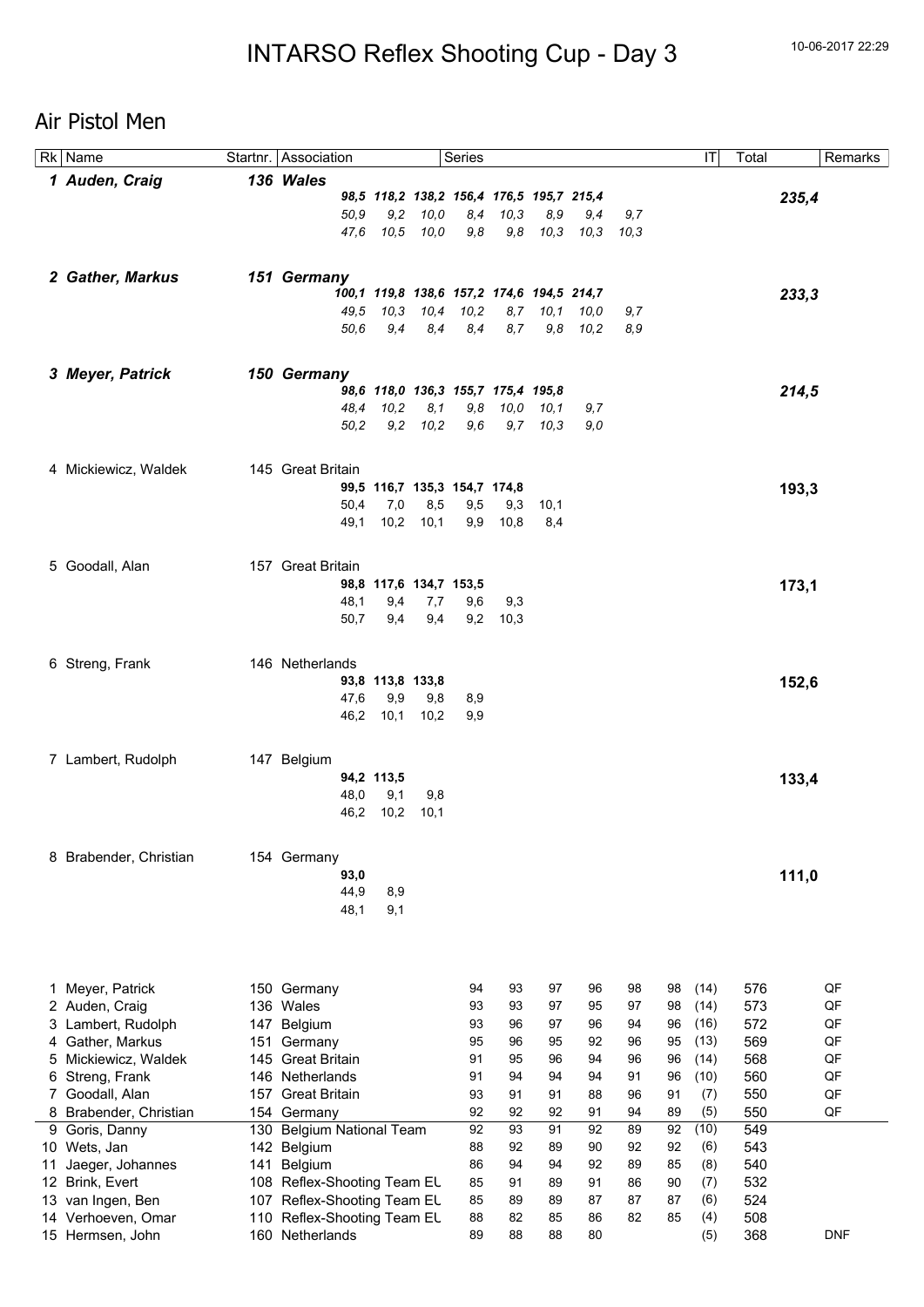## Air Pistol Women

| <b>Rk</b> Name        | Startnr. | Association                 |      |                              | Series |                                          |      |      |      | IT  | Total | Remarks |
|-----------------------|----------|-----------------------------|------|------------------------------|--------|------------------------------------------|------|------|------|-----|-------|---------|
| 1 Janssen, Lieselotte |          | 131 Belgium National Tea.   |      |                              |        |                                          |      |      |      |     |       |         |
|                       |          |                             |      |                              |        | 99,7 119,9 139,5 159,7 178,8 199,1 218,6 |      |      |      |     |       | 237,1   |
|                       |          | 50,4                        | 10,1 | 9,7                          | 10,5   | 9,9                                      | 10,4 | 9,1  | 8,8  |     |       |         |
|                       |          | 49.3                        | 10,1 | 9,9                          | 9,7    | 9,2                                      | 9,9  | 10,4 | 9,7  |     |       |         |
| 2 Reichelt, Nadine    |          | 152 Germany                 |      |                              |        |                                          |      |      |      |     |       |         |
|                       |          |                             |      |                              |        | 97,6 116,7 135,8 154,0 173,9 193,7 213,2 |      |      |      |     |       | 232,1   |
|                       |          | 49.8                        | 8,6  | 9,8                          | 9,0    | 9,7                                      | 9,8  | 10,1 | 8,7  |     |       |         |
|                       |          | 47,8                        | 10,5 | 9,3                          | 9,2    | 10,2                                     | 10,0 | 9,4  | 10.2 |     |       |         |
| 3 Batku, Manuela      |          | 137 Switzerland             |      |                              |        |                                          |      |      |      |     |       |         |
|                       |          |                             |      |                              |        | 94,8 113,7 134,7 154,6 171,9 190,4       |      |      |      |     |       | 209,4   |
|                       |          | 45.1                        | 8.7  | 10,1                         | 10,2   | 9,6                                      | 8,8  | 9,5  |      |     |       |         |
|                       |          | 49.7                        | 10,2 | 10, 9                        | 9,7    | 7,7                                      | 9,7  | 9.5  |      |     |       |         |
| 4 Radersma, Saskia    |          | 106 Reflex-Shooting Team EL |      |                              |        |                                          |      |      |      |     |       |         |
|                       |          |                             |      | 89,1 108,1 127,0 145,7 166,3 |        |                                          |      |      |      |     |       | 187,0   |
|                       |          | 46,9                        | 9,3  | 9,4                          | 7,9    | 10,3                                     | 10,2 |      |      |     |       |         |
|                       |          | 42,2                        | 9,7  | 9,5                          | 10,8   | 10,3                                     | 10,5 |      |      |     |       |         |
|                       |          |                             |      |                              |        |                                          |      |      |      |     |       |         |
| 1 Reichelt, Nadine    |          | 152 Germany                 |      |                              | 95     | 94                                       | 93   | 94   |      | (9) | 376   | QF      |
| 2 Batku, Manuela      |          | 137 Switzerland             |      |                              | 89     | 92                                       | 93   | 95   |      | (4) | 369   | QF      |
| 3 Radersma, Saskia    |          | 106 Reflex-Shooting Team EL |      |                              | 94     | 96                                       | 89   | 88   |      | (9) | 367   | QF      |
| 4 Janssen, Lieselotte |          | 131 Belgium National Team   |      |                              | 94     | 93                                       | 89   | 90   |      | (7) | 366   | QF      |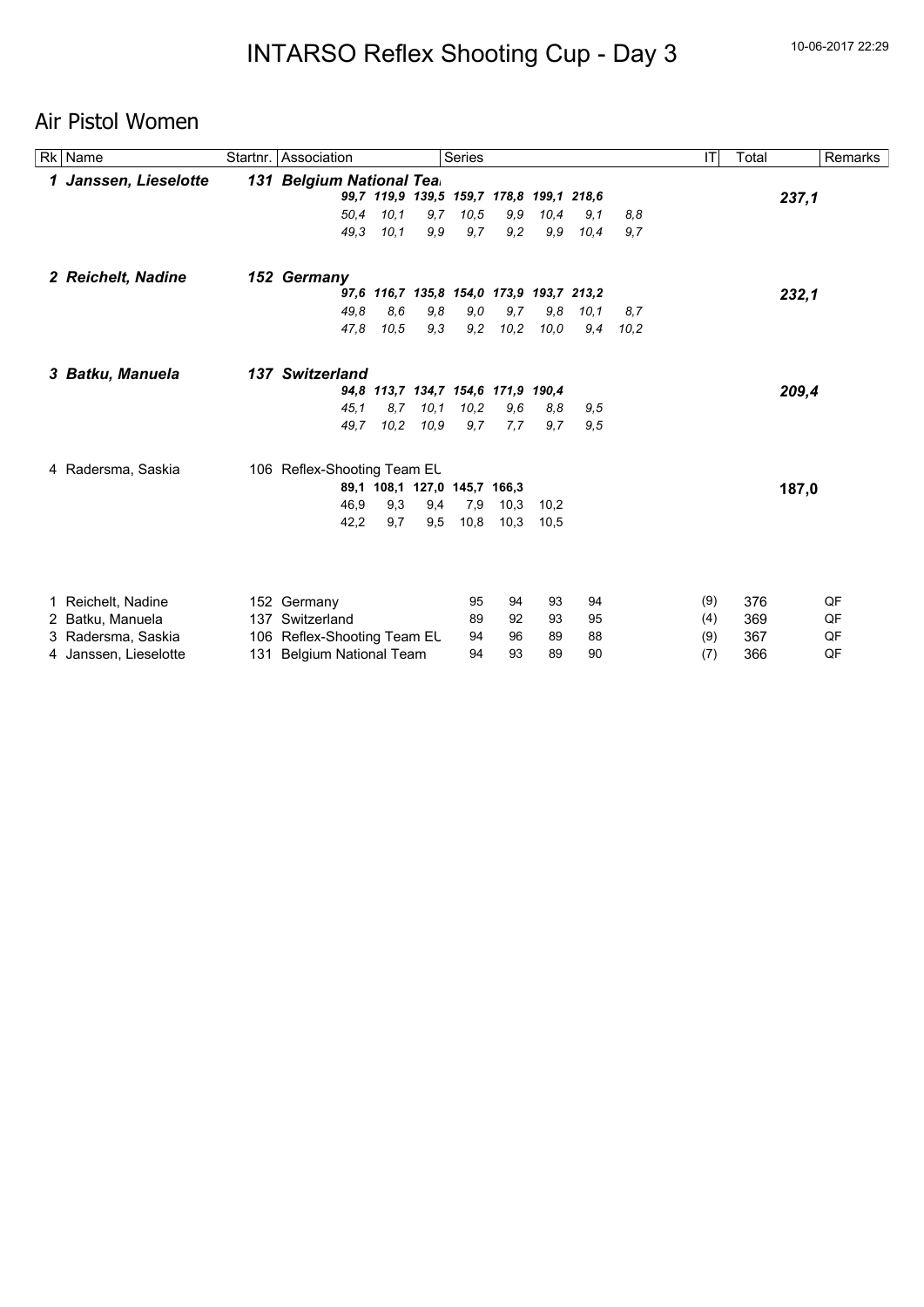# Air Pistol Men Junior

| Rk Name             | Startnr. Association            |      |      | <b>Series</b>                            |     |      |      |      |    | IT   | Total |       | Remarks |
|---------------------|---------------------------------|------|------|------------------------------------------|-----|------|------|------|----|------|-------|-------|---------|
| 1 Linders, Bob      | <b>109 Reflex-Shooting Tean</b> |      |      |                                          |     |      |      |      |    |      |       |       |         |
|                     |                                 |      |      | 99,7 119,2 139,6 157,9 176,4 196,4 216,4 |     |      |      |      |    |      |       | 233,9 |         |
|                     | 49.3                            | 10.0 | 9,6  | 8,8                                      | 9,1 | 10.1 | 10.4 | 8,8  |    |      |       |       |         |
|                     | 50,4                            | 9,5  | 10.8 | 9,5                                      | 9,4 | 9,9  | 9,6  | 8,7  |    |      |       |       |         |
| 2 Reichelt, Dominik | 153 Germany                     |      |      |                                          |     |      |      |      |    |      |       |       |         |
|                     |                                 |      |      | 89,5 107,2 125,7 144,2 162,1 180,3 198,1 |     |      |      |      |    |      |       | 217,3 |         |
|                     | 42.6                            | 9,1  | 9,5  | 9,3                                      | 8,3 | 7.7  | 10,1 | 10,3 |    |      |       |       |         |
|                     | 46,9                            | 8,6  | 9,0  | 9,2                                      | 9,6 | 10,5 | 7,7  | 8,9  |    |      |       |       |         |
|                     |                                 |      |      |                                          |     |      |      |      |    |      |       |       |         |
| Linders, Bob        | 109 Reflex-Shooting Team EL     |      |      | 95                                       | 91  | 95   | 90   | 96   | 90 | (19) | 557   |       | QF      |
| 2 Reichelt, Dominik | 153 Germany                     |      |      | 87                                       | 92  | 93   | 89   | 89   | 91 | (7)  | 541   |       | QF      |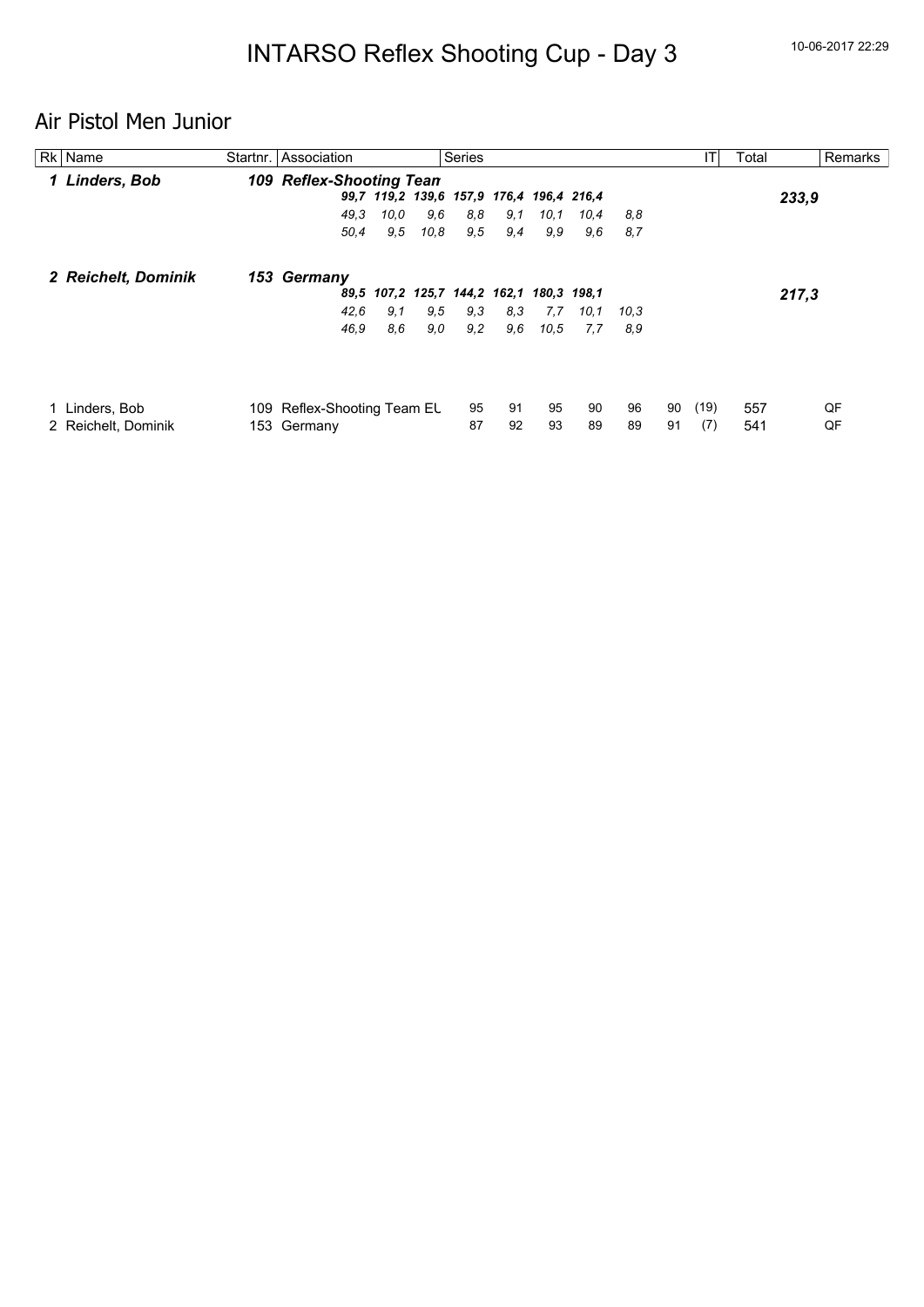# INTARSO Reflex Shooting Cup - INTARSO Finals 10-06-2017 22:33 INTARSO Final Air Pistol Senior

|                | rk startnr. participant                         | lane         |                       |                       |                       |                      |                       |                      |                       |                      |                       |                      |                       |             | total |
|----------------|-------------------------------------------------|--------------|-----------------------|-----------------------|-----------------------|----------------------|-----------------------|----------------------|-----------------------|----------------------|-----------------------|----------------------|-----------------------|-------------|-------|
| $\mathbf{1}$   | 150 Meyer, Patrick<br>Germany                   | F            | 100,5<br>49,7<br>50,8 | 121,2<br>10,1<br>10,6 | 142,2<br>10,7<br>10,3 | 161,7<br>10,0<br>9,5 | 181,7<br>10,4<br>9,6  | 201,4<br>9,1<br>10,6 | 222,0<br>10,3<br>10,3 | 242,5<br>10,9<br>9,6 | 261,8<br>9,1<br>10,2  | 280,6<br>9,5<br>9,3  | 301,8<br>10,4<br>10,8 | 10,0<br>8,8 | 320,6 |
| $\mathbf{2}$   | 145 Mickiewicz, Waldek<br><b>Great Britain</b>  | B            | 98,7<br>48,0<br>50,7  | 119,1<br>10,3<br>10,1 | 138,5<br>10,2<br>9,2  | 158,1<br>9,7<br>9,9  | 176,8<br>9,6<br>9,1   | 195,7<br>9,7<br>9,2  | 215,3<br>9,7<br>9,9   | 235,0<br>9,6<br>10,1 | 254,5<br>9,1<br>10,4  | 273,8<br>9,2<br>10,1 | 294,2<br>9,9<br>10,5  | 9,9<br>10,2 | 314,3 |
| 3              | 152 Reichelt, Nadine<br>Germany                 | $\mathsf{C}$ | 96,0<br>48,1<br>47,9  | 116,2<br>9,8<br>10,4  | 136,7<br>10,2<br>10,3 | 155,4<br>9,4<br>9,3  | 176,2<br>10,1<br>10,7 | 193,1<br>10,2<br>6,7 | 212,7<br>10,0<br>9,6  | 232,0<br>9,1<br>10,2 | 252,7<br>10,7<br>10,0 | 271,6<br>8,8<br>10,1 | 10,5<br>10,2          |             | 292,3 |
| 4              | 147 Lambert, Rudolph<br>Belgium                 | Е            | 95,2<br>49,2<br>46,0  | 115,0<br>10,0<br>9,8  | 133,4<br>8,8<br>9,6   | 152,4<br>9,9<br>9,1  | 172,9<br>10,2<br>10,3 | 192,7<br>10,1<br>9,7 | 213,3<br>10,3<br>10,3 | 233,0<br>9,3<br>10,4 | 252,1<br>8,5<br>10,6  | 9,1<br>10,1          |                       |             | 271,3 |
| 5              | 137 Batku, Manuela<br>Switzerland               | G            | 96,3<br>47,8<br>48,5  | 114,9<br>9,6<br>9,0   | 135,0<br>10,3<br>9,8  | 154,4<br>9,7<br>9,7  | 174,5<br>10,1<br>10,0 | 194,3<br>10,0<br>9,8 | 213,5<br>10,4<br>8,8  | 232,9<br>10,0<br>9,4 | 8,4<br>9,8            |                      |                       |             | 251,1 |
| 6              | 157 Goodall, Alan<br><b>Great Britain</b>       | н            | 99,7<br>50,8<br>48,9  | 116,3<br>9,1<br>7,5   | 136,7<br>10,0<br>10,4 | 155,4<br>9,8<br>8,9  | 173,9<br>8,5<br>10,0  | 193,2<br>10,2<br>9,1 | 211,5<br>10,3<br>8,0  | 9,3<br>9,4           |                       |                      |                       |             | 230,2 |
| $\overline{7}$ | 151 Gather, Markus<br>Germany                   | D            | 95,3<br>50,6<br>44,7  | 113,4<br>8,5<br>9,6   | 132,1<br>8,5<br>10,2  | 152,0<br>10,1<br>9,8 | 170,4<br>9,1<br>9,3   | 189,9<br>9,0<br>10,5 | 10,5<br>9,9           |                      |                       |                      |                       |             | 210,3 |
| 8              | 106 Radersma, Saskia<br>Reflex-Shooting Team EU |              | 89,5<br>47,4<br>42,1  | 109,2<br>9,8<br>9,9   | 126,3<br>9,4<br>7,7   | 146,4<br>9,6<br>10,5 | 164,7<br>9,7<br>8,6   | 9,8<br>9,4           |                       |                      |                       |                      |                       |             | 183,9 |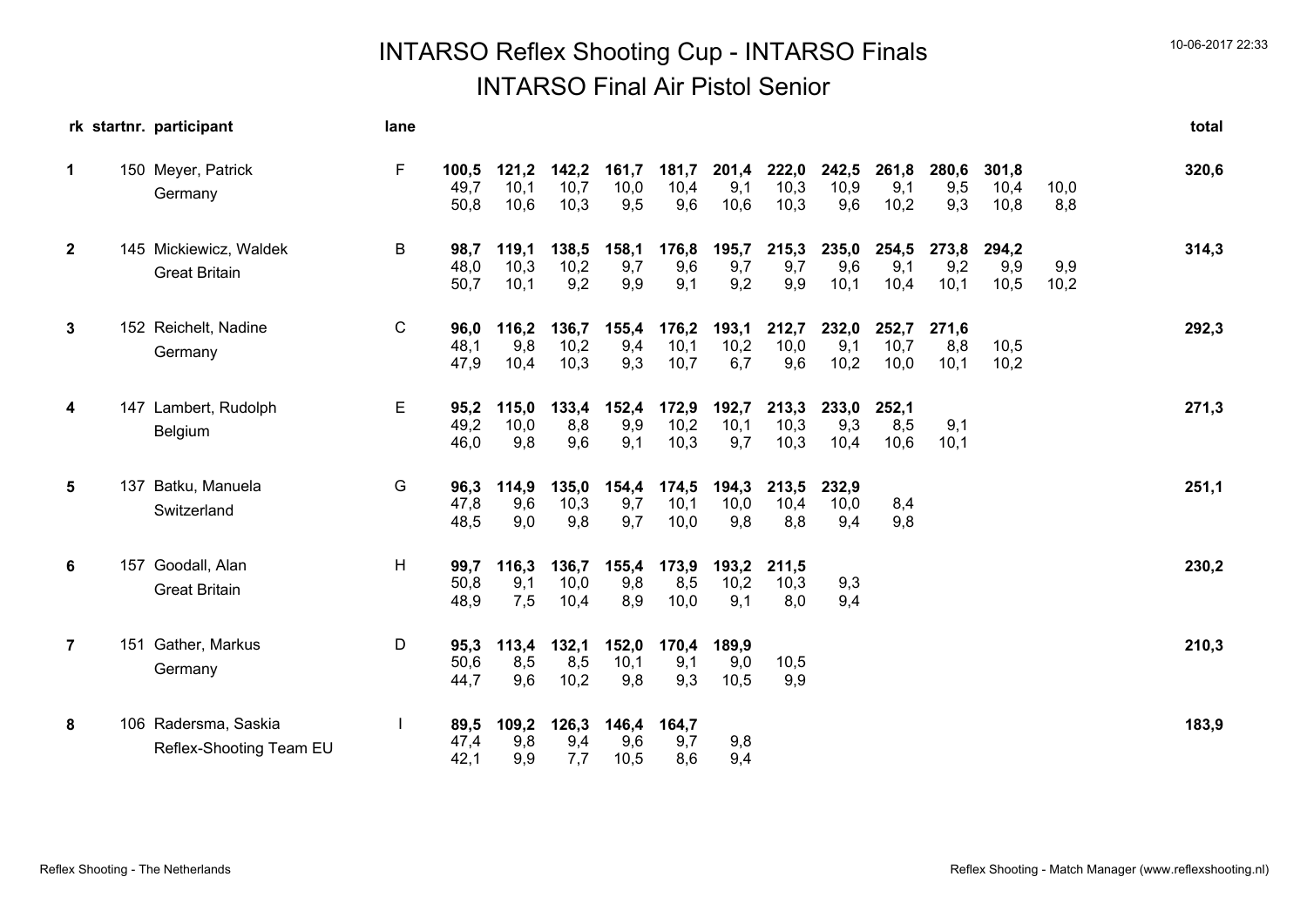|                           | <b>INTARSO Reflex Shooting Cup - INTARSO Finals</b> |                                        |       |  |  |  |  |  |
|---------------------------|-----------------------------------------------------|----------------------------------------|-------|--|--|--|--|--|
|                           |                                                     | <b>INTARSO Final Air Pistol Senior</b> |       |  |  |  |  |  |
| rk startnr. participant   | lane                                                |                                        | total |  |  |  |  |  |
| 136 Auden, Craig<br>Wales | A                                                   |                                        | 0,0   |  |  |  |  |  |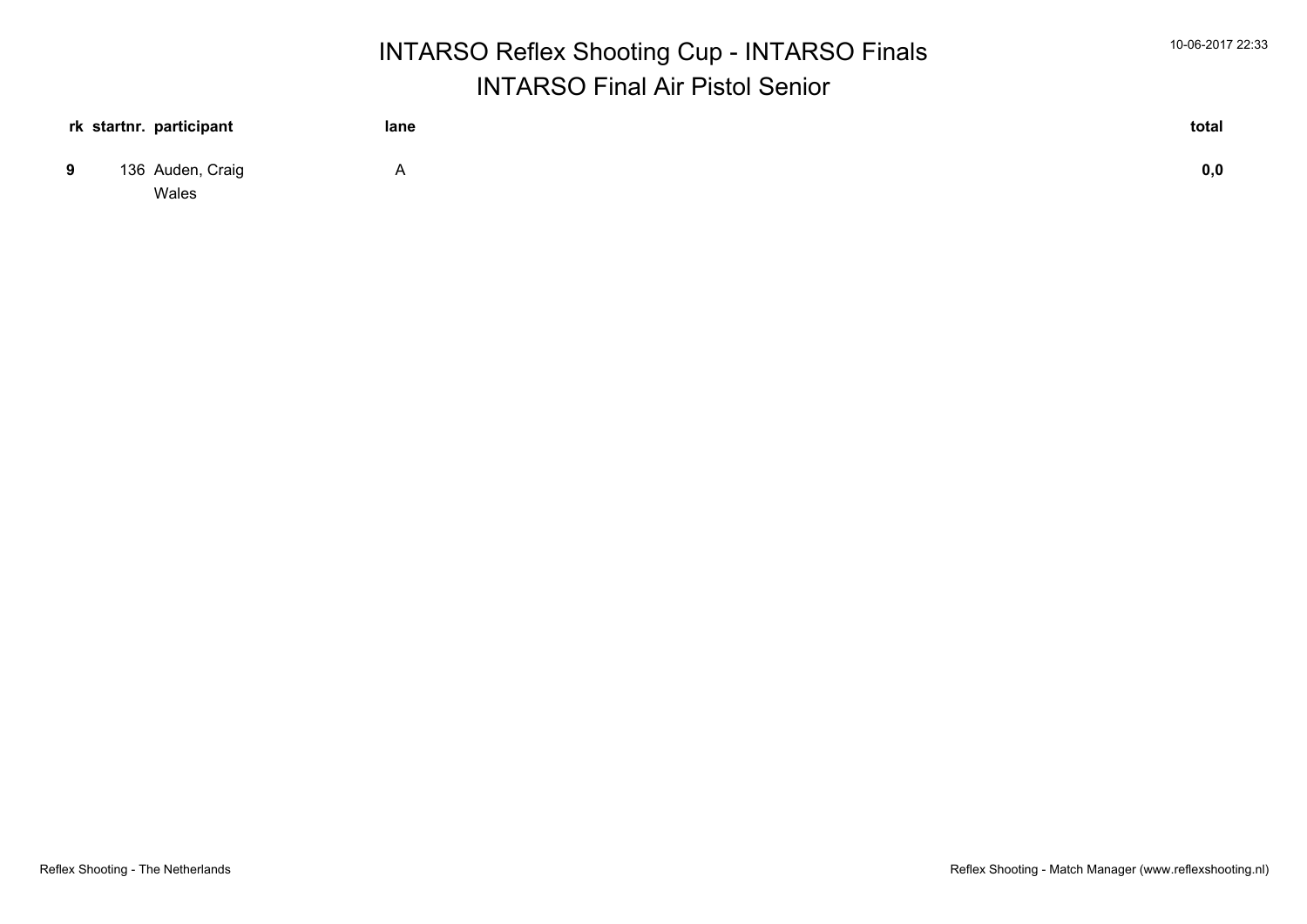# INTARSO Reflex Shooting Cup - INTARSO Finals 10-06-2017 22:36 INTARSO Final Air Pistol Junior

|              | rk startnr. participant                                    | lane |                      |                     |                       |                      |                       |                       |                      |                     |                      |                      |                     |             | total |
|--------------|------------------------------------------------------------|------|----------------------|---------------------|-----------------------|----------------------|-----------------------|-----------------------|----------------------|---------------------|----------------------|----------------------|---------------------|-------------|-------|
| 1            | 109<br>Linders, Bob<br>Reflex-Shooting Team EU             | B    | 97,1<br>49,7<br>47,4 | 115,1<br>9,5<br>8,5 | 135,5<br>10,2<br>10,2 | 154,4<br>8,1<br>10,8 | 175,5<br>10,6<br>10,5 | 196,4<br>10,3<br>10,6 | 215,0<br>8,6<br>10,0 | 232,7<br>8,5<br>9,2 | 251.1<br>8,6<br>9,8  | 271.6<br>10,6<br>9,9 | 287.1<br>7,2<br>8,3 | 8,6<br>9,2  | 304,9 |
| $\mathbf{2}$ | 131<br>Janssen, Lieselotte<br><b>Belgium National Team</b> | C    | 92.0<br>45,5<br>46,5 | 109.2<br>8,3<br>8.9 | 128,9<br>9,9<br>9,8   | 146,6<br>8,8<br>8,9  | 165,5<br>9,9<br>9,0   | 186,1<br>10,0<br>10,6 | 204,7<br>8,6<br>10,0 | 223,7<br>9,3<br>9,7 | 243,7<br>10,7<br>9,3 | 262.4<br>7.9<br>10,8 | 278.3<br>7,6<br>8,3 | 9,1<br>10,4 | 297,8 |
| 3            | 153 Reichelt, Dominik<br>Germany                           | A    | 92,8<br>45,4<br>47,4 | 108,7<br>9,0<br>6,9 | 124.6<br>8,7<br>7,2   | 141,4<br>8,7<br>8,1  | 160,1<br>8,6<br>10,1  | 177,6<br>7,6<br>9,9   | 196,6<br>8,8<br>10,2 | 213.5<br>8,3<br>8,6 | 232.2<br>10,2<br>8,5 | 246.3<br>7,7<br>6,4  | 8,1<br>9,7          |             | 264,1 |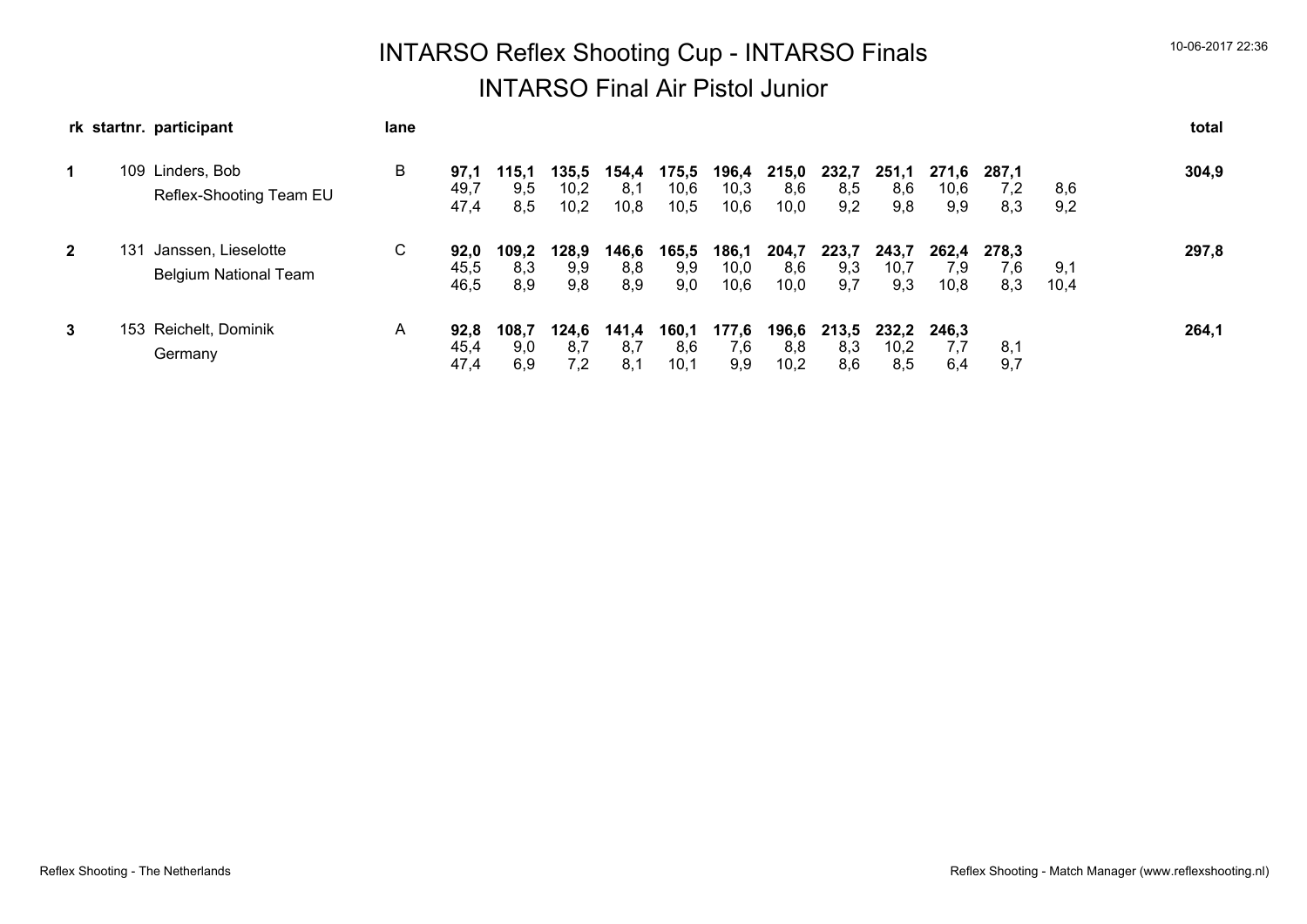# INTARSO Reflex Shooting Cup - INTARSO Finals 10-06-2017 22:36 INTARSO Final Air Rifle Senior

|                | rk startnr. participant                               | lane |                       |                       |                       |                       |                       |                       |                       |                       |                       |                       |                       |              | total |
|----------------|-------------------------------------------------------|------|-----------------------|-----------------------|-----------------------|-----------------------|-----------------------|-----------------------|-----------------------|-----------------------|-----------------------|-----------------------|-----------------------|--------------|-------|
| $\mathbf 1$    | 102 Mekking, Sharon<br>Reflex-Shooting Team EU        | H    | 103,4<br>51,5<br>51,9 | 124,6<br>10,8<br>10,4 | 145,1<br>10,2<br>10,3 | 166,3<br>10,8<br>10,4 | 186,9<br>10,0<br>10,6 | 207,4<br>9,7<br>10,8  | 228,1<br>10,7<br>10,0 | 248,6<br>10,8<br>9,7  | 268,8<br>10,0<br>10,2 | 289,3<br>10,4<br>10,1 | 310,6<br>10,7<br>10,6 | 10,0<br>10,4 | 331,0 |
| $\mathbf{2}$   | 111 Smeets, Pea<br>Reflex-Shooting Team EU            | A    | 102,1<br>50,0<br>52,1 | 123,0<br>10,1<br>10,8 | 144,0<br>10,5<br>10,5 | 165,0<br>10,5<br>10,5 | 185,3<br>10,3<br>10,0 | 205,6<br>10,4<br>9,9  | 225,8<br>10,5<br>9,7  | 245,1<br>10,2<br>9,1  | 265,3<br>9,9<br>10,3  | 286,5<br>10,5<br>10,7 | 306,5<br>10,3<br>9,7  | 10,1<br>10,6 | 327,2 |
| 3              | 101 Andersen, Stine<br>Reflex-Shooting Team EU        | C    | 99,6<br>50,5<br>49,1  | 120,0<br>10,1<br>10,3 | 141,0<br>10,2<br>10,8 | 161,3<br>10,2<br>10,1 | 182,2<br>10,8<br>10,1 | 203,4<br>10,6<br>10,6 | 224,2<br>10,0<br>10,8 | 244,2<br>10,1<br>9,9  | 264,6<br>10,0<br>10,4 | 285,1<br>9,9<br>10,6  | 10,6<br>10,2          |              | 305,9 |
| 4              | 135 Mathis, Remi<br>Alsace EMS                        | Κ    | 102,4<br>51,7<br>50,7 | 122,8<br>10,2<br>10,2 | 143,5<br>10,1<br>10,6 | 163,7<br>10,4<br>9,8  | 182,4<br>9,3<br>9,4   | 202,8<br>10,2<br>10,2 | 223,2<br>10,4<br>10,0 | 244,3<br>10,7<br>10,4 | 265,5<br>10,7<br>10,5 | 9,8<br>9,5            |                       |              | 284,8 |
| 5              | 121 Vandevyvere, Emma<br><b>Belgium National Team</b> | L    | 100,3<br>49,4<br>50,9 | 121,1<br>10,5<br>10,3 | 141,8<br>10,1<br>10,6 | 161,4<br>9,3<br>10,3  | 181,7<br>10,5<br>9,8  | 202,4<br>10,5<br>10,2 | 222,5<br>9,6<br>10,5  | 243,4<br>10,8<br>10,1 | 9,6<br>10,2           |                       |                       |              | 263,2 |
| 6              | 112 Smeets, Manon<br>Reflex-Shooting Team EU          | G    | 99,6<br>49,1<br>50,5  | 118,2<br>9,3<br>9,3   | 138,9<br>10,3<br>10,4 | 159,5<br>10,8<br>9,8  | 179,9<br>10,6<br>9,8  | 200,4<br>10,8<br>9,7  | 220,5<br>9,8<br>10,3  | 9,7<br>10,3           |                       |                       |                       |              | 240,5 |
| $\overline{7}$ | 123 Verheyden, Anneke<br><b>Belgium National Team</b> | B    | 100,2<br>51,3<br>48,9 | 121,1<br>10,6<br>10,3 | 140,2<br>9,2<br>9,9   | 160,2<br>10,1<br>9,9  | 180,9<br>10,0<br>10,7 | 200,4<br>9,7<br>9,8   | 9,5<br>10,3           |                       |                       |                       |                       |              | 220,2 |
| 8              | 134 Mabboudi, Eric<br>Alsace EMS                      | J    | 101,2<br>50,7<br>50,5 | 121,1<br>9,9<br>10,0  | 140,6<br>10,5<br>9,0  | 160,1<br>9,3<br>10,2  | 180,7<br>9,8<br>10,8  | 10,3<br>9.1           |                       |                       |                       |                       |                       |              | 200,1 |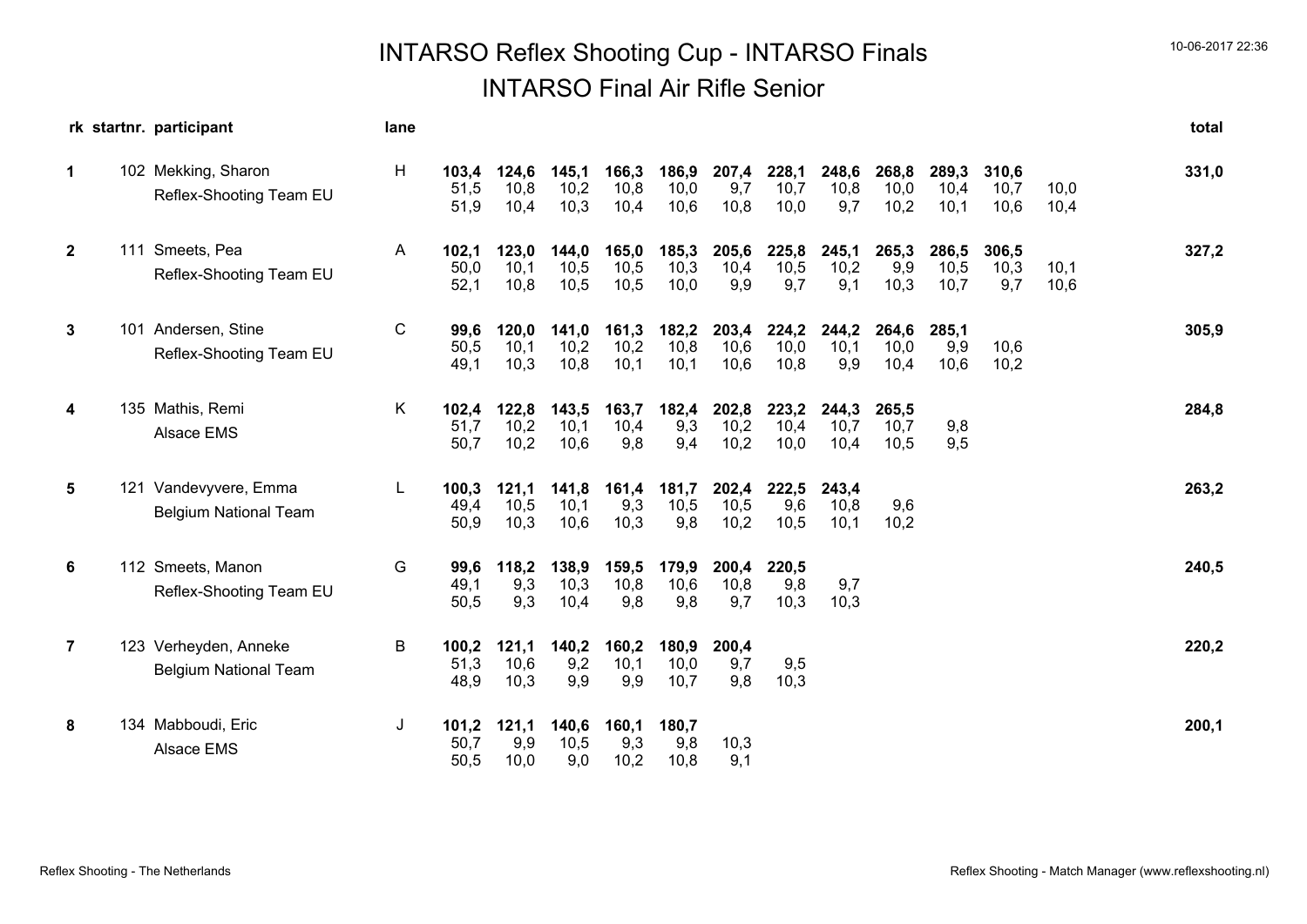| <b>INTARSO Reflex Shooting Cup - INTARSO Finals</b> | 10-06-2017 22:36 |
|-----------------------------------------------------|------------------|
| <b>INTARSO Final Air Rifle Senior</b>               |                  |

|    |     | rk startnr. participant                             | lane |                       |                      |                      |                       |             | total |  |
|----|-----|-----------------------------------------------------|------|-----------------------|----------------------|----------------------|-----------------------|-------------|-------|--|
| 9  |     | 116 Pallen, Peter<br><b>Belgium National Team</b>   | D    | 101,5<br>51,3<br>50,2 | 120,8<br>9,4<br>9,9  | 139,1<br>8,3<br>10,0 | 160,2<br>10,4<br>10,7 | 9,5<br>10,2 | 179,9 |  |
| 10 | 120 | Morbee, Kenneth<br><b>Belgium National Team</b>     | F.   | 100,1<br>50,7<br>49,4 | 119,5<br>9,2<br>10,2 | 138,9<br>10,2<br>9,2 | 10,4<br>9,9           |             | 159,2 |  |
| 11 |     | 118 Jonniaux, Cyril<br><b>Belgium National Team</b> | E.   | 99,1<br>50,9<br>48,2  | 118,6<br>9,4<br>10,1 | 9,4<br>9,7           |                       |             | 137,7 |  |
| 12 | 117 | Vandevyvere, Jelle<br><b>Belgium National Team</b>  |      | 92,4<br>45,4<br>47,0  | 9,1<br>9,9           |                      |                       |             | 111,4 |  |